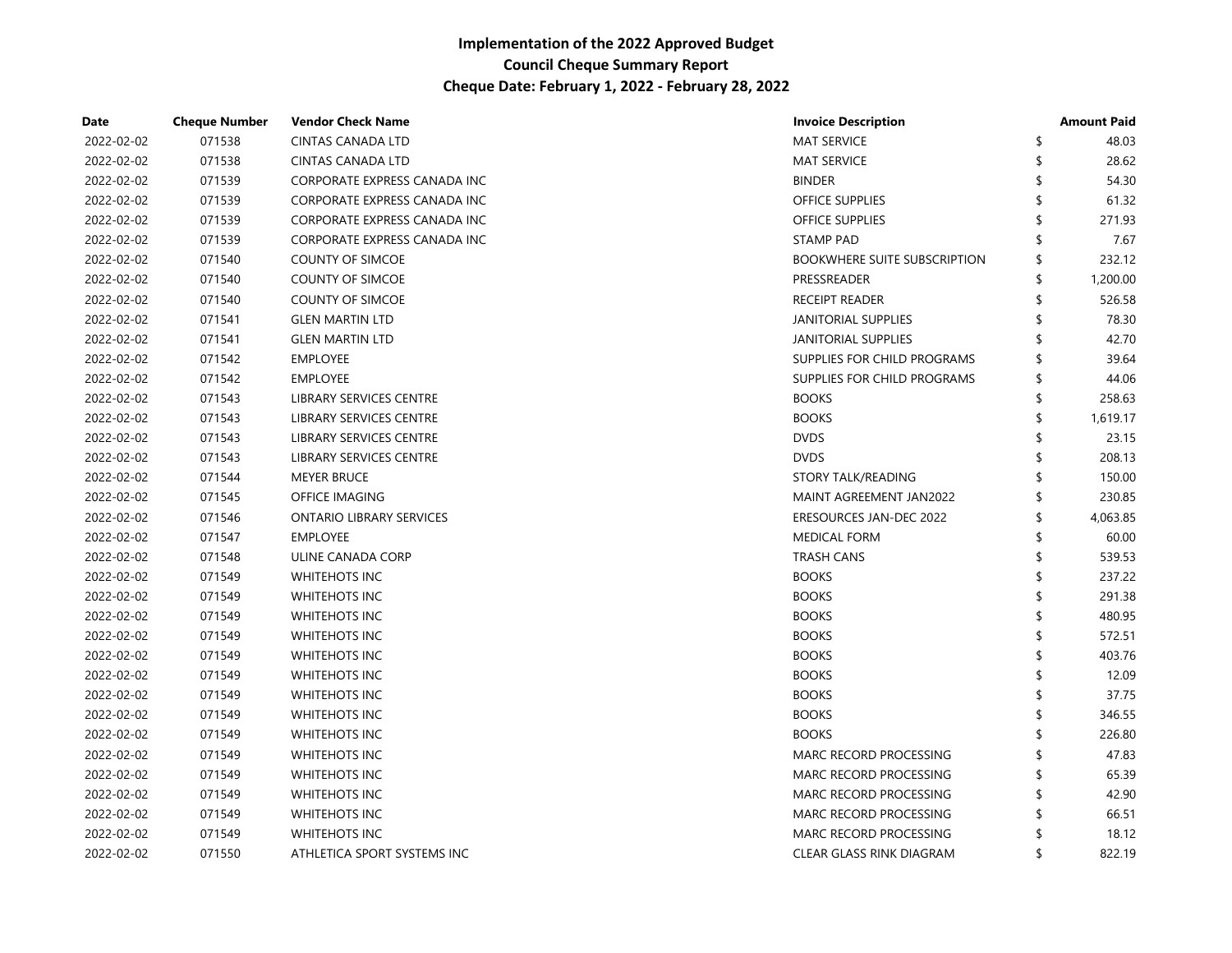| 2022-02-02 | 071551 | <b>BEETON FOODLAND</b>                  | MEAL - WEEKEND COURSE          | \$<br>23.00    |
|------------|--------|-----------------------------------------|--------------------------------|----------------|
| 2022-02-02 | 071552 | <b>BLAIR'S atWork Office Furniture</b>  | <b>CHAIRS</b>                  | 6,898.49       |
| 2022-02-02 | 071553 | <b>GEARS BIKE SHOP</b>                  | BIKE/LIGHTS/BAGS               | 1,899.35       |
| 2022-02-02 | 071554 | <b>GREAT-WEST LIFE ASSURANCE</b>        | PREMIUM FEB22                  | 3,049.97       |
| 2022-02-02 | 071555 | <b>IA FINANCIAL GROUP</b>               | <b>AD&amp;D PREMIUMS FEB22</b> | 882.05         |
| 2022-02-02 | 071556 | RESIDENT REIMBURSEMENT                  | <b>REFUND</b>                  | 64.00          |
| 2022-02-02 | 071557 | RESIDENT REIMBURSEMENT                  | REFUND OVERPAY DOG TAG         | 10.00          |
| 2022-02-02 | 071558 | RESIDENT REIMBURSEMENT                  | <b>REFUND</b>                  | 35.00          |
| 2022-02-02 | 071559 | RESIDENT REIMBURSEMENT                  | <b>REFUND PAP 4-3-14823</b>    | 320.49         |
| 2022-02-02 | 071560 | <b>ONTARIO AGGREGATE</b>                | ANNUAL LIC FOR DEPOT2 PIT      | 724.00         |
| 2022-02-02 | 071561 | Priestly Demolition Inc                 | 48 MAIN ST DEMO                | 25,043.63      |
| 2022-02-02 | 071562 | QUALITY BUMPERS AND BODY PARTS LTD.     | <b>PARTS</b>                   | 118.65         |
| 2022-02-02 | 071562 | QUALITY BUMPERS AND BODY PARTS LTD.     | <b>PARTS</b>                   | 90.40          |
| 2022-02-02 | 071563 | <b>S2S ENVIRONMENTAL INC</b>            | <b>SURVEY</b>                  | 2,570.75       |
| 2022-02-02 | 071564 | RESIDENT REIMBURSEMENT                  | <b>REFUND</b>                  | 101.70         |
| 2022-02-02 | 071565 | <b>SUN LIFE FINANCIAL</b>               | <b>BENEFITS FEB22</b>          | 144,681.21     |
| 2022-02-02 | 071566 | TOTTENHAM HOME HARDWARE LTD.            | <b>CEMENT</b>                  | 19.64          |
| 2022-02-02 | 071566 | TOTTENHAM HOME HARDWARE LTD.            | <b>CEMENT</b>                  | 19.64          |
| 2022-02-02 | 071566 | TOTTENHAM HOME HARDWARE LTD.            | <b>COUPLING</b>                | 6.31           |
| 2022-02-02 | 071566 | TOTTENHAM HOME HARDWARE LTD.            | <b>SUPPLIES</b>                | 78.58          |
| 2022-02-02 | 071566 | TOTTENHAM HOME HARDWARE LTD.            | <b>SUPPLIES</b>                | 13.51          |
| 2022-02-02 | 071566 | TOTTENHAM HOME HARDWARE LTD.            | <b>SUPPLIES</b>                | 38.36          |
| 2022-02-02 | 071566 | TOTTENHAM HOME HARDWARE LTD.            | <b>SUPPLIES</b>                | 57.42          |
| 2022-02-02 | 071566 | TOTTENHAM HOME HARDWARE LTD.            | <b>SUPPLIES</b>                | 53.73          |
| 2022-02-02 | 071566 | TOTTENHAM HOME HARDWARE LTD.            | <b>SUPPLIES</b>                | 27.09          |
| 2022-02-02 | 071566 | TOTTENHAM HOME HARDWARE LTD.            | <b>SUPPLIES</b>                | 33.18          |
| 2022-02-02 | 071566 | TOTTENHAM HOME HARDWARE LTD.            | <b>TOOLS</b>                   | 13.55          |
| 2022-02-02 | 071566 | TOTTENHAM HOME HARDWARE LTD.            | <b>TOOLS</b>                   | 13.64          |
| 2022-02-02 | 071566 | TOTTENHAM HOME HARDWARE LTD.            | <b>TOOLS</b>                   | 225.10         |
| 2022-02-02 | 071566 | TOTTENHAM HOME HARDWARE LTD.            | <b>WRENCH SET</b>              | 38.41          |
| 2022-02-02 | 071567 | THE CORPORATION OF THE TOWNSHIP OF KING | 4TH QUARTER INCIDENTS 2021     | 12,000.00      |
| 2022-02-02 | 071568 | WOODINGTON LAKE GOLF CLUB INC           | LEASE AGREEMENT FEBRUARY2022   | 282.50         |
| 2022-02-02 | 071569 | WORKPLACE SAFETY & INS. BRD.            | <b>CLM - EMPLOYEE</b>          | 3,492.14       |
| 2022-02-02 | 071569 | WORKPLACE SAFETY & INS. BRD.            | <b>CLM - EMPLOYEE</b>          | 535.52         |
| 2022-02-02 | 071569 | WORKPLACE SAFETY & INS. BRD.            | <b>CLM - EMPLOYEE</b>          | 6,222.11       |
| 2022-02-09 | 071572 | ANTHRAFILTER                            | FILTER SAND/FILTER             | 2,079.87       |
| 2022-02-09 | 071573 | AQUAFLOW TECHNOLOGY INC                 | REFUND HYDRANT DEPOSIT         | 3,500.00       |
| 2022-02-09 | 071574 | <b>CAMBRIDGE ENVIRONMENTAL</b>          | <b>FILTER GLASS</b>            | \$<br>1,748.11 |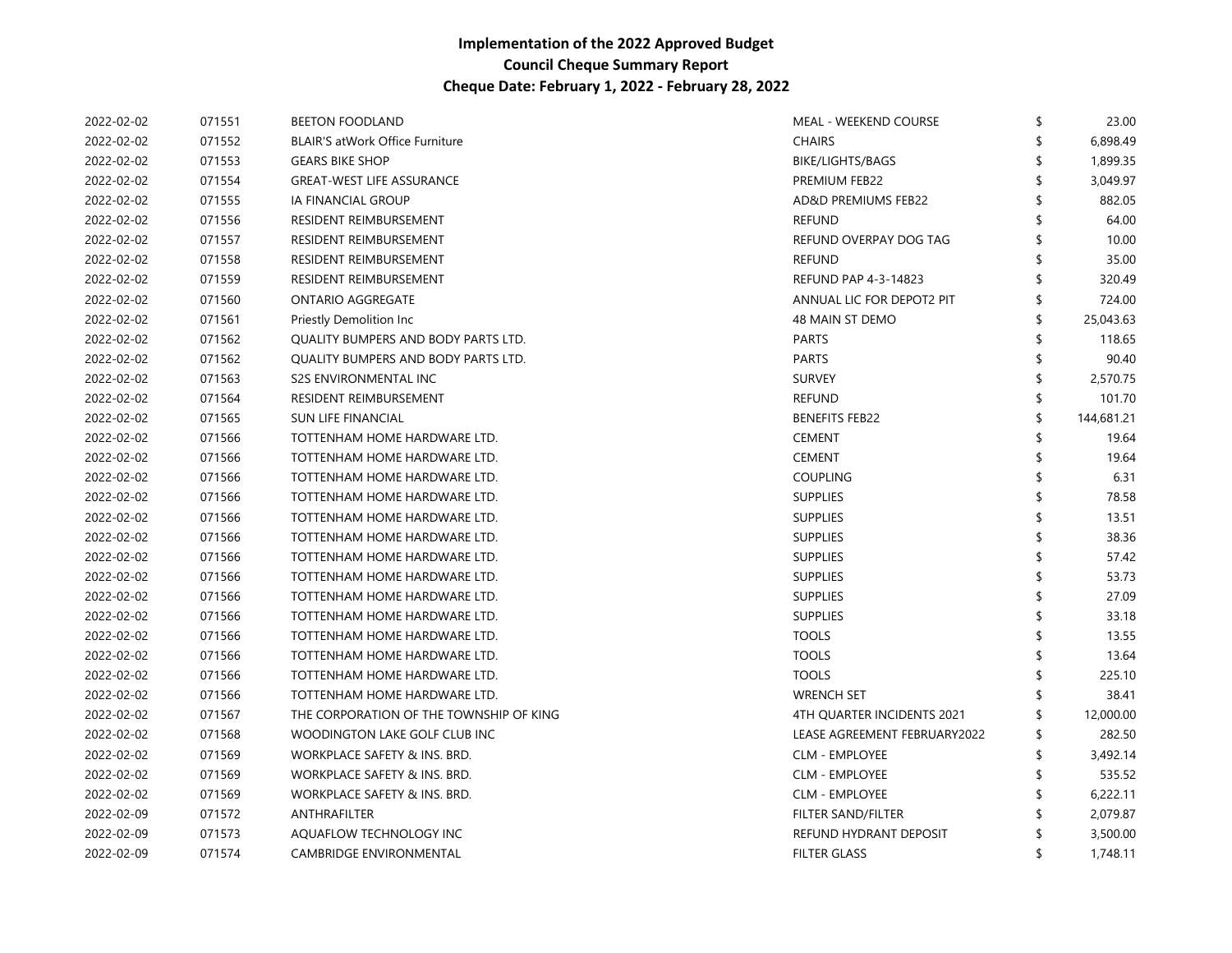| 2022-02-09 | 071575 | <b>CARLINE AUTOMOTIVE SERVICES</b>              | PARTS/LABOUR REPAIRS             | \$<br>228.24    |
|------------|--------|-------------------------------------------------|----------------------------------|-----------------|
| 2022-02-09 | 071576 | <b>COMPASS MINERALS CANADA</b>                  | <b>BULK HWY COARSE 113.75 TM</b> | \$<br>7,712.25  |
| 2022-02-09 | 071576 | COMPASS MINERALS CANADA                         | BULK HWY COARSE 162.014 TM       | 10,986.31       |
| 2022-02-09 | 071576 | COMPASS MINERALS CANADA                         | BULK HWY COARSE 239.41 TM        | 16,231.98       |
| 2022-02-09 | 071576 | COMPASS MINERALS CANADA                         | BULK HWY COARSE 43.41 TM         | 2,943.20        |
| 2022-02-09 | 071577 | <b>CURBEX</b>                                   | REFUND SIGN PMT22-02 RC#470032   | 89.00           |
| 2022-02-09 | 071578 | <b>EDCO</b>                                     | MEMBERSHIP 2022                  | 508.50          |
| 2022-02-09 | 071579 | <b>IMPERIAL OIL</b>                             | FUEL - JAN22                     | 32.91           |
| 2022-02-09 | 071580 | KOURTIS FLOORING LTD.                           | TOTT CC FLOOR REFURBISH          | 7,322.40        |
| 2022-02-09 | 071581 | MAR-KING CONSTRUCTION CO LTD                    | REFUND HYDRANT DEPOSIT           | 3,500.00        |
| 2022-02-09 | 071582 | RESIDENT REIMBURSEMENT                          | PAYMENT MADE IN ERROR            | \$<br>154.94    |
| 2022-02-09 | 071583 | MINISTER OF FINANCE                             | POLICING - JAN22                 | 880,275.00      |
| 2022-02-09 | 071584 | New Tecumseth Optometry Clinic                  | FINAL SECURITY RELEASE           | 34,500.00       |
| 2022-02-09 | 071585 | <b>ONTARIO PROFESSIONAL PLANNERS</b>            | <b>OPPI FEE - EMPLOYEE</b>       | 543.19          |
| 2022-02-09 | 071586 | Priestly Demolition Inc                         | DEMO 48MAINST - PRG#2            | \$<br>12,810.25 |
| 2022-02-09 | 071587 | QUEST SOFTWARE CANADA INC                       | <b>KACE SYSTEM MGMT</b>          | 5,287.51        |
| 2022-02-09 | 071588 | TOTTENHAM FOODLAND                              | <b>WATER</b>                     | 65.80           |
| 2022-02-09 | 071589 | WHITE CAP SUPPLY CANADA                         | <b>HEX NUTS</b>                  | 38.99           |
| 2022-02-09 | 071589 | WHITE CAP SUPPLY CANADA                         | <b>PARTS</b>                     | 129.65          |
| 2022-02-09 | 071590 | ALLISTON & AREA PHYSICIAN RECRUITMENT COMMITTEE | 2022 GRANT-PHYSICIAN RECRUIT     | 5,000.00        |
| 2022-02-16 | 071591 | <b>BELL MOBILITY</b>                            | <b>MOBILITY FEB2022</b>          | 2,383.77        |
| 2022-02-16 | 071592 | <b>BENSON AUTO PARTS</b>                        | <b>PARTS</b>                     | 427.14          |
| 2022-02-16 | 071593 | BERG INDUSTRIAL SERVICE                         | SERV CALL - TEST&TAG SAFETIES    | 4,205.89        |
| 2022-02-16 | 071594 | <b>CARLINE AUTOMOTIVE SERVICES</b>              | <b>INSPECTION &amp; SERV</b>     | 420.34          |
| 2022-02-16 | 071594 | <b>CARLINE AUTOMOTIVE SERVICES</b>              | <b>INSPECTION &amp; SERV</b>     | 216.94          |
| 2022-02-16 | 071595 | <b>CITY OF BARRIE</b>                           | OPT-IN JAN22                     | 330.00          |
| 2022-02-16 | 071596 | RESIDENT REIMBURSEMENT                          | TRANSIT PRGM NOV29'21-JAN29'22   | 29.40           |
| 2022-02-16 | 071597 | RESIDENT REIMBURSEMENT                          | REFUND-PERMIT# 21-60 RC#466905   | 72.80           |
| 2022-02-16 | 071598 | MICHELIN NORTH AMERICA (CANADA INC)             | <b>TIRES</b>                     | 4,753.14        |
| 2022-02-16 | 071598 | MICHELIN NORTH AMERICA (CANADA INC)             | <b>TIRES</b>                     | 4,753.14        |
| 2022-02-16 | 071599 | MINISTER OF FINANCE                             | FIRE COLLEGE REG FEE DEC21       | 195.00          |
| 2022-02-16 | 071600 | MINISTER OF FINANCE/MTO                         | <b>COURT COSTS JAN22</b>         | 907.50          |
| 2022-02-16 | 071601 | PAUL DAVIS SIMCOE COUNTY                        | SERV TO MITIGATE DAMAGES         | 2,825.00        |
| 2022-02-16 | 071602 | RESIDENT REIMBURSEMENT                          | Utility Account: 000020321.02    | 19.02           |
| 2022-02-16 | 071603 | RESIDENT REIMBURSEMENT                          | ADJUSTMENT TO WATER              | 2,065.08        |
| 2022-02-16 | 071604 | <b>TELUS MOBILITY</b>                           | MOBILITY JAN, 22                 | 6,147.65        |
| 2022-02-16 | 071605 | TOTTENHAM HOME HARDWARE LTD.                    | <b>SUPPLIES</b>                  | 64.38           |
| 2022-02-16 | 071605 | TOTTENHAM HOME HARDWARE LTD.                    | <b>SUPPLIES</b>                  | 18.03           |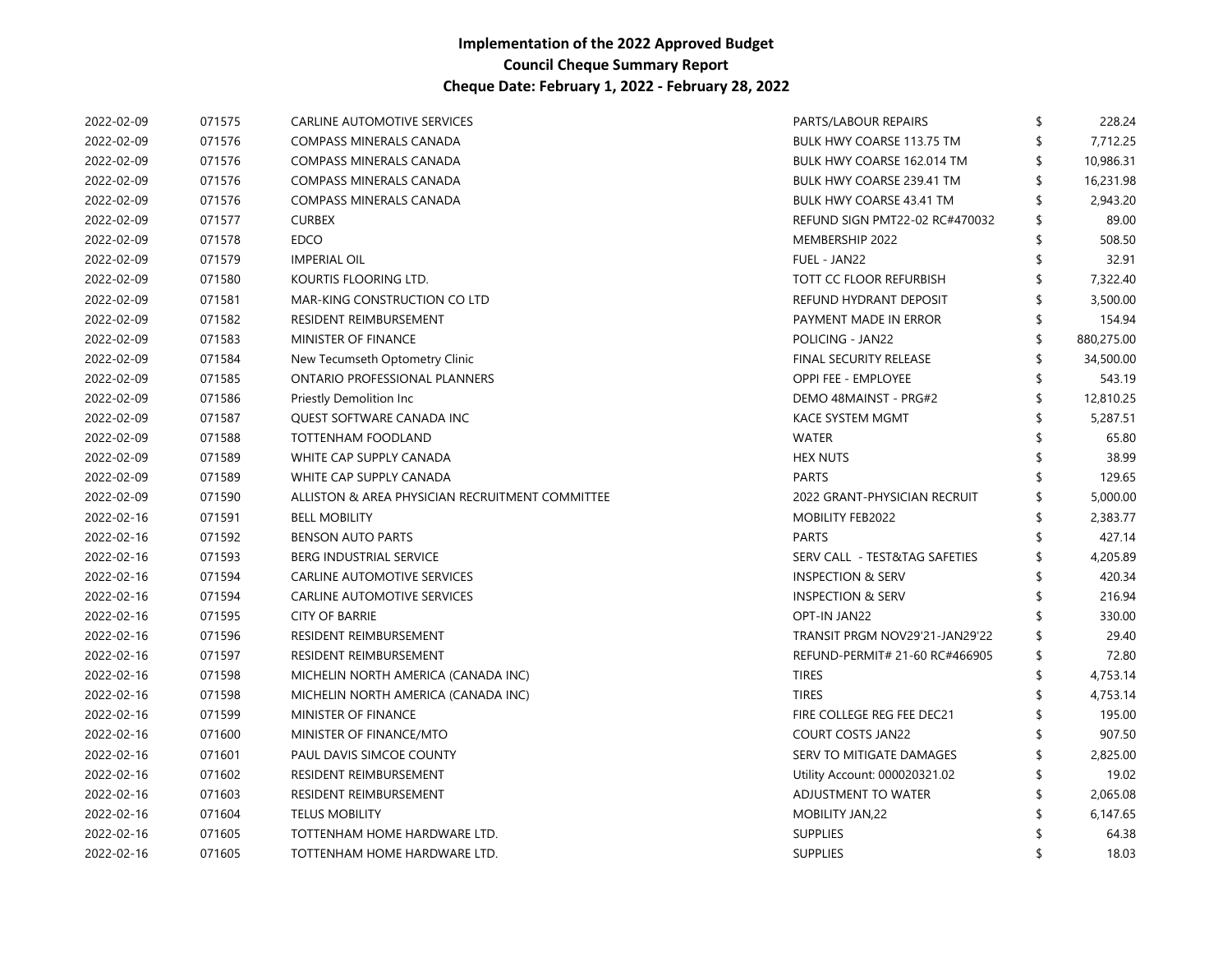| 2022-02-16 | 071605 | TOTTENHAM HOME HARDWARE LTD.          | <b>SUPPLIES</b>                 | \$<br>40.63    |
|------------|--------|---------------------------------------|---------------------------------|----------------|
| 2022-02-16 | 071605 | TOTTENHAM HOME HARDWARE LTD.          | <b>SUPPLIES</b>                 | 23.72          |
| 2022-02-16 | 071605 | TOTTENHAM HOME HARDWARE LTD.          | <b>SUPPLIES</b>                 | 48.35          |
| 2022-02-16 | 071605 | TOTTENHAM HOME HARDWARE LTD.          | <b>SUPPLIES</b>                 | 16.39          |
| 2022-02-16 | 071605 | TOTTENHAM HOME HARDWARE LTD.          | <b>SUPPLIES</b>                 | 38.40          |
| 2022-02-16 | 071605 | TOTTENHAM HOME HARDWARE LTD.          | <b>SUPPLIES</b>                 | 31.04          |
| 2022-02-16 | 071605 | TOTTENHAM HOME HARDWARE LTD.          | <b>SUPPLIES</b>                 | 67.79          |
| 2022-02-16 | 071605 | TOTTENHAM HOME HARDWARE LTD.          | <b>SUPPLIES</b>                 | 139.28         |
| 2022-02-16 | 071605 | TOTTENHAM HOME HARDWARE LTD.          | <b>SUPPLIES</b>                 | 44.15          |
| 2022-02-16 | 071605 | TOTTENHAM HOME HARDWARE LTD.          | <b>SUPPLIES</b>                 | 22.59          |
| 2022-02-16 | 071605 | TOTTENHAM HOME HARDWARE LTD.          | <b>SUPPLIES</b>                 | 27.09          |
| 2022-02-16 | 071606 | <b>CARR MCLEAN</b>                    | <b>LABELS</b>                   | 41.06          |
| 2022-02-16 | 071607 | CINTAS CANADA LTD                     | <b>MAT SERVICE</b>              | 43.41          |
| 2022-02-16 | 071607 | <b>CINTAS CANADA LTD</b>              | <b>MAT SERVICES</b>             | 28.62          |
| 2022-02-16 | 071607 | <b>CINTAS CANADA LTD</b>              | <b>MAT SERVICES</b>             | 43.41          |
| 2022-02-16 | 071608 | CORPORATE EXPRESS CANADA INC          | <b>GLOVES</b>                   | 175.76         |
| 2022-02-16 | 071608 | CORPORATE EXPRESS CANADA INC          | <b>OFFICE SUPPLIES</b>          | 61.71          |
| 2022-02-16 | 071608 | CORPORATE EXPRESS CANADA INC          | OFFICE SUPPLIES                 | 30.96          |
| 2022-02-16 | 071608 | CORPORATE EXPRESS CANADA INC          | <b>OFFICE SUPPLIES</b>          | 29.07          |
| 2022-02-16 | 071608 | CORPORATE EXPRESS CANADA INC          | <b>PAPER</b>                    | 138.97         |
| 2022-02-16 | 071609 | <b>COUNTY OF SIMCOE</b>               | EBOOK COLLECTION DEVELOPMENT    | 7,500.00       |
| 2022-02-16 | 071610 | <b>CULLIGAN WATER COND BARRIE LTD</b> | <b>WATER COOLER RENTAL</b>      | 16.95          |
| 2022-02-16 | 071611 | <b>KANOPY INC</b>                     | PLAY CREDITS                    | 194.00         |
| 2022-02-16 | 071612 | <b>EMPLOYEE</b>                       | REFRESHMENTS                    | 62.57          |
| 2022-02-16 | 071613 | <b>LBC CAPITAL</b>                    | MONTHLY RENTAL JAN2022          | 548.06         |
| 2022-02-16 | 071614 | LIBRARY SERVICES CENTRE               | <b>BOOKS</b>                    | 524.01         |
| 2022-02-16 | 071614 | LIBRARY SERVICES CENTRE               | <b>BOOKS</b>                    | 134.19         |
| 2022-02-16 | 071614 | LIBRARY SERVICES CENTRE               | <b>DVDS</b>                     | 87.93          |
| 2022-02-16 | 071614 | LIBRARY SERVICES CENTRE               | <b>DVDS</b>                     | 350.66         |
| 2022-02-16 | 071615 | LINKDIN CORPORATION                   | LINKDEIN LEARNING LIBRARY 2022  | 7,360.00       |
| 2022-02-16 | 071616 | <b>OVERDRIVE INC</b>                  | EBOOK/AUTOBOOK                  | 1,055.80       |
| 2022-02-16 | 071617 | RETTIE PAUL                           | <b>COURIER SERVICES JAN2022</b> | 900.00         |
| 2022-02-16 | 071618 | RINGOFFICE CORP                       | MONTHLY SUBSCRIPTION JAN2022    | 597.10         |
| 2022-02-16 | 071619 | ROGERS WIRELESS                       | WIRELESS MAR2022                | 819.78         |
| 2022-02-16 | 071620 | <b>EMPLOYEE</b>                       | WEBINAR JAN 12/22               | 90.40          |
| 2022-02-16 | 071621 | <b>TELIZON INC</b>                    | <b>BUSINESS LINES ALLISTON</b>  | 44.25          |
| 2022-02-16 | 071621 | <b>TELIZON INC</b>                    | <b>BUSINESS LINES BEETON</b>    | 44.25          |
| 2022-02-16 | 071622 | <b>TEXTHELP</b>                       | REACHDECK LEGACY                | \$<br>1,775.23 |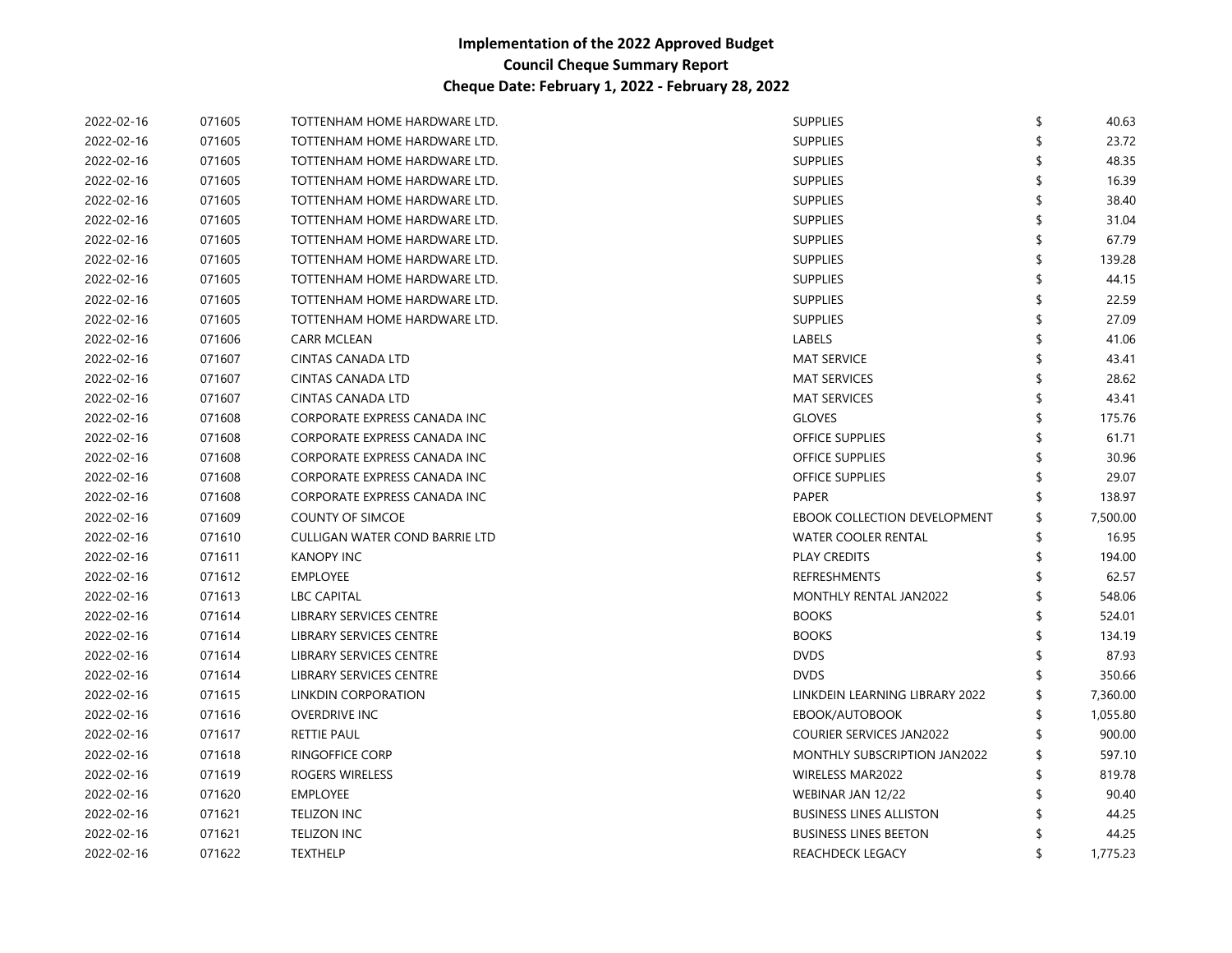| 2022-02-16 | 071623 | <b>WHITEHOTS INC</b>           | <b>BOOK</b>                     | \$<br>219.24    |
|------------|--------|--------------------------------|---------------------------------|-----------------|
| 2022-02-16 | 071623 | <b>WHITEHOTS INC</b>           | <b>BOOK</b>                     | 226.80          |
| 2022-02-16 | 071623 | <b>WHITEHOTS INC</b>           | <b>BOOKS</b>                    | 1,314.16        |
| 2022-02-16 | 071623 | <b>WHITEHOTS INC</b>           | <b>BOOKS</b>                    | 394.20          |
| 2022-02-16 | 071623 | <b>WHITEHOTS INC</b>           | <b>BOOKS</b>                    | 74.85           |
| 2022-02-16 | 071623 | <b>WHITEHOTS INC</b>           | <b>BOOKS</b>                    | 158.08          |
| 2022-02-16 | 071623 | <b>WHITEHOTS INC</b>           | <b>BOOKS</b>                    | 308.97          |
| 2022-02-16 | 071623 | <b>WHITEHOTS INC</b>           | <b>BOOKS</b>                    | 157.09          |
| 2022-02-16 | 071623 | <b>WHITEHOTS INC</b>           | <b>BOOKS</b>                    | 23.31           |
| 2022-02-16 | 071623 | <b>WHITEHOTS INC</b>           | <b>DISCOUNT ADJUSTMENT</b>      | 7.56            |
| 2022-02-16 | 071623 | <b>WHITEHOTS INC</b>           | MARC RECORD/PROCESSING          | 46.80           |
| 2022-02-16 | 071623 | <b>WHITEHOTS INC</b>           | MARC RECORD/PROCESSING          | 2.46            |
| 2022-02-16 | 071624 | <b>YELLOW PAGES</b>            | AD ALLISTON                     | 22.37           |
| 2022-02-16 | 071624 | YELLOW PAGES                   | AD ALLISTON                     | 22.37           |
| 2022-02-17 | 071625 | <b>IMANI'S FOUNDATION</b>      | SHELTER BEDS                    | 12,000.00       |
| 2022-02-23 | 071626 | RESIDENT REIMBURSEMENT         | PAYMENT MADE IN ERROR           | 147.10          |
| 2022-02-23 | 071627 | RESIDENT REIMBURSEMENT         | REFUND FOR DOG TAG              | 5.00            |
| 2022-02-23 | 071628 | <b>COMPASS MINERALS CANADA</b> | <b>BULK HWY COARSE 120.02TM</b> | \$<br>8,137.36  |
| 2022-02-23 | 071628 | COMPASS MINERALS CANADA        | BULK HWY COARSE 149.54TM        | \$<br>10,138.80 |
| 2022-02-23 | 071628 | COMPASS MINERALS CANADA        | <b>BULK HWY COARSE 156.28TM</b> | \$<br>10,595.78 |
| 2022-02-23 | 071628 | <b>COMPASS MINERALS CANADA</b> | <b>BULK HWY COARSE 73.42TM</b>  | \$<br>4,977.87  |
| 2022-02-23 | 071628 | <b>COMPASS MINERALS CANADA</b> | <b>BULK HWY COARSE 78.00TM</b>  | 5,288.40        |
| 2022-02-23 | 071629 | RESIDENT REIMBURSEMENT         | Utility Account: 284114506.05   | 101.16          |
| 2022-02-23 | 071630 | <b>GOOD SHEPHERD FOOD BANK</b> | DONATION MARCH 2022             | 2,400.00        |
| 2022-02-23 | 071631 | LOCAL RADIO LAB INC            | RADIO SPOTS JAN 2022            | 678.00          |
| 2022-02-23 | 071632 | MINNINGS ELECTRICAL SERVICE    | DISCONNECT/RECONNECT SERVICE    | 2,483.74        |
| 2022-02-23 | 071633 | <b>TD VISA</b>                 | MEAL                            | 47.79           |
| 2022-02-23 | 071634 | TOTTENHAM HOME HARDWARE LTD.   | <b>SUPPLIES</b>                 | 197.00          |
| 2022-02-23 | 071634 | TOTTENHAM HOME HARDWARE LTD.   | <b>SUPPLIES</b>                 | 70.83           |
| 2022-02-23 | 071634 | TOTTENHAM HOME HARDWARE LTD.   | <b>SUPPLIES</b>                 | 33.87           |
| 2022-02-23 | 071635 | WOODINGTON LAKE GOLF CLUB INC  | LEASE AGREEMENT MARCH 2022      | 282.50          |
| 2022-02-23 | 071636 | WORKPLACE SAFETY & INS. BRD.   | 850029 AB64480                  | 110.85          |
| 2022-02-23 | 071636 | WORKPLACE SAFETY & INS. BRD.   | 855936 AA85400                  | 3,077.56        |
| 2022-02-23 | 071636 | WORKPLACE SAFETY & INS. BRD.   | 855936 AA85836                  | 4,770.38        |
| 2022-02-23 | 071636 | WORKPLACE SAFETY & INS. BRD.   | 855936 AB64710                  | 4,945.54        |
| 2022-02-23 | 071637 | WORKPLACE SAFETY & INS. BRD.   | 2103 SA                         | 40.04           |
| 2022-02-23 | 071637 | WORKPLACE SAFETY & INS. BRD.   | 2103HRLY                        | 109.90          |
| 2022-02-23 | 071637 | WORKPLACE SAFETY & INS. BRD.   | 2204 HO                         | 110.34          |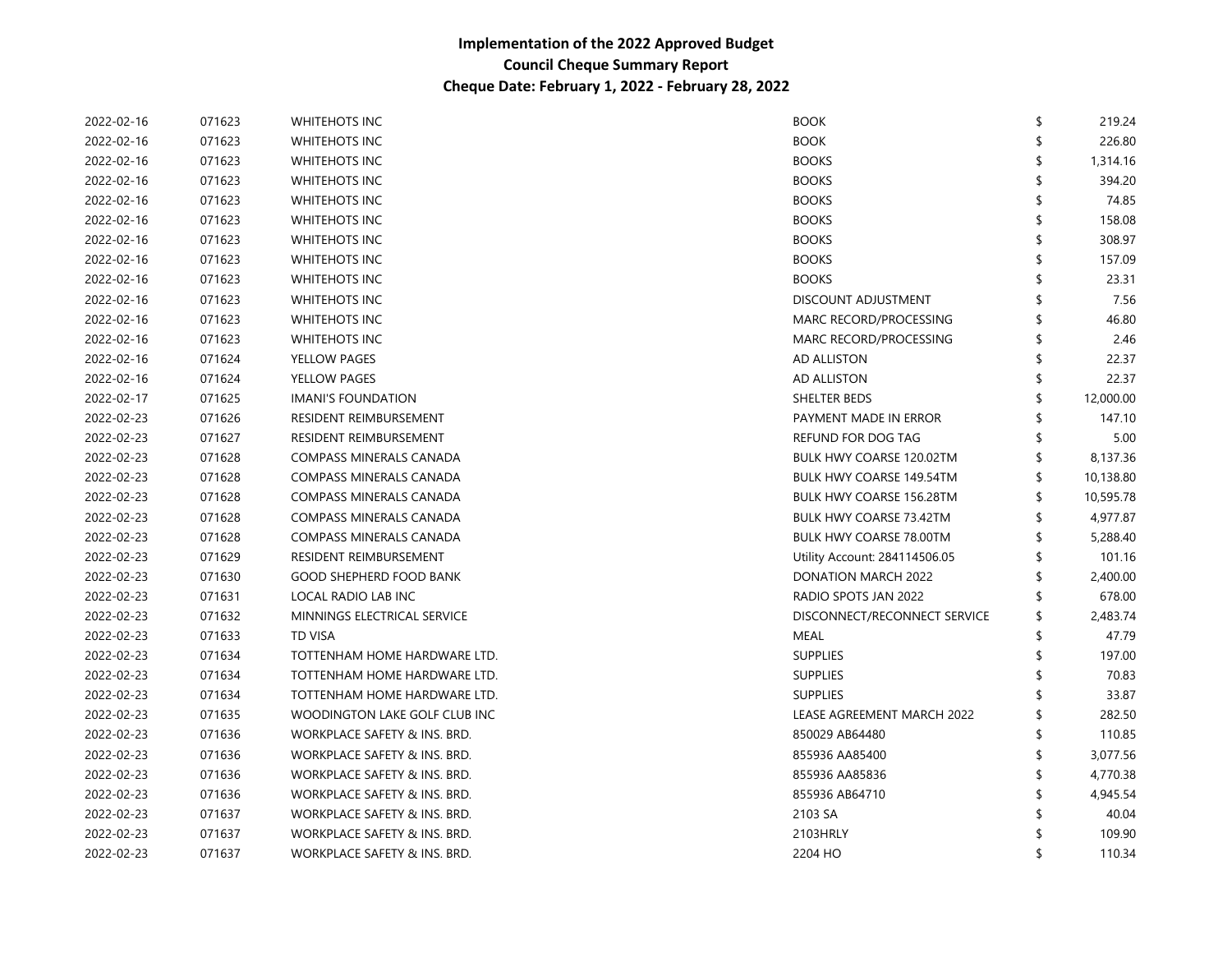| 2022-02-23 | 071637          | WORKPLACE SAFETY & INS. BRD.           | 2204 SGEN                     | \$ | 38.27      |
|------------|-----------------|----------------------------------------|-------------------------------|----|------------|
| 2022-02-23 | 071638          | YORK SUPPORT SERVICES NETWORK          | <b>VICTIM SUPPORT GRANT</b>   | \$ | 15,000.00  |
| 2022-02-02 | 3456225         | ELM USA INC                            | DISC REPAIR MACHINE           | \$ | 5,530.26   |
| 2022-02-04 | EFT000000020509 | ACU TEC INSPECTION & SERVICE           | REPAIRS TO DCL SYSTEM         |    | 1,743.53   |
| 2022-02-04 | EFT000000020510 | ALLISTON LUMBER CO. LIMITED            | PLYWOOD                       |    | 473.85     |
| 2022-02-04 | EFT000000020510 | ALLISTON LUMBER CO. LIMITED            | <b>SUPPLIES</b>               |    | 68.75      |
| 2022-02-04 | EFT000000020510 | ALLISTON LUMBER CO. LIMITED            | <b>SUPPLIES</b>               |    | 123.30     |
| 2022-02-04 | EFT000000020510 | ALLISTON LUMBER CO. LIMITED            | <b>SUPPLIES</b>               |    | 65.35      |
| 2022-02-04 | EFT000000020511 | BRYAN'S ELECTRIC MOTORS & PUMP         | <b>CAMLOCK ALUM</b>           |    | 12.31      |
| 2022-02-04 | EFT000000020511 | BRYAN'S ELECTRIC MOTORS & PUMP         | <b>PARTS</b>                  |    | 53.35      |
| 2022-02-04 | EFT000000020511 | BRYAN'S ELECTRIC MOTORS & PUMP         | <b>PARTS</b>                  |    | 1,183.87   |
| 2022-02-04 | EFT000000020511 | BRYAN'S ELECTRIC MOTORS & PUMP         | <b>PARTS</b>                  |    | 52.56      |
| 2022-02-04 | EFT000000020511 | BRYAN'S ELECTRIC MOTORS & PUMP         | <b>PARTS</b>                  |    | 46.05      |
| 2022-02-04 | EFT000000020511 | BRYAN'S ELECTRIC MOTORS & PUMP         | <b>PARTS</b>                  |    | 20.32      |
| 2022-02-04 | EFT000000020511 | BRYAN'S ELECTRIC MOTORS & PUMP         | <b>PARTS</b>                  |    | 563.84     |
| 2022-02-04 | EFT000000020512 | CANADIAN PACIFIC RAILWAY               | <b>CROSSING MAINTENANCE</b>   |    | 4,061.50   |
| 2022-02-04 | EFT000000020513 | CANADIAN TIRE ASSOCIATE STORE          | <b>SUPPLIES</b>               |    | 53.02      |
| 2022-02-04 | EFT000000020513 | CANADIAN TIRE ASSOCIATE STORE          | <b>SUPPLIES</b>               |    | 81.39      |
| 2022-02-04 | EFT000000020513 | CANADIAN TIRE ASSOCIATE STORE          | <b>SUPPLIES</b>               | \$ | 135.45     |
| 2022-02-04 | EFT000000020513 | CANADIAN TIRE ASSOCIATE STORE          | <b>SUPPLIES</b>               | \$ | 94.76      |
| 2022-02-04 | EFT000000020513 | CANADIAN TIRE ASSOCIATE STORE          | <b>SUPPLIES</b>               |    | 72.27      |
| 2022-02-04 | EFT000000020514 | CHEMTRADE CHEMICALS CANADA LTD         | SULFATE - REGIONAL            | \$ | 6,645.08   |
| 2022-02-04 | EFT000000020514 | CHEMTRADE CHEMICALS CANADA LTD         | SULFATE - TOTT                |    | 5,339.61   |
| 2022-02-04 | EFT000000020515 | <b>CINTAS CANADA LIMITED</b>           | <b>MAT SERVICE</b>            |    | 80.78      |
| 2022-02-04 | EFT000000020515 | <b>CINTAS CANADA LIMITED</b>           | <b>MAT SERVICE</b>            |    | 11.90      |
| 2022-02-04 | EFT000000020515 | <b>CINTAS CANADA LIMITED</b>           | <b>MAT SERVICE</b>            |    | 35.69      |
| 2022-02-04 | EFT000000020515 | <b>CINTAS CANADA LIMITED</b>           | UNIFORM CLEANING              |    | 75.95      |
| 2022-02-04 | EFT000000020515 | <b>CINTAS CANADA LIMITED</b>           | UNIFORM CLEANING              |    | 124.55     |
| 2022-02-04 | EFT000000020515 | <b>CINTAS CANADA LIMITED</b>           | UNIFORM CLEANING              |    | 157.41     |
| 2022-02-04 | EFT000000020516 | TOWN OF COLLINGWOOD                    | WATER USAGE - NOV21           |    | 121,524.00 |
| 2022-02-04 | EFT000000020517 | EPCOR ELECTRICITY DISTRIBUTION ONT INC | ELECTRICITY GIDEON ST DEC2021 | S  | 79.73      |
| 2022-02-04 | EFT000000020518 | <b>COMMISSIONAIRES GREAT LAKES</b>     | TEMP HELP JAN 2022            |    | 923.52     |
| 2022-02-04 | EFT000000020519 | EMPLOYEE                               | MILEAGE DEC2021               | \$ | 48.16      |
| 2022-02-04 | EFT000000020520 | <b>COUNTY OF SIMCOE</b>                | SERVICE AGREEMENT             |    | 882.71     |
| 2022-02-04 | EFT000000020521 | <b>CUBEX LIMITED</b>                   | SWITCH/SPRING                 |    | 169.18     |
| 2022-02-04 | EFT000000020522 | DE LAGE LANDEN FINANCIAL               | CONTRACT BASE JAN2022         |    | 239.06     |
| 2022-02-04 | EFT000000020523 | DELL CANADA INC.                       | <b>MONTHLY RECURRING</b>      |    | 2,941.73   |
| 2022-02-04 | EFT000000020524 | <b>DIXIE CLEANERS</b>                  | <b>CLEANING SERVICES</b>      | \$ | 509.52     |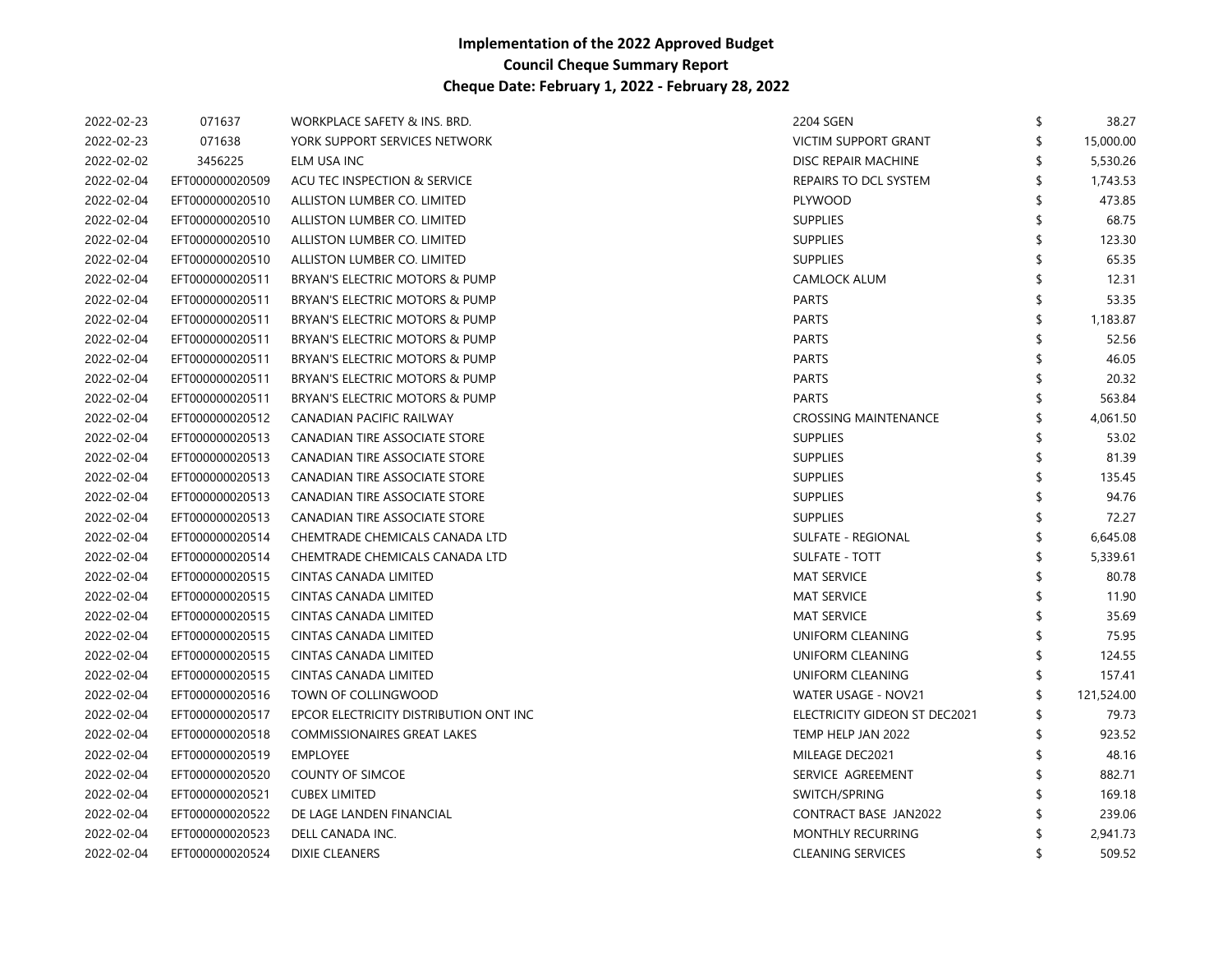| 2022-02-04 | EFT000000020525 | <b>ENBRIDGE GAS DISTRIBUTION INC</b>  | 130 CHURCH ST S JAN2022        | \$<br>1,136.54 |
|------------|-----------------|---------------------------------------|--------------------------------|----------------|
| 2022-02-04 | EFT000000020525 | <b>ENBRIDGE GAS DISTRIBUTION INC</b>  | 130 PROSPECT ST JAN2022        | \$<br>1,012.50 |
| 2022-02-04 | EFT000000020525 | ENBRIDGE GAS DISTRIBUTION INC         | 3377 10TH SR JAN2022           | 1,386.20       |
| 2022-02-04 | EFT000000020525 | ENBRIDGE GAS DISTRIBUTION INC         | 39 LORNE TH PL JAN2022         | 90.99          |
| 2022-02-04 | EFT000000020525 | ENBRIDGE GAS DISTRIBUTION INC         | 44 MILL ST E JAN2022           | 1,464.06       |
| 2022-02-04 | EFT000000020525 | ENBRIDGE GAS DISTRIBUTION INC         | 6315 14TH LINE JAN2022         | 9,208.60       |
| 2022-02-04 | EFT000000020525 | <b>ENBRIDGE GAS DISTRIBUTION INC</b>  | 7300 14TH LINE JAN2022         | \$<br>5,670.28 |
| 2022-02-04 | EFT000000020526 | <b>EXECUTIVE TOWING</b>               | <b>TOWING SERVICES</b>         | \$<br>110.17   |
| 2022-02-04 | EFT000000020527 | <b>EXP SERVICES INC</b>               | WINTER SAND TESTING            | 344.65         |
| 2022-02-04 | EFT000000020528 | EXTEND COMMUNICATIONS INC.            | MESSAGING SERVICE JAN20222     | \$<br>2,143.22 |
| 2022-02-04 | EFT000000020529 | FINLAYSON, BRANDON                    | TRAVEL PAY JAN21/22            | \$<br>38.76    |
| 2022-02-04 | EFT000000020529 | FINLAYSON, BRANDON                    | TRAVEL PAY JAN28/22            | \$<br>38.76    |
| 2022-02-04 | EFT000000020530 | <b>FLAGS UNLIMITED</b>                | <b>HERITAGE FLAGS</b>          | \$<br>929.29   |
| 2022-02-04 | EFT000000020531 | FOCUS FLEET AND FUEL MANAGEMENT       | <b>GPS FEES</b>                | \$<br>4,345.98 |
| 2022-02-04 | EFT000000020532 | GLEN'S SWEEPING LTD.                  | WATER/COMPACTION               | \$<br>1,164.46 |
| 2022-02-04 | EFT000000020533 | <b>GORD DAVENPORT AUTOMOTIVE INC.</b> | <b>PARTS</b>                   | 77.99          |
| 2022-02-04 | EFT000000020534 | HACH SALE & SERVICE CANADA LTD        | <b>PARTS</b>                   | \$<br>102.15   |
| 2022-02-04 | EFT000000020534 | HACH SALE & SERVICE CANADA LTD        | PARTS                          | \$<br>1,637.37 |
| 2022-02-04 | EFT000000020534 | HACH SALE & SERVICE CANADA LTD        | <b>PARTS</b>                   | 30.18          |
| 2022-02-04 | EFT000000020534 | HACH SALE & SERVICE CANADA LTD        | <b>PARTS</b>                   | 7,789.49       |
| 2022-02-04 | EFT000000020535 | <b>HYDRO ONE</b>                      | 3630 SR10 JAN2022              | 461.11         |
| 2022-02-04 | EFT000000020535 | <b>HYDRO ONE</b>                      | 5917 7TH LINE DEP2 JAN2022     | 1,875.04       |
| 2022-02-04 | EFT000000020535 | <b>HYDRO ONE</b>                      | 5917 7TH LINE NEW BLDG JAN2022 | \$<br>581.79   |
| 2022-02-04 | EFT000000020535 | <b>HYDRO ONE</b>                      | 5944 9th LINE SOC FLD JAN2022  | \$<br>34.22    |
| 2022-02-04 | EFT000000020535 | <b>HYDRO ONE</b>                      | AFTER 7475 POPLAR SR JAN2022   | \$<br>126.23   |
| 2022-02-04 | EFT000000020535 | <b>HYDRO ONE</b>                      | AFTER 7475 SR DEC2021          | \$<br>111.82   |
| 2022-02-04 | EFT000000020535 | <b>HYDRO ONE</b>                      | VC2 CONC5 LOT33 JAN2022        | \$<br>117.66   |
| 2022-02-04 | EFT000000020535 | <b>HYDRO ONE</b>                      | VC3 7 CONC LOT6 JAN2022        | \$<br>128.35   |
| 2022-02-04 | EFT000000020535 | <b>HYDRO ONE</b>                      | VC5 CONC3 LOT25 JAN2022        | \$<br>137.26   |
| 2022-02-04 | EFT000000020536 | JOE JOHNSON EQUIPMENT INC.            | <b>FLANGE BOLTS</b>            | 128.35         |
| 2022-02-04 | EFT000000020536 | JOE JOHNSON EQUIPMENT INC.            | PART                           | 290.80         |
| 2022-02-04 | EFT000000020536 | JOE JOHNSON EQUIPMENT INC.            | PUMP MOTOR                     | 67.85          |
| 2022-02-04 | EFT000000020536 | JOE JOHNSON EQUIPMENT INC.            | <b>SWITCH</b>                  | 583.48         |
| 2022-02-04 | EFT000000020536 | JOE JOHNSON EQUIPMENT INC.            | <b>VARIOUS PARTS</b>           | 864.45         |
| 2022-02-04 | EFT000000020537 | <b>JUTZI WATER TECHNOLOGIES</b>       | <b>CHLORINE</b>                | 1,107.40       |
| 2022-02-04 | EFT000000020538 | LATITUDE 67 LIMITED                   | <b>FALKNER PARK PRG#6</b>      | 65,404.54      |
| 2022-02-04 | EFT000000020539 | LAWSON PRODUCTS, INC.(ONTARIO)        | <b>PARTS</b>                   | 21.21          |
| 2022-02-04 | EFT000000020539 | LAWSON PRODUCTS, INC.(ONTARIO)        | <b>PARTS</b>                   | \$<br>87.89    |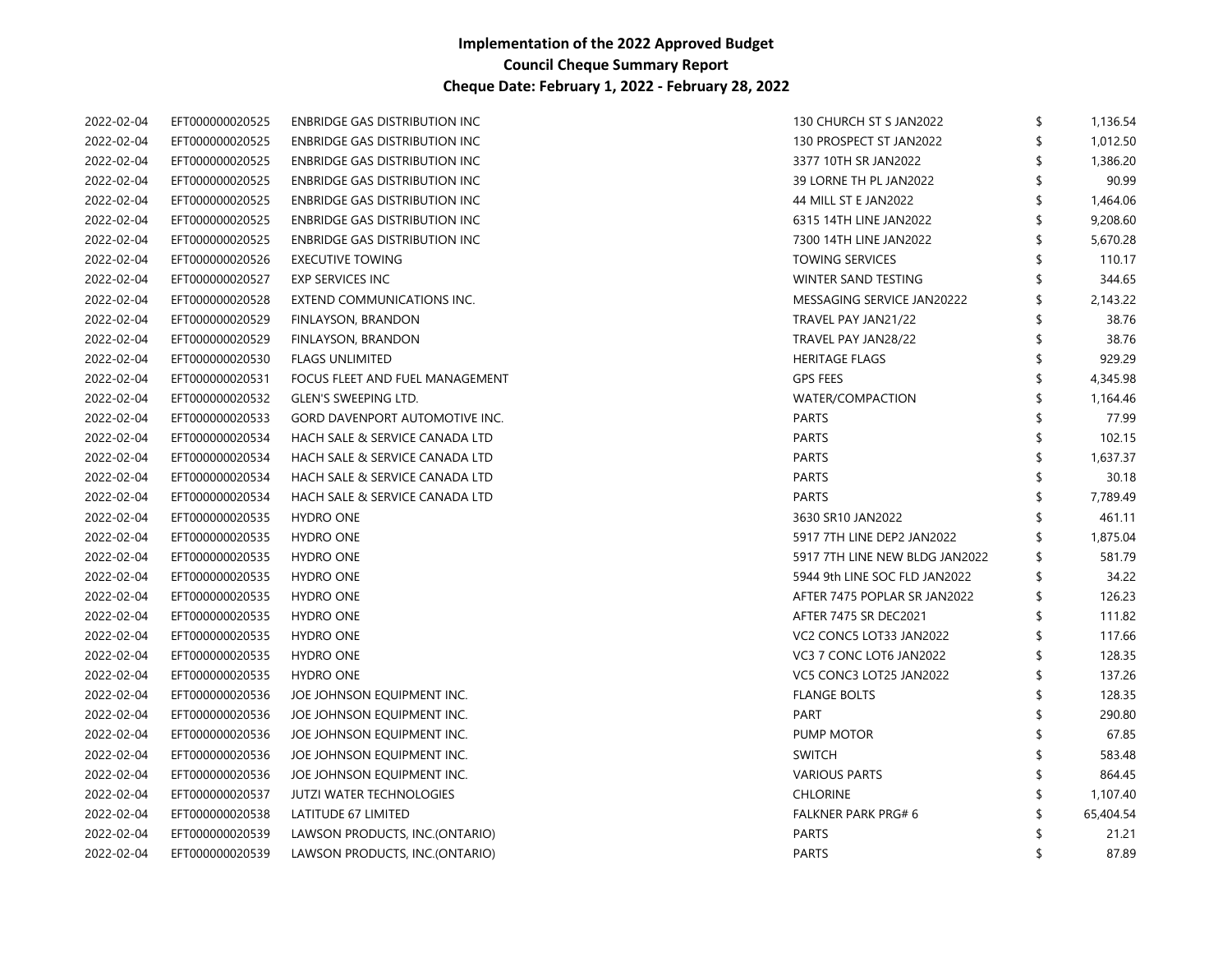| 2022-02-04 | EFT000000020539 | LAWSON PRODUCTS, INC.(ONTARIO)       | <b>PARTS</b>                       | \$ | 249.54     |
|------------|-----------------|--------------------------------------|------------------------------------|----|------------|
| 2022-02-04 | EFT000000020539 | LAWSON PRODUCTS, INC.(ONTARIO)       | <b>VARIOUS PARTS</b>               |    | 367.25     |
| 2022-02-04 | EFT000000020540 | LENBY BUSINESS FORMS                 | <b>BUILDING INSPECTION REPORTS</b> | \$ | 432.23     |
| 2022-02-04 | EFT000000020541 | MARSH CANADA LIMITED                 | <b>WORKERS COMPENSATION 2022</b>   | \$ | 70,622.28  |
| 2022-02-04 | EFT000000020542 | EMPLOYEE                             | TRAVEL PAY JAN 21/22               | \$ | 43.32      |
| 2022-02-04 | EFT000000020542 | <b>EMPLOYEE</b>                      | TRAVEL PAY JAN28/22                |    | 43.32      |
| 2022-02-04 | EFT000000020543 | <b>EMPLOYEE</b>                      | MILEAGE JAN2022                    | \$ | 15.08      |
| 2022-02-04 | EFT000000020544 | <b>MATHESON CONSTRUCTORS LIMITED</b> | NEW TEC ADMIN CENTRE PRG# 6        | \$ | 319,002.73 |
| 2022-02-04 | EFT000000020545 | <b>MAXIMUM SIGNS</b>                 | <b>STREET SIGNS</b>                | \$ | 1,352.85   |
| 2022-02-04 | EFT000000020545 | <b>MAXIMUM SIGNS</b>                 | <b>STREET SIGNS</b>                | \$ | 2,570.78   |
| 2022-02-04 | EFT000000020546 | <b>MAYHEW</b>                        | <b>INSTALL ONE OFFICE SUITE</b>    |    | 1,276.90   |
| 2022-02-04 | EFT000000020547 | MILLIGAN ENERGY INC.                 | 1001.6L DIESEL                     |    | 1,463.77   |
| 2022-02-04 | EFT000000020547 | MILLIGAN ENERGY INC.                 | 1003.3L GASOLINE                   |    | 1,416.48   |
| 2022-02-04 | EFT000000020547 | MILLIGAN ENERGY INC.                 | 1200.0L DIESEL                     |    | 1,653.37   |
| 2022-02-04 | EFT000000020547 | MILLIGAN ENERGY INC.                 | 1500.9L DIESEL                     |    | 2,281.65   |
| 2022-02-04 | EFT000000020547 | MILLIGAN ENERGY INC.                 | 20.2L DYED DIESEL                  |    | 26.60      |
| 2022-02-04 | EFT000000020547 | MILLIGAN ENERGY INC.                 | 500.4L DIESEL                      |    | 658.91     |
| 2022-02-04 | EFT000000020547 | MILLIGAN ENERGY INC.                 | <b>TRACTOR FLUID</b>               | \$ | 1,102.34   |
| 2022-02-04 | EFT000000020548 | NOTTAWASAGA VALLEY                   | RISK MANAGEMENT 2021               |    | 1,600.44   |
| 2022-02-04 | EFT000000020549 | ORKIN CANADA CORPORATION             | PEST CONTROL                       |    | 164.98     |
| 2022-02-04 | EFT000000020549 | ORKIN CANADA CORPORATION             | PEST CONTROL                       |    | 164.98     |
| 2022-02-04 | EFT000000020549 | ORKIN CANADA CORPORATION             | PEST CONTROL                       | \$ | 116.39     |
| 2022-02-04 | EFT000000020549 | ORKIN CANADA CORPORATION             | PEST CONTROL                       | \$ | 79.10      |
| 2022-02-04 | EFT000000020549 | ORKIN CANADA CORPORATION             | PEST CONTROL                       | \$ | 328.83     |
| 2022-02-04 | EFT000000020549 | ORKIN CANADA CORPORATION             | PEST CONTROL                       |    | 164.98     |
| 2022-02-04 | EFT000000020549 | ORKIN CANADA CORPORATION             | REMOVAL OF WILDLIFE                |    | 322.05     |
| 2022-02-04 | EFT000000020550 | <b>EMPLOYEE</b>                      | DZ MEDICAL                         | \$ | 100.00     |
| 2022-02-04 | EFT000000020551 | PENDERGAST LAWN CARE LTD             |                                    |    | 6,345.83   |
| 2022-02-04 | EFT000000020552 | POINT TO POINT COMMUNICATIONS        | <b>MONTHLY DATA JAN2022</b>        | \$ | 113.00     |
| 2022-02-04 | EFT000000020552 | POINT TO POINT COMMUNICATIONS        | <b>MONTHLY MAINTENANCE</b>         | \$ | 1,197.80   |
| 2022-02-04 | EFT000000020552 | POINT TO POINT COMMUNICATIONS        | SERVICE CALL ANTENNA               | \$ | 191.82     |
| 2022-02-04 | EFT000000020553 | POWERSTREAM INC                      | 0232420000 JAN22                   | \$ | 30.66      |
| 2022-02-04 | EFT000000020553 | POWERSTREAM INC                      | 0232520000 JAN22                   | \$ | 30.70      |
| 2022-02-04 | EFT000000020553 | POWERSTREAM INC                      | 0235420000 JAN22                   | \$ | 318.98     |
| 2022-02-04 | EFT000000020553 | POWERSTREAM INC                      | 0460520000 JAN22                   | S  | 102.09     |
| 2022-02-04 | EFT000000020553 | POWERSTREAM INC                      | 0510520000 JAN22                   |    | 3,030.92   |
| 2022-02-04 | EFT000000020553 | POWERSTREAM INC                      | 0542520000 JAN22                   |    | 1,689.43   |
| 2022-02-04 | EFT000000020553 | POWERSTREAM INC                      | 0683420000 JAN22                   | \$ | 36.19      |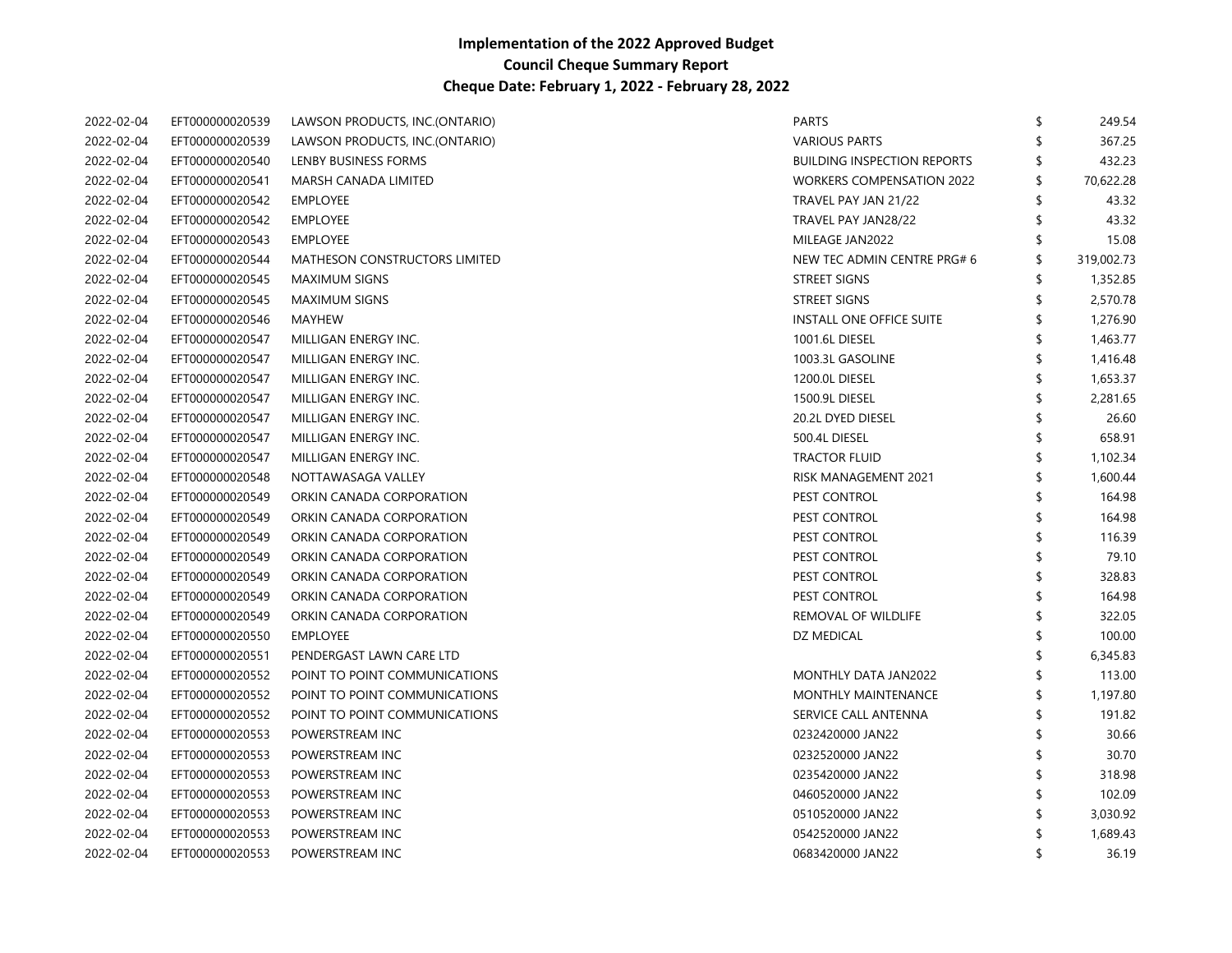| 2022-02-04 | EFT000000020553 | POWERSTREAM INC | 139 Parsons - Reservoir JAN22 | \$ | 11,275.93 |
|------------|-----------------|-----------------|-------------------------------|----|-----------|
| 2022-02-04 | EFT000000020553 | POWERSTREAM INC | 1417420000 JAN22              | \$ | 1,069.70  |
| 2022-02-04 | EFT000000020553 | POWERSTREAM INC | 1657420000 JAN22              |    | 63.02     |
| 2022-02-04 | EFT000000020553 | POWERSTREAM INC | 1683420000 JAN22              |    | 30.93     |
| 2022-02-04 | EFT000000020553 | POWERSTREAM INC | 1693420000 JAN22              |    | 496.63    |
| 2022-02-04 | EFT000000020553 | POWERSTREAM INC | 1904520000 JAN22              |    | 30.80     |
| 2022-02-04 | EFT000000020553 | POWERSTREAM INC | 2111520000 JAN22              |    | 1,630.48  |
| 2022-02-04 | EFT000000020553 | POWERSTREAM INC | 2131520000 JAN22              |    | 30.70     |
| 2022-02-04 | EFT000000020553 | POWERSTREAM INC | 214 Church St S JAN22         |    | 1,737.92  |
| 2022-02-04 | EFT000000020553 | POWERSTREAM INC | 2162520000 JAN22              |    | 30.80     |
| 2022-02-04 | EFT000000020553 | POWERSTREAM INC | 2411520000 JAN22              |    | 417.75    |
| 2022-02-04 | EFT000000020553 | POWERSTREAM INC | 2569658422 JAN22              | \$ | 47.86     |
| 2022-02-04 | EFT000000020553 | POWERSTREAM INC | 2904520000 JAN22              |    | 30.92     |
| 2022-02-04 | EFT000000020553 | POWERSTREAM INC | 3131520000 JAN22              |    | 30.70     |
| 2022-02-04 | EFT000000020553 | POWERSTREAM INC | 3162520000 JAN22              |    | 44.46     |
| 2022-02-04 | EFT000000020553 | POWERSTREAM INC | 3193420000 JAN22              |    | 813.91    |
| 2022-02-04 | EFT000000020553 | POWERSTREAM INC | 3530520000 JAN22              |    | 195.66    |
| 2022-02-04 | EFT000000020553 | POWERSTREAM INC | 3630520000 JAN22              |    | 3,785.86  |
| 2022-02-04 | EFT000000020553 | POWERSTREAM INC | 3703520000 JAN22              |    | 1,286.21  |
| 2022-02-04 | EFT000000020553 | POWERSTREAM INC | 3783420000 JAN22              |    | 699.03    |
| 2022-02-04 | EFT000000020553 | POWERSTREAM INC | 3904520000 JAN22              |    | 47.32     |
| 2022-02-04 | EFT000000020553 | POWERSTREAM INC | 4023420000 JAN22              |    | 400.74    |
| 2022-02-04 | EFT000000020553 | POWERSTREAM INC | 4262 Conc12 Lot6-Well 4 JAN22 |    | 1,335.46  |
| 2022-02-04 | EFT000000020553 | POWERSTREAM INC | 4262 conc12 Lot6-Well 6 JAN22 | \$ | 1,197.29  |
| 2022-02-04 | EFT000000020553 | POWERSTREAM INC | 4341520000 JAN22              | \$ | 31.45     |
| 2022-02-04 | EFT000000020553 | POWERSTREAM INC | 4393520000 JAN22              | \$ | 1,350.11  |
| 2022-02-04 | EFT000000020553 | POWERSTREAM INC | 4595507430 JAN22              |    | 116.70    |
| 2022-02-04 | EFT000000020553 | POWERSTREAM INC | 4783420000 JAN22              |    | 83.58     |
| 2022-02-04 | EFT000000020553 | POWERSTREAM INC | 48 MAIN ST W - BEETON JAN22   | S  | 19.40     |
| 2022-02-04 | EFT000000020553 | POWERSTREAM INC | 4803520000 JAN22              | \$ | 30.80     |
| 2022-02-04 | EFT000000020553 | POWERSTREAM INC | 4982 Sir F Banting JAN22      | \$ | 17,537.49 |
| 2022-02-04 | EFT000000020553 | POWERSTREAM INC | 5140520000 JAN22              | S  | 380.83    |
| 2022-02-04 | EFT000000020553 | POWERSTREAM INC | 5603520000 JAN22              |    | 69.96     |
| 2022-02-04 | EFT000000020553 | POWERSTREAM INC | 5793420000 JAN22              | \$ | 606.63    |
| 2022-02-04 | EFT000000020553 | POWERSTREAM INC | 5990520000 JAN22              |    | 666.91    |
| 2022-02-04 | EFT000000020553 | POWERSTREAM INC | 6048420000 JAN22              |    | 53.12     |
| 2022-02-04 | EFT000000020553 | POWERSTREAM INC | 6156420000 JAN22              |    | 30.70     |
| 2022-02-04 | EFT000000020553 | POWERSTREAM INC | 6239420000 JAN22              | \$ | 42.74     |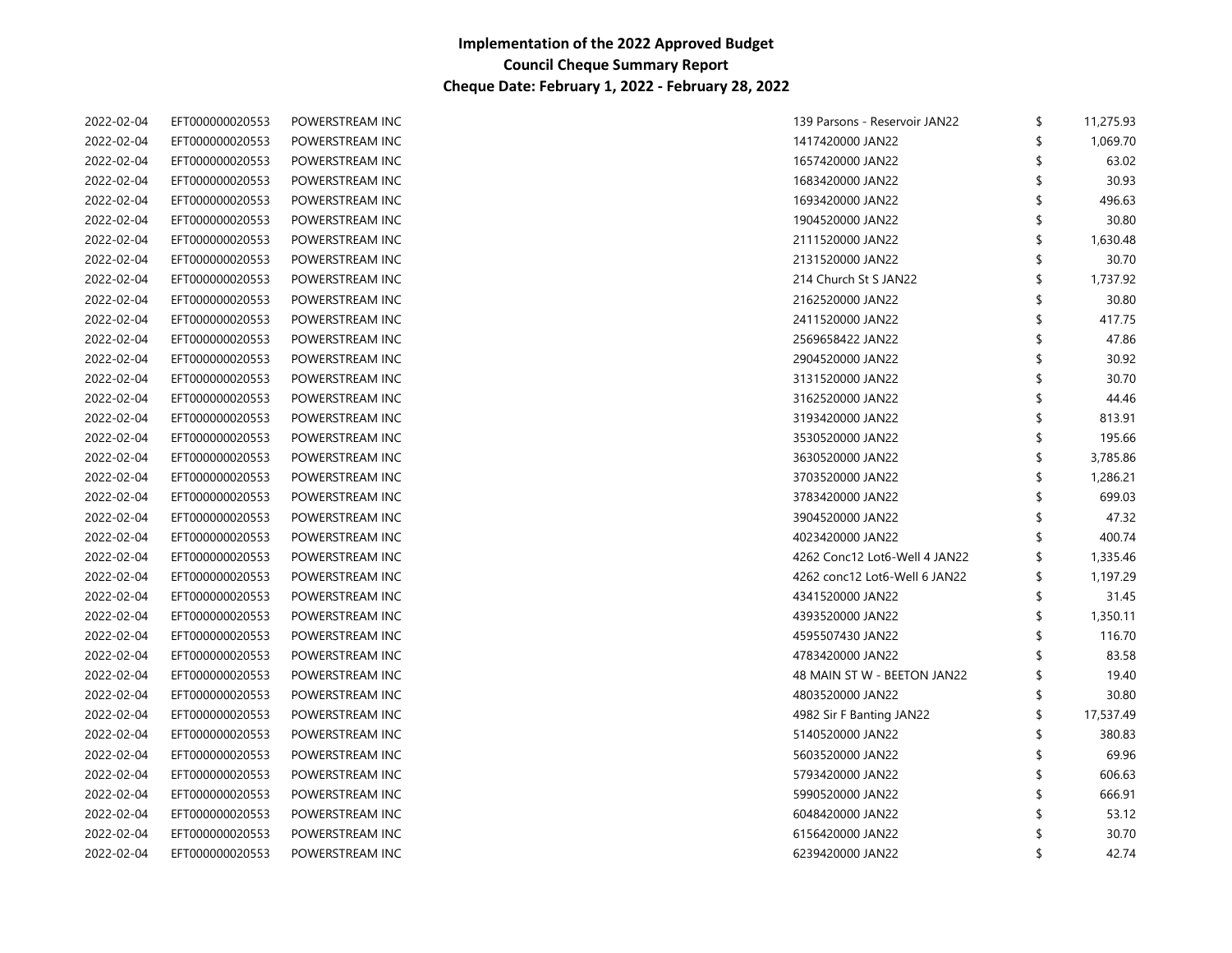| 2022-02-04 | EFT000000020553 | POWERSTREAM INC | 6315 Conc 14 - Lot 8N JAN22    | \$ | 33,604.94 |
|------------|-----------------|-----------------|--------------------------------|----|-----------|
| 2022-02-04 | EFT000000020553 | POWERSTREAM INC | 6369420000 JAN22               |    | 34.35     |
| 2022-02-04 | EFT000000020553 | POWERSTREAM INC | 6479 4th Line JAN22            |    | 2,789.12  |
| 2022-02-04 | EFT000000020553 | POWERSTREAM INC | 6603520000 JAN22               |    | 32.70     |
| 2022-02-04 | EFT000000020553 | POWERSTREAM INC | 6736420000 JAN22               |    | 384.46    |
| 2022-02-04 | EFT000000020553 | POWERSTREAM INC | 6844 Ind Pkwy Pump 2 JAN22     |    | 1,998.19  |
| 2022-02-04 | EFT000000020553 | POWERSTREAM INC | 6970 Ind.Pkwy-Trfic Sgnl JAN22 |    | 193.19    |
| 2022-02-04 | EFT000000020553 | POWERSTREAM INC | 7156420000 JAN22               |    | 85.80     |
| 2022-02-04 | EFT000000020553 | POWERSTREAM INC | 7205420000 JAN22               |    | 1,640.34  |
| 2022-02-04 | EFT000000020553 | POWERSTREAM INC | 7264468532 JAN22               |    | 46.44     |
| 2022-02-04 | EFT000000020553 | POWERSTREAM INC | 7272861218 JAN22               |    | 1,228.81  |
| 2022-02-04 | EFT000000020553 | POWERSTREAM INC | 7300 Industrial Pkwy JAN22     |    | 21,396.60 |
| 2022-02-04 | EFT000000020553 | POWERSTREAM INC | 7460520000 JAN22               |    | 565.02    |
| 2022-02-04 | EFT000000020553 | POWERSTREAM INC | 7537652701 JAN22               |    | 30.63     |
| 2022-02-04 | EFT000000020553 | POWERSTREAM INC | 7603520000 JAN22               |    | 420.60    |
| 2022-02-04 | EFT000000020553 | POWERSTREAM INC | 7636420000 JAN22               |    | 996.36    |
| 2022-02-04 | EFT000000020553 | POWERSTREAM INC | 7788830000 JAN22               |    | 3,095.34  |
| 2022-02-04 | EFT000000020553 | POWERSTREAM INC | 7961000462 JAN22               |    | 127.57    |
| 2022-02-04 | EFT000000020553 | POWERSTREAM INC | 8051520000 JAN22               |    | 30.70     |
| 2022-02-04 | EFT000000020553 | POWERSTREAM INC | 8129420000 JAN22               |    | 981.46    |
| 2022-02-04 | EFT000000020553 | POWERSTREAM INC | 8210520000 JAN22               |    | 2,421.22  |
| 2022-02-04 | EFT000000020553 | POWERSTREAM INC | 8657420000 JAN22               |    | 30.63     |
| 2022-02-04 | EFT000000020553 | POWERSTREAM INC | 8668420000 JAN22 1/3           |    | 1,284.95  |
| 2022-02-04 | EFT000000020553 | POWERSTREAM INC | 8668420000 JAN22 2/3           | \$ | 1,532.54  |
| 2022-02-04 | EFT000000020553 | POWERSTREAM INC | 8668420000 JAN22 3/3           |    | 2,060.33  |
| 2022-02-04 | EFT000000020553 | POWERSTREAM INC | 9104520000 JAN22               |    | 30.80     |
| 2022-02-04 | EFT000000020553 | POWERSTREAM INC | 9213520000 DEC21               |    | 472.64    |
| 2022-02-04 | EFT000000020553 | POWERSTREAM INC | 9213520000 JAN22               |    | 485.37    |
| 2022-02-04 | EFT000000020553 | POWERSTREAM INC | 9511520000 JAN22               |    | 1,768.20  |
| 2022-02-04 | EFT000000020553 | POWERSTREAM INC | 9528420000 JAN22               |    | 59.80     |
| 2022-02-04 | EFT000000020553 | POWERSTREAM INC | 9624420000 JAN22               |    | 950.35    |
| 2022-02-04 | EFT000000020553 | POWERSTREAM INC | 9757420000 JAN22               |    | 50.77     |
| 2022-02-04 | EFT000000020553 | POWERSTREAM INC | 9804520000 JAN22               | S  | 30.80     |
| 2022-02-04 | EFT000000020553 | POWERSTREAM INC | 9956730045 JAN22               |    | 16,289.03 |
| 2022-02-04 | EFT000000020553 | POWERSTREAM INC | Church St - Heat Trace JAN22   |    | 66.11     |
| 2022-02-04 | EFT000000020553 | POWERSTREAM INC | Comm Ctr Ball Park JAN22       |    | 55.33     |
| 2022-02-04 | EFT000000020553 | POWERSTREAM INC | County Rd 10 & 3rd Line JAN22  | S  | 75.87     |
| 2022-02-04 | EFT000000020553 | POWERSTREAM INC | Industrial Rd.Res JAN22        | \$ | 7,322.82  |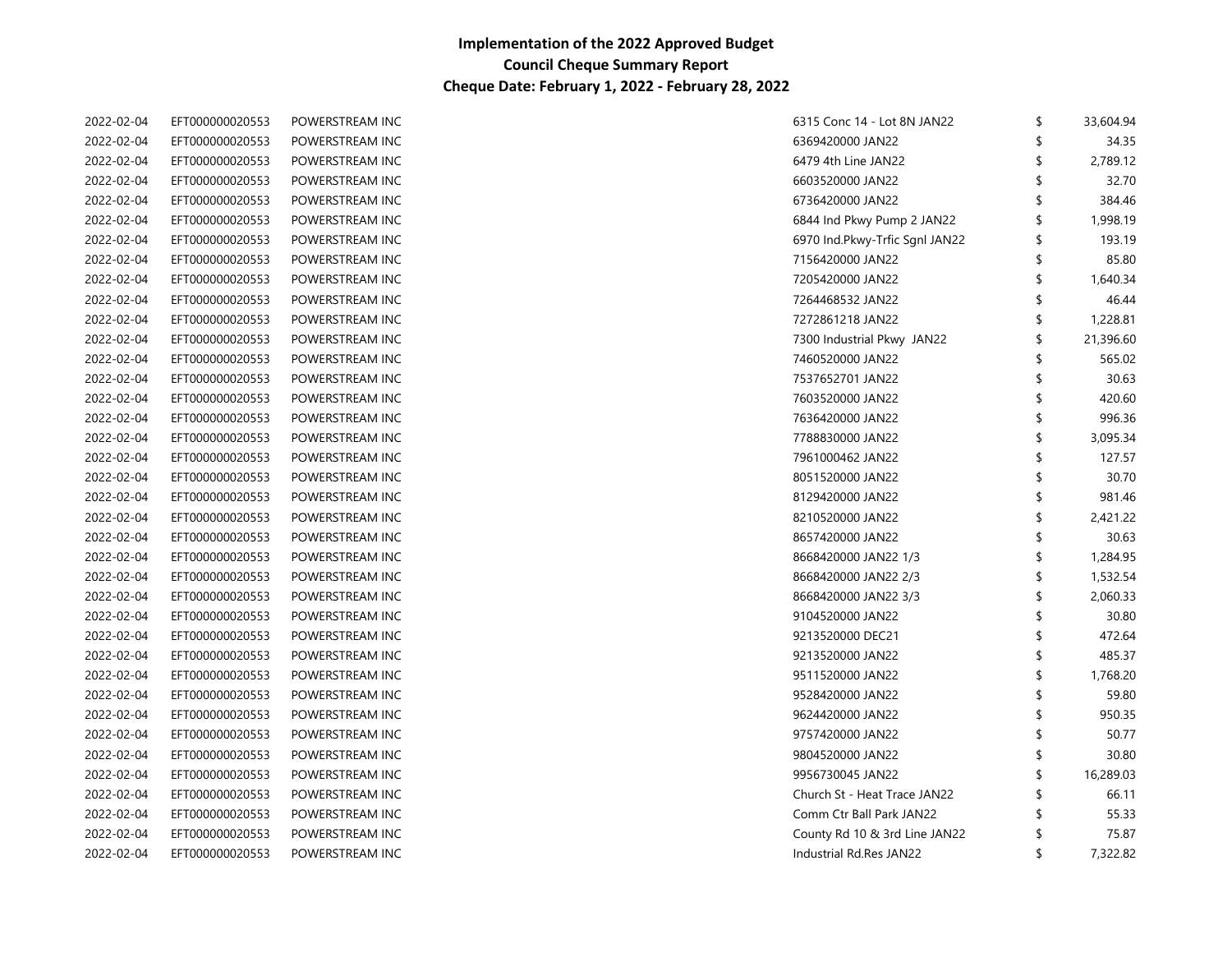| 2022-02-04 | EFT000000020553 | POWERSTREAM INC                  | Maple Lane - Sewage Pump JAN22 | \$<br>719.29    |
|------------|-----------------|----------------------------------|--------------------------------|-----------------|
| 2022-02-04 | EFT000000020553 | POWERSTREAM INC                  | Street Lighting JAN22          | \$<br>20,283.59 |
| 2022-02-04 | EFT000000020554 | WASTE CONNECTIONS OF CANADA INC. | <b>WASTE REMOVAL</b>           | \$<br>111.67    |
| 2022-02-04 | EFT000000020555 | PUROLATOR COURIER LTD.           | <b>COURIER SERVICES</b>        | 67.57           |
| 2022-02-04 | EFT000000020555 | PUROLATOR COURIER LTD.           | <b>COURIER SERVICES</b>        | 31.33           |
| 2022-02-04 | EFT000000020556 | QUADIENT LEASING CANADA LTD.     | <b>INK CARTRIDGE</b>           | 251.93          |
| 2022-02-04 | EFT000000020557 | RCAP LEASING                     | <b>CONTRACT BASE FEB2022</b>   | 90.40           |
| 2022-02-04 | EFT000000020558 | REALTAX INC                      | ROLL 01000102601               | \$<br>536.75    |
| 2022-02-04 | EFT000000020558 | REALTAX INC                      | ROLL 01000206001               | \$<br>536.75    |
| 2022-02-04 | EFT000000020558 | REALTAX INC                      | ROLL 03000512400               | \$<br>536.75    |
| 2022-02-04 | EFT000000020558 | REALTAX INC                      | ROLL 03000535100               | \$<br>536.75    |
| 2022-02-04 | EFT000000020558 | REALTAX INC                      | ROLL 04000118442               | \$<br>536.75    |
| 2022-02-04 | EFT000000020558 | REALTAX INC                      | ROLL 04000217707               | \$<br>536.75    |
| 2022-02-04 | EFT000000020558 | REALTAX INC                      | ROLL 06000237038               | \$<br>536.75    |
| 2022-02-04 | EFT000000020559 | RENTSHOP INC.                    | <b>BLADE</b>                   | \$<br>224.10    |
| 2022-02-04 | EFT000000020559 | <b>RENTSHOP INC.</b>             | <b>DIAMOND BLADE</b>           | \$<br>141.25    |
| 2022-02-04 | EFT000000020560 | RICOH CANADA INC.                | COPIES DEC 2021                | \$<br>346.66    |
| 2022-02-04 | EFT000000020561 | SIMCOE-YORK PRINTING             | <b>DISPLAY AD</b>              | \$<br>355.95    |
| 2022-02-04 | EFT000000020562 | SNELL'S DELIVERY SERVICE         | <b>DELIVERY SERVICES</b>       | \$<br>494.38    |
| 2022-02-04 | EFT000000020563 | STEPHENSON'S RENTAL SERVICE      | MASKS/GLASSES                  | \$<br>48.82     |
| 2022-02-04 | EFT000000020564 | <b>SUPERIOR PROPANE</b>          | <b>PROPANE</b>                 | \$<br>175.13    |
| 2022-02-04 | EFT000000020564 | <b>SUPERIOR PROPANE</b>          | <b>PROPANE</b>                 | \$<br>58.38     |
| 2022-02-04 | EFT000000020565 | TELIZON INC/SIMCOE COUNTY LONG   | <b>BUSINESS LINES NOV2021</b>  | \$<br>301.92    |
| 2022-02-04 | EFT000000020566 | ULINE CANADA CORPORATION         | <b>SUPPLIES</b>                | \$<br>4,594.89  |
| 2022-02-04 | EFT000000020567 | UNI FIRST CANADA LIMITED         | <b>UNIFORM</b>                 | \$<br>211.59    |
| 2022-02-04 | EFT000000020567 | UNI FIRST CANADA LIMITED         | <b>UNIFORM</b>                 | \$<br>119.78    |
| 2022-02-04 | EFT000000020568 | THE VENTIN GROUP (TORONTO) LTD.  | SERV TO NOV30'21               | \$<br>21,881.64 |
| 2022-02-04 | EFT000000020569 | VISCO INDUSTRIAL SALES CO        | <b>CHAIN</b>                   | \$<br>87.86     |
| 2022-02-04 | EFT000000020569 | VISCO INDUSTRIAL SALES CO        | <b>CONVEX MIRROR</b>           | \$<br>136.21    |
| 2022-02-04 | EFT000000020569 | VISCO INDUSTRIAL SALES CO        | <b>GOOD CORE/KIT</b>           | 647.72          |
| 2022-02-04 | EFT000000020569 | VISCO INDUSTRIAL SALES CO        | <b>HEADLIGHT</b>               | 279.78          |
| 2022-02-04 | EFT000000020569 | VISCO INDUSTRIAL SALES CO        | <b>JUMP STARTER</b>            | 697.49          |
| 2022-02-04 | EFT000000020569 | VISCO INDUSTRIAL SALES CO        | LED HEADLAMPS                  | 813.49          |
| 2022-02-04 | EFT000000020569 | VISCO INDUSTRIAL SALES CO        | <b>LED TAIL LIGHT</b>          | 117.33          |
| 2022-02-04 | EFT000000020569 | VISCO INDUSTRIAL SALES CO        | <b>PARTS</b>                   | 224.76          |
| 2022-02-04 | EFT000000020569 | VISCO INDUSTRIAL SALES CO        | <b>WELDING GLOVES</b>          | 13.38           |
| 2022-02-04 | EFT000000020570 | VISCO INDUSTRIAL SALES CO        | <b>PARTS</b>                   | 147.92          |
| 2022-02-04 | EFT000000020571 | VISSERS SALES CORP               | <b>PARTS</b>                   | \$<br>1,582.78  |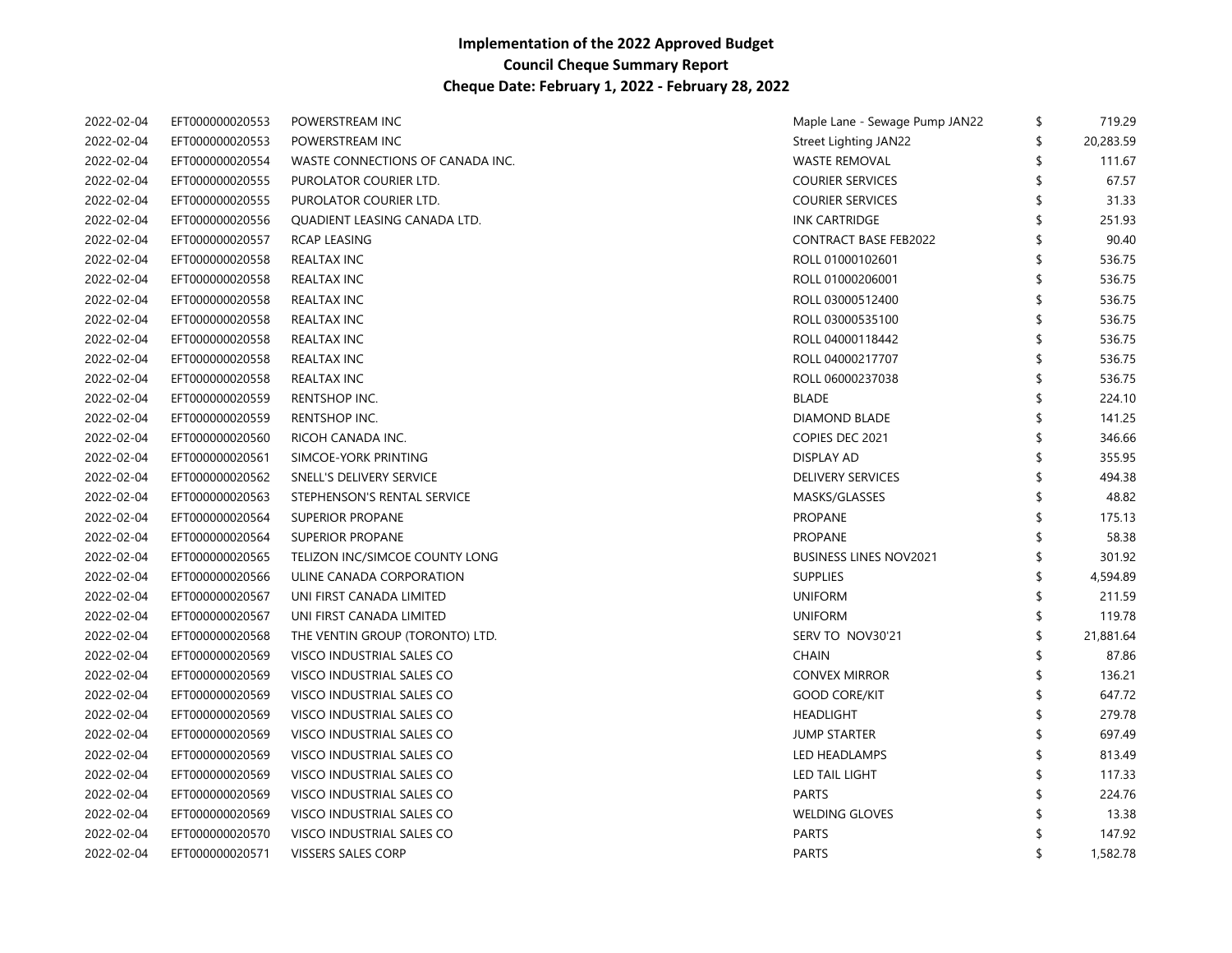| 2022-02-04 | EFT000000020572 | <b>XEROX CANADA</b>                 | <b>COPIES JAN2022</b>        | 38.91            |
|------------|-----------------|-------------------------------------|------------------------------|------------------|
| 2022-02-04 | EFT000000020572 | <b>XEROX CANADA</b>                 | <b>COPIES NOV2021</b>        | 85.83            |
| 2022-02-11 | EFT000000020573 | AEROCOUSTICS ENGINEERING            | NOISE STUDY 258 CHURCH ST    | 798.06           |
| 2022-02-11 | EFT000000020574 | A&G ROAD CLEANERS LIMITED           | DUMP-SALT/PLOW               | 1,072.09         |
| 2022-02-11 | EFT000000020575 | AJ STONE COMPANY LTD.               | <b>CALIBRATION GAS</b>       | 420.00           |
| 2022-02-11 | EFT000000020575 | AJ STONE COMPANY LTD.               | <b>PPE</b>                   | 1,207.02         |
| 2022-02-11 | EFT000000020576 | ALINE UTILITY LIMITED               | SERV JAN 11-21'22            | 7,073.64         |
| 2022-02-11 | EFT000000020576 | ALINE UTILITY LIMITED               | SERV SEP08-14'21             | 5,992.69         |
| 2022-02-11 | EFT000000020577 | ALLISTON EQUIPMENT LTD              | PIVOT BLOCK                  | 135.33           |
| 2022-02-11 | EFT000000020578 | ARENES CONSTRUCTION                 | ROTARY PLAYGROUND PRG#5      | \$<br>100,185.05 |
| 2022-02-11 | EFT000000020579 | <b>EMPLOYEE</b>                     | <b>BOOT ALLOWANCE 2022</b>   | \$<br>127.91     |
| 2022-02-11 | EFT000000020580 | <b>EMPLOYEE</b>                     | <b>SUPPLIES</b>              | \$<br>37.02      |
| 2022-02-11 | EFT000000020581 | <b>EMPLOYEE</b>                     | MILEAGE - JAN22              | 8.70             |
| 2022-02-11 | EFT000000020582 | <b>EMPLOYEE</b>                     | MILEAGE JAN2022              | 100.92           |
| 2022-02-11 | EFT000000020583 | <b>EMPLOYEE</b>                     | <b>EXAM FEE</b>              | 140.00           |
| 2022-02-11 | EFT000000020584 | <b>CEDAR SIGNS</b>                  | <b>SIGNS</b>                 | 140.04           |
| 2022-02-11 | EFT000000020585 | <b>CORIX WATER PRODUCTS LIMITED</b> | <b>SWAB SERVICES</b>         | 2,217.57         |
| 2022-02-11 | EFT000000020586 | CORPORATE EXPRESS CANADA INC.       | <b>ENVELOPES</b>             | 109.33           |
| 2022-02-11 | EFT000000020586 | CORPORATE EXPRESS CANADA INC.       | <b>FILES</b>                 | 289.79           |
| 2022-02-11 | EFT000000020586 | CORPORATE EXPRESS CANADA INC.       | <b>OFFICE SUPPLIES</b>       | 56.47            |
| 2022-02-11 | EFT000000020586 | CORPORATE EXPRESS CANADA INC.       | <b>PAPER</b>                 | 63.40            |
| 2022-02-11 | EFT000000020586 | CORPORATE EXPRESS CANADA INC.       | <b>PAPER</b>                 | 57.19            |
| 2022-02-11 | EFT000000020586 | CORPORATE EXPRESS CANADA INC.       | <b>SHELF</b>                 | 126.55           |
| 2022-02-11 | EFT000000020586 | CORPORATE EXPRESS CANADA INC.       | STORAGE FILES/PAPER          | 147.31           |
| 2022-02-11 | EFT000000020586 | CORPORATE EXPRESS CANADA INC.       | <b>SUPPLIES</b>              | 72.87            |
| 2022-02-11 | EFT000000020586 | CORPORATE EXPRESS CANADA INC.       | <b>SUPPLIES</b>              | 92.33            |
| 2022-02-11 | EFT000000020586 | CORPORATE EXPRESS CANADA INC.       | <b>SUPPLIES</b>              | 20.30            |
| 2022-02-11 | EFT000000020587 | <b>EMPLOYEE</b>                     | CPA ANNUAL STUDENT-RC#504891 | 678.00           |
| 2022-02-11 | EFT000000020588 | CUMMINS HYDRAULICS LTD.             | <b>PARTS</b>                 | 6.79             |
| 2022-02-11 | EFT000000020588 | <b>CUMMINS HYDRAULICS LTD.</b>      | <b>PARTS</b>                 | 46.36            |
| 2022-02-11 | EFT000000020589 | <b>CURRIE TRUCK CENTRE</b>          | <b>PARTS</b>                 | 67.79            |
| 2022-02-11 | EFT000000020589 | <b>CURRIE TRUCK CENTRE</b>          | <b>REPAIRS</b>               | 623.73           |
| 2022-02-11 | EFT000000020589 | <b>CURRIE TRUCK CENTRE</b>          | <b>WIPER BLADES</b>          | 595.66           |
| 2022-02-11 | EFT000000020589 | <b>CURRIE TRUCK CENTRE</b>          | <b>WIPER NUTS</b>            | 22.10            |
| 2022-02-11 | EFT000000020590 | <b>EMPLOYEE</b>                     | <b>BOOT ALLOWANCE 2022</b>   | 259.89           |
| 2022-02-11 | EFT000000020591 | DIGITAL BOUNDARY GROUP              | NETWORK SECURITY ASSESSMENT  | 4,520.00         |
| 2022-02-11 | EFT000000020592 | <b>EMPLOYEE</b>                     | MILEAGE - JAN22              | 33.64            |
| 2022-02-11 | EFT000000020593 | DOL TURF RESTORATION LTD            | <b>TURF CLEANING</b>         | \$<br>2,011.40   |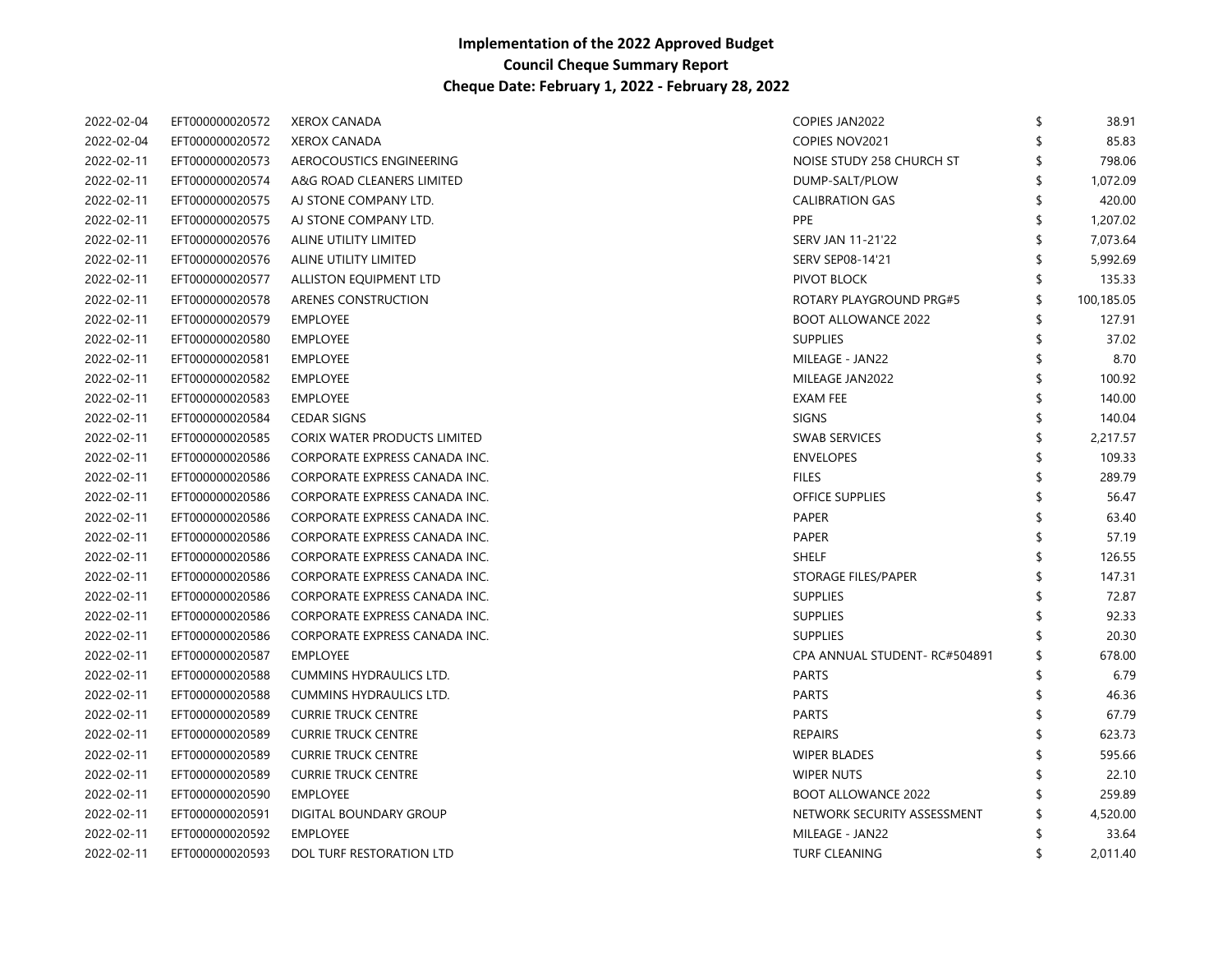| 2022-02-11 | EFT000000020594 | ERNIE DEAN CHEVROLET-BUICK LTD.      | <b>PARTS</b>                     | \$<br>186.45    |
|------------|-----------------|--------------------------------------|----------------------------------|-----------------|
| 2022-02-11 | EFT000000020595 | ESRI CANADA                          | CITYWORKS APR'22-MAR'23          | \$<br>55,935.00 |
| 2022-02-11 | EFT000000020596 | EWE HERD ME                          | CANINE SERV - JAN22              | \$<br>3,526.92  |
| 2022-02-11 | EFT000000020597 | FEEHELY, GASTALDI                    | LARJ - 10 ALDERSON CRT           | 753.97          |
| 2022-02-11 | EFT000000020597 | FEEHELY, GASTALDI                    | LEGAL MATTERS JAN 12/22          | 964.72          |
| 2022-02-11 | EFT000000020597 | FEEHELY, GASTALDI                    | <b>TORONTO SHEET METAL</b>       | 547.74          |
| 2022-02-11 | EFT000000020597 | FEEHELY, GASTALDI                    | TOWN/BELTERRA PROJECT            | 8,876.15        |
| 2022-02-11 | EFT000000020597 | FEEHELY, GASTALDI                    | TOWN/ENGINEERING                 | 7,098.75        |
| 2022-02-11 | EFT000000020597 | FEEHELY, GASTALDI                    | <b>TOWN/QUEEN TOTT</b>           | 502.54          |
| 2022-02-11 | EFT000000020598 | 4 OFFICE AUTOMATION LTD.             | <b>CONTRACT BASE/COPIES</b>      | 65.79           |
| 2022-02-11 | EFT000000020598 | 4 OFFICE AUTOMATION LTD.             | <b>CONTRACT BASE/COPIES</b>      | 77.86           |
| 2022-02-11 | EFT000000020598 | 4 OFFICE AUTOMATION LTD.             | <b>CONTRACT BASE/COPIES</b>      | 16.95           |
| 2022-02-11 | EFT000000020598 | 4 OFFICE AUTOMATION LTD.             | CONTRACT BASE/COPIES JAN2022     | 46.90           |
| 2022-02-11 | EFT000000020598 | 4 OFFICE AUTOMATION LTD.             | <b>CONTRACT BASE/COPIES MADE</b> | 38.78           |
| 2022-02-11 | EFT000000020598 | 4 OFFICE AUTOMATION LTD.             | COPIER - AUG02-SEP01'21          | 34.06           |
| 2022-02-11 | EFT000000020599 | <b>GALLAGHER BENEFIT SERVICES</b>    | MONTHLY PROJECT FEES JAN 2022    | 423.19          |
| 2022-02-11 | EFT000000020600 | <b>GERRIE ELECTRIC WHOLESALE LTD</b> | <b>PARTS</b>                     | \$<br>139.11    |
| 2022-02-11 | EFT000000020600 | <b>GERRIE ELECTRIC WHOLESALE LTD</b> | <b>PARTS</b>                     | \$<br>33.40     |
| 2022-02-11 | EFT000000020600 | GERRIE ELECTRIC WHOLESALE LTD        | <b>PVC</b>                       | 16.36           |
| 2022-02-11 | EFT000000020601 | <b>GLEN MARTIN</b>                   | <b>CLEANER</b>                   | \$<br>31.12     |
| 2022-02-11 | EFT000000020602 | GREENWOOD AGGREGATES COMPANY LTD     | <b>SUPPLIES</b>                  | 508.50          |
| 2022-02-11 | EFT000000020603 | <b>GUILD ELECTRIC LIMITED</b>        | BEETON APS UPGRADE               | \$<br>11,269.31 |
| 2022-02-11 | EFT000000020604 | <b>EMPLOYEE</b>                      | <b>BOOT ALLOWANCE 2022</b>       | 172.87          |
| 2022-02-11 | EFT000000020605 | <b>HYDRO ONE</b>                     | 9TH LINE TRAFF LT JAN2022        | 34.39           |
| 2022-02-11 | EFT000000020605 | <b>HYDRO ONE</b>                     | VC6 CONC4 LOT17 DEC2021          | \$<br>114.61    |
| 2022-02-11 | EFT000000020605 | <b>HYDRO ONE</b>                     | VC6 CONC4 LOT17 FEB2022          | \$<br>129.62    |
| 2022-02-11 | EFT000000020606 | INFRASTRUCTURE HEALTH & SAFETY ASSOC | <b>TRAFFIC CONTROL</b>           | \$<br>1,367.30  |
| 2022-02-11 | EFT000000020607 | <b>EMPLOYEE</b>                      | MILEAGE - JAN22                  | 17.40           |
| 2022-02-11 | EFT000000020608 | <b>JUST JUNK SIMCOE</b>              | JUNK REMOVAL AT SITE             | 383.07          |
| 2022-02-11 | EFT000000020609 | <b>JUTZI WATER TECHNOLOGIES</b>      | LIQUID CHLORINE                  | \$<br>1,096.10  |
| 2022-02-11 | EFT000000020610 | LENBY BUSINESS FORMS                 | TAX INSERT - JAN22               | \$<br>1,648.67  |
| 2022-02-11 | EFT000000020610 | LENBY BUSINESS FORMS                 | <b>TAX NOTICES</b>               | \$<br>2,252.60  |
| 2022-02-11 | EFT000000020611 | LOVETT PRO LOCK & KEY                | <b>INSTALL LATCH GUARD</b>       | 208.49          |
| 2022-02-11 | EFT000000020611 | LOVETT PRO LOCK & KEY                | <b>KEYS CUT</b>                  | \$<br>25.43     |
| 2022-02-11 | EFT000000020611 | LOVETT PRO LOCK & KEY                | <b>PADLOCKS</b>                  | 419.34          |
| 2022-02-11 | EFT000000020611 | LOVETT PRO LOCK & KEY                | <b>SERVICE CALL</b>              | 237.30          |
| 2022-02-11 | EFT000000020611 | LOVETT PRO LOCK & KEY                | SERVICE CALL/LABOUR              | 237.30          |
| 2022-02-11 | EFT000000020611 | LOVETT PRO LOCK & KEY                | <b>SERVICE CALL/LABOUR</b>       | \$<br>163.85    |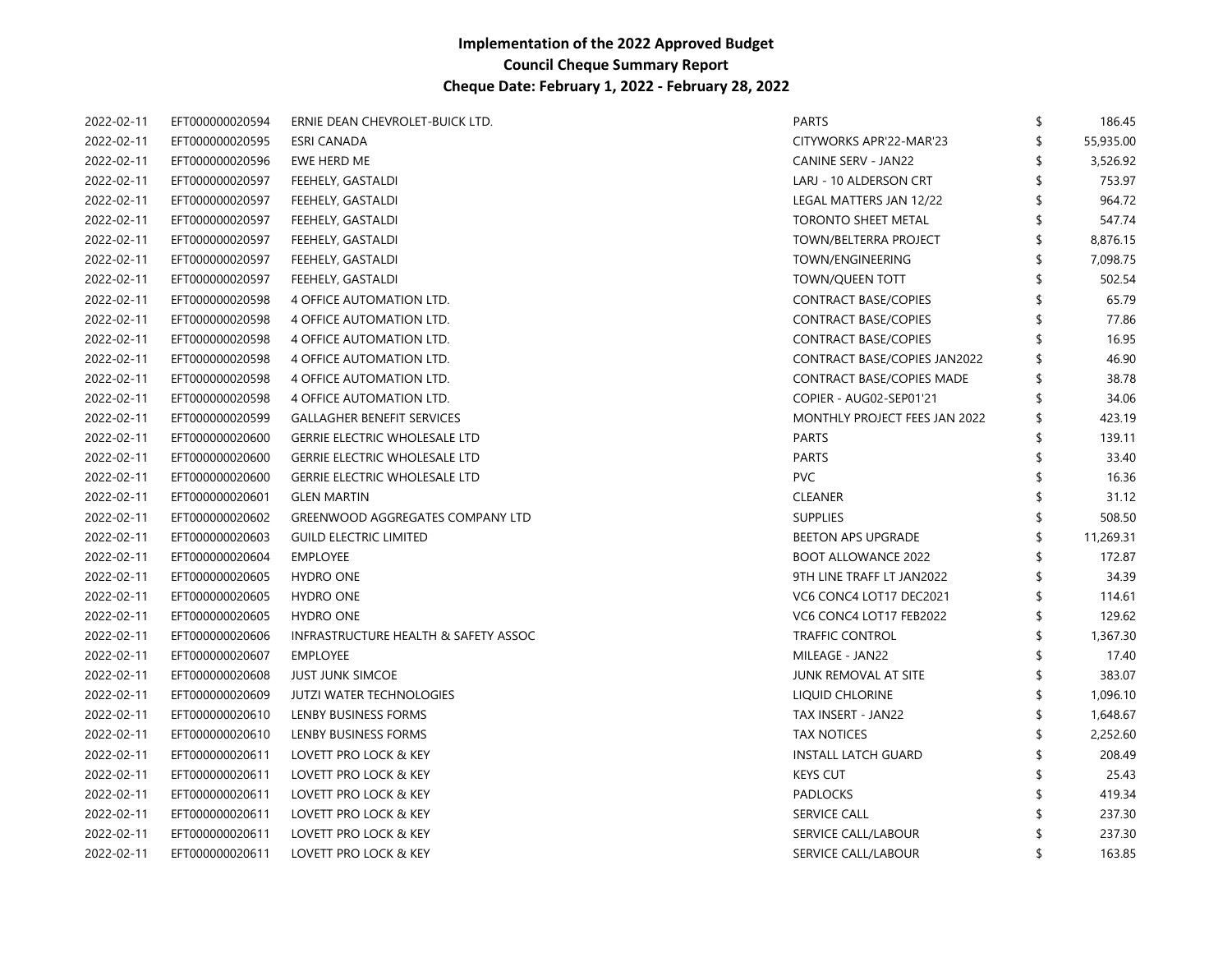| 2022-02-11 | EFT000000020612 | <b>EMPLOYEE</b>                 | MILEAGE - JAN22               | \$<br>24.94     |
|------------|-----------------|---------------------------------|-------------------------------|-----------------|
| 2022-02-11 | EFT000000020613 | <b>MAXIMUM SIGNS</b>            | <b>SIGN - 6375 14TH LINE</b>  | \$<br>1,292.49  |
| 2022-02-11 | EFT000000020613 | <b>MAXIMUM SIGNS</b>            | <b>SIGNS</b>                  | 2,203.50        |
| 2022-02-11 | EFT000000020613 | <b>MAXIMUM SIGNS</b>            | <b>SIGNS - 6375 14TH LINE</b> | 280.54          |
| 2022-02-11 | EFT000000020614 | NICE GUY HEAVY EQUIPMENT RENTAL | EQUIPMENT RENTAL              | 2,060.00        |
| 2022-02-11 | EFT000000020615 | NORTHERN SAFETY LIMITED         | <b>SAFETY SUPPLIES</b>        | 207.75          |
| 2022-02-11 | EFT000000020616 | OFS GROUP                       | <b>EXTINGUISH REPAIR</b>      | 180.74          |
| 2022-02-11 | EFT000000020616 | <b>OFS GROUP</b>                | <b>EXTINGUISHER RECHARGE</b>  | 541.10          |
| 2022-02-11 | EFT000000020616 | <b>OFS GROUP</b>                | FIRE EXTINGUISHERS            | 277.81          |
| 2022-02-11 | EFT000000020616 | <b>OFS GROUP</b>                | FIRE EXTINGUISHERS            | 298.09          |
| 2022-02-11 | EFT000000020617 | OLIVER FUELS LIMITED            | 1522.3L DIESEL                | 2,465.05        |
| 2022-02-11 | EFT000000020617 | OLIVER FUELS LIMITED            | 1542.3L DIESEL                | 2,497.44        |
| 2022-02-11 | EFT000000020617 | OLIVER FUELS LIMITED            | 2481.0L DIESEL                | 3,728.69        |
| 2022-02-11 | EFT000000020618 | POWER STATION LTD               | <b>TRUCK MAINTENCE</b>        | 1,017.00        |
| 2022-02-11 | EFT000000020618 | POWER STATION LTD               | <b>TRUCK MAINTENCE</b>        | 847.50          |
| 2022-02-11 | EFT000000020618 | POWER STATION LTD               | <b>TRUCK MAINTENCE</b>        | 847.50          |
| 2022-02-11 | EFT000000020619 | PUROLATOR COURIER LTD.          | <b>COURIER</b>                | 36.61           |
| 2022-02-11 | EFT000000020620 | RECYCLING SPECIALTIES INC.      | <b>REPAIRS</b>                | 64.07           |
| 2022-02-11 | EFT000000020621 | RV ANDERSON ASSOCIATES          | SERV SEP25-OCT29'21-DUNHAM DR | \$<br>1,334.81  |
| 2022-02-11 | EFT000000020622 | SAFETY-KLEEN                    | OIL SERVICE                   | \$<br>395.50    |
| 2022-02-11 | EFT000000020623 | SAFE SOFTWARE INC               | MAINTENANCE                   | \$<br>1,017.00  |
| 2022-02-11 | EFT000000020624 | <b>EMPLOYEE</b>                 | MILEAGE - JAN22               | 24.36           |
| 2022-02-11 | EFT000000020625 | SINCLAIR INDUSTRIAL ROOFING     | ROOF REPAIR                   | 1,864.50        |
| 2022-02-11 | EFT000000020625 | SINCLAIR INDUSTRIAL ROOFING     | <b>ROOF REPAIRS</b>           | 1,808.00        |
| 2022-02-11 | EFT000000020625 | SINCLAIR INDUSTRIAL ROOFING     | ROOF REPAIRS                  | 847.50          |
| 2022-02-11 | EFT000000020626 | <b>EMPLOYEE</b>                 | MILEAGE - JAN22               | 20.30           |
| 2022-02-11 | EFT000000020627 | Tatham Engineering Limited      | UPDATE DRAWINGS/REPORT NOV21  | \$<br>827.73    |
| 2022-02-11 | EFT000000020628 | <b>THINKTEL</b>                 | SERV/USAGE - FEB22            | \$<br>1,647.98  |
| 2022-02-11 | EFT000000020628 | <b>THINKTEL</b>                 | SERVICE/USAGE - JAN22         | \$<br>1,639.95  |
| 2022-02-11 | EFT000000020629 | <b>3C TRAINING SOLUTIONS</b>    | COACHING - JAN12&20'22        | \$<br>565.00    |
| 2022-02-11 | EFT000000020630 | TORBRAM ELECTRIC SUPPLY         | UNINTERRUPTIBLE POWER SUPPLY  | \$<br>4,678.20  |
| 2022-02-11 | EFT000000020631 | UNI FIRST CANADA LIMITED        | <b>UNIFORM</b>                | \$<br>701.73    |
| 2022-02-11 | EFT000000020632 | VALLEY BLADES LIMITED           | <b>PARTS</b>                  | \$<br>596.64    |
| 2022-02-11 | EFT000000020632 | <b>VALLEY BLADES LIMITED</b>    | <b>PARTS</b>                  | \$<br>220.12    |
| 2022-02-11 | EFT000000020633 | THE VENTIN GROUP (TORONTO) LTD. | SERV TO DEC31'21              | \$<br>21,881.64 |
| 2022-02-11 | EFT000000020634 | VISCO INDUSTRIAL SALES CO       | <b>PARTS</b>                  | 412.73          |
| 2022-02-11 | EFT000000020634 | VISCO INDUSTRIAL SALES CO       | <b>PARTS</b>                  | 523.99          |
| 2022-02-11 | EFT000000020635 | <b>EMPLOYEE</b>                 | MILEAGE - JAN22               | \$<br>26.10     |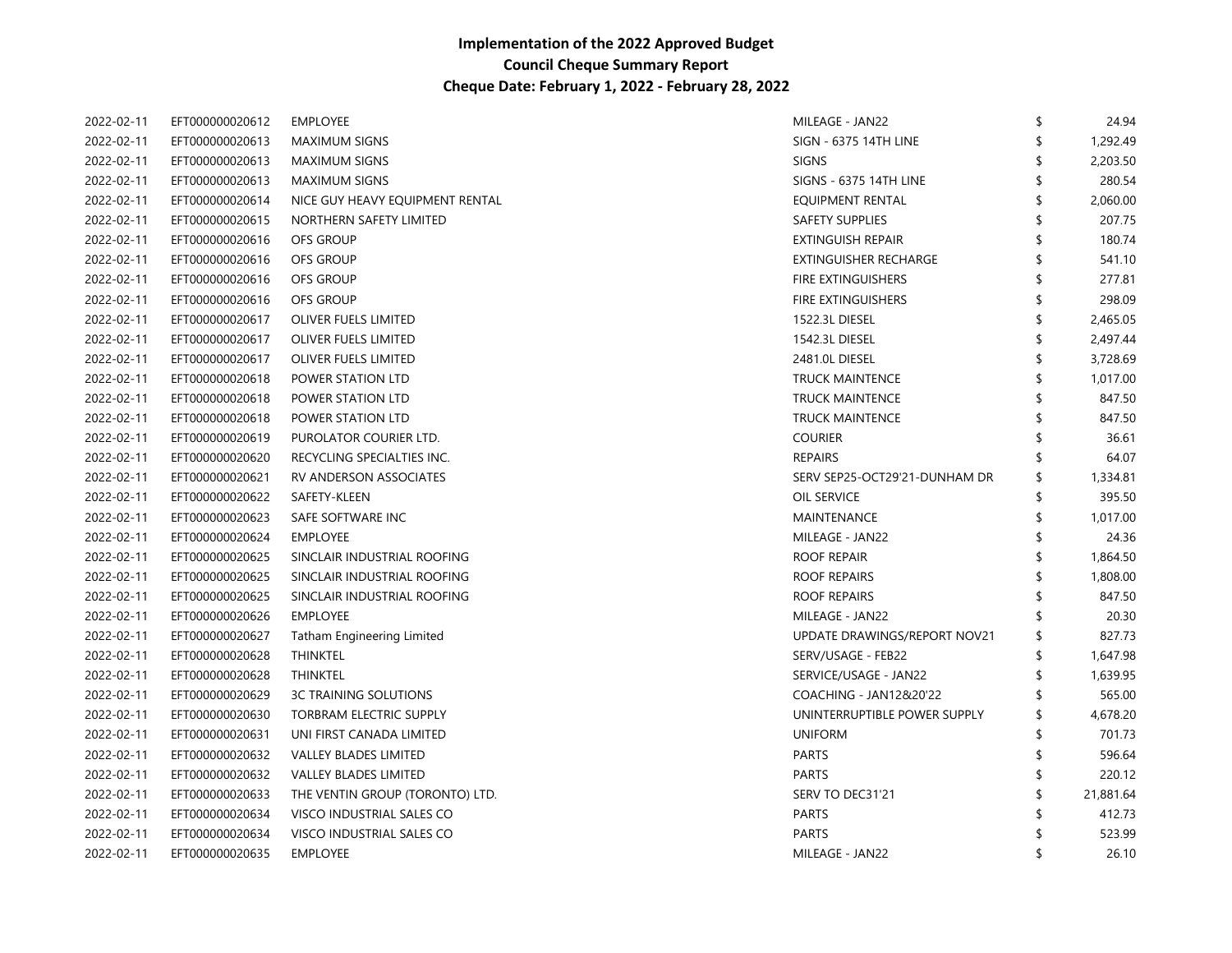| 2022-02-11 | EFT000000020636 | WM WELLER TREE SERVICE LTD.                                      | TREE MAINTENANCE JAN6-17'22    | \$<br>6,553.55   |
|------------|-----------------|------------------------------------------------------------------|--------------------------------|------------------|
| 2022-02-11 | EFT000000020637 | <b>EMPLOYEE</b>                                                  | <b>MEETING - WIMPY'S DINER</b> | 44.04            |
| 2022-02-11 | EFT000000020638 | WSP CANADA INC.                                                  | TO NOV 30/19 FINAL REPORT      | 565.00           |
| 2022-02-11 | EFT000000020639 | <b>XEROX CANADA</b>                                              | COPIER DEC29'21-JAN26'22       | \$<br>209.99     |
| 2022-02-14 | EFT000000020640 | FOREST RIDGE LANDSCAPING INC                                     | RIVERDALE PARK TRAIL PRG#3     | \$<br>39,974.76  |
| 2022-02-18 | EFT000000020641 | ACKLANDS - GRAINGER INC                                          | FIRE EXIT SIGN                 | 29.43            |
| 2022-02-18 | EFT000000020641 | ACKLANDS - GRAINGER INC                                          | <b>PPE</b>                     | 520.68           |
| 2022-02-18 | EFT000000020641 | ACKLANDS - GRAINGER INC                                          | <b>SUPPLIES</b>                | 1,528.35         |
| 2022-02-18 | EFT000000020642 | A&G ROAD CLEANERS LIMITED                                        | ALLISTON WINTER MAINTENCE      | 3,372.20         |
| 2022-02-18 | EFT000000020643 | ALLISTON EQUIPMENT LTD                                           | <b>USB FLASH DRIVE</b>         | \$<br>103.96     |
| 2022-02-18 | EFT000000020644 | ALLISTON LUMBER CO. LIMITED                                      | <b>SUPPLIES</b>                | 164.46           |
| 2022-02-18 | EFT000000020644 | ALLISTON LUMBER CO. LIMITED                                      | <b>SUPPLIES</b>                | 5.41             |
| 2022-02-18 | EFT000000020644 | ALLISTON LUMBER CO. LIMITED                                      | <b>SUPPLIES</b>                | 141.52           |
| 2022-02-18 | EFT000000020644 | ALLISTON LUMBER CO. LIMITED                                      | <b>SUPPLIES</b>                | 14.08            |
| 2022-02-18 | EFT000000020644 | ALLISTON LUMBER CO. LIMITED                                      | <b>SUPPLIES</b>                | 296.38           |
| 2022-02-18 | EFT000000020645 | ARCTICLIGHT BOARDING KENNELS                                     | POUND SERV JAN22               | \$<br>1,155.00   |
| 2022-02-18 | EFT000000020646 | AVERTEX UTILITY SOLUTIONS INC                                    | TOTTENHAM TRANSMISSION MAIN    | \$<br>102,594.03 |
| 2022-02-18 | EFT000000020647 | <b>AXCESS ROOFING</b>                                            | INSTALL ROOF - LIONS PAVILLION | \$<br>6,925.09   |
| 2022-02-18 | EFT000000020647 | AXCESS ROOFING                                                   | REPAIR ROOF - BAILEY PAVILLION | \$<br>7,668.18   |
| 2022-02-18 | EFT000000020648 | BATTLEFIELD EQUIPMENT-ONTARIO                                    | PERSONNEL LIFT 25'             | \$<br>629.41     |
| 2022-02-18 | EFT000000020649 | <b>EMPLOYEE</b>                                                  | DRIVERS MEDICAL EXAM           | \$<br>200.00     |
| 2022-02-18 | EFT000000020650 | BMA MANAGEMENT CONSULTING INC.                                   | MUNICIPAL STUDY REPORT 2021    | \$<br>1,130.00   |
| 2022-02-18 | EFT000000020651 | <b>BOLTON AUTO PARTS INC</b>                                     | <b>PARTS</b>                   | \$<br>156.65     |
| 2022-02-18 | EFT000000020652 | CANADIAN TIRE ASSOCIATE STORE                                    | PAINT/SUPPLIES                 | 398.53           |
| 2022-02-18 | EFT000000020652 | CANADIAN TIRE ASSOCIATE STORE                                    | <b>SUPPLIES</b>                | 56.45            |
| 2022-02-18 | EFT000000020652 | CANADIAN TIRE ASSOCIATE STORE                                    | <b>SUPPLIES</b>                | 27.07            |
| 2022-02-18 | EFT000000020652 | CANADIAN TIRE ASSOCIATE STORE                                    | <b>SUPPLIES</b>                | 9.03             |
| 2022-02-18 | EFT000000020652 | CANADIAN TIRE ASSOCIATE STORE                                    | <b>SUPPLIES</b>                | 468.79           |
| 2022-02-18 | EFT000000020652 | CANADIAN TIRE ASSOCIATE STORE                                    | <b>SUPPLIES</b>                | 197.74           |
| 2022-02-18 | EFT000000020652 | CANADIAN TIRE ASSOCIATE STORE                                    | <b>SUPPLIES</b>                | 112.91           |
| 2022-02-18 | EFT000000020652 | CANADIAN TIRE ASSOCIATE STORE                                    | <b>SUPPLIES</b>                | 14.66            |
| 2022-02-18 | EFT000000020652 | CANADIAN TIRE ASSOCIATE STORE                                    | <b>SUPPLIES</b>                | 72.30            |
| 2022-02-18 | EFT000000020653 | CENTRALSQUARE CANADA SOFTWARE INC., FORMERLY DIAMOND SOFTWARE IN | <b>TAXATION SESSION 2/2</b>    | 2,004.34         |
| 2022-02-18 | EFT000000020654 | CINTAS CANADA LIMITED                                            | MAT                            | \$<br>5.94       |
| 2022-02-18 | EFT000000020654 | CINTAS CANADA LIMITED                                            | <b>MAT SERVICE</b>             | \$<br>26.42      |
| 2022-02-18 | EFT000000020654 | CINTAS CANADA LIMITED                                            | <b>MAT SERVICE</b>             | 35.69            |
| 2022-02-18 | EFT000000020654 | <b>CINTAS CANADA LIMITED</b>                                     | <b>MAT SERVICE</b>             | 11.90            |
| 2022-02-18 | EFT000000020654 | <b>CINTAS CANADA LIMITED</b>                                     | <b>MATS</b>                    | \$<br>171.08     |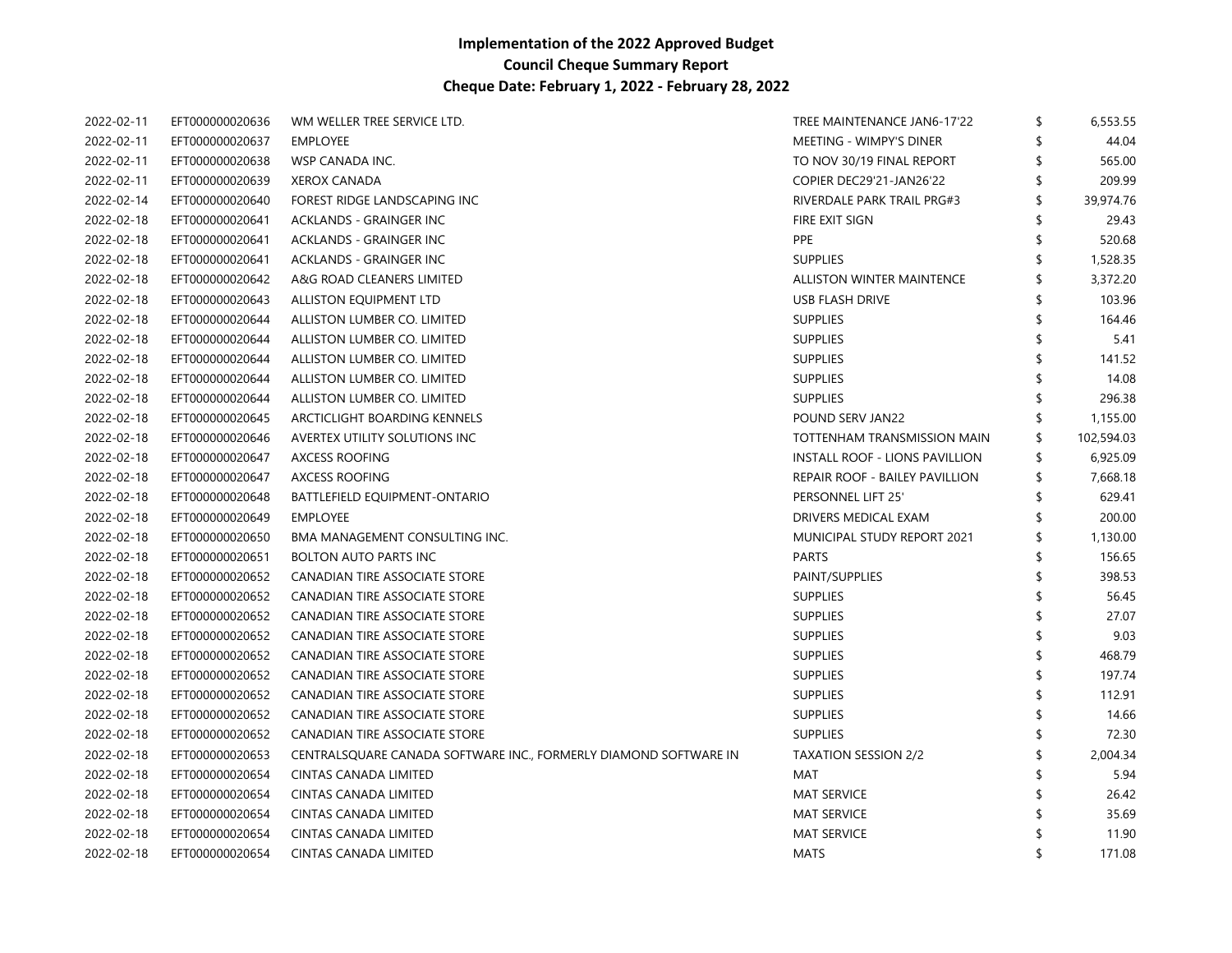| 2022-02-18 | EFT000000020654 | <b>CINTAS CANADA LIMITED</b>           | <b>MATS</b>                  | \$ | 42.21      |
|------------|-----------------|----------------------------------------|------------------------------|----|------------|
| 2022-02-18 | EFT000000020654 | <b>CINTAS CANADA LIMITED</b>           | <b>MATS</b>                  |    | 42.21      |
| 2022-02-18 | EFT000000020654 | CINTAS CANADA LIMITED                  | <b>MATS</b>                  |    | 30.40      |
| 2022-02-18 | EFT000000020654 | CINTAS CANADA LIMITED                  | MATS                         |    | 5.94       |
| 2022-02-18 | EFT000000020654 | CINTAS CANADA LIMITED                  | MATS                         |    | 72.00      |
| 2022-02-18 | EFT000000020654 | <b>CINTAS CANADA LIMITED</b>           | <b>MATS</b>                  |    | 10.45      |
| 2022-02-18 | EFT000000020654 | CINTAS CANADA LIMITED                  | MATS                         |    | 26.42      |
| 2022-02-18 | EFT000000020654 | <b>CINTAS CANADA LIMITED</b>           | MATS                         |    | 30.40      |
| 2022-02-18 | EFT000000020654 | <b>CINTAS CANADA LIMITED</b>           | <b>MATS</b>                  |    | 189.06     |
| 2022-02-18 | EFT000000020654 | <b>CINTAS CANADA LIMITED</b>           | <b>MATS</b>                  |    | 82.66      |
| 2022-02-18 | EFT000000020654 | <b>CINTAS CANADA LIMITED</b>           | UNIFORM CLEANING             | \$ | 157.41     |
| 2022-02-18 | EFT000000020654 | <b>CINTAS CANADA LIMITED</b>           | <b>UNIFORMS</b>              | \$ | 80.78      |
| 2022-02-18 | EFT000000020655 | TOWN OF COLLINGWOOD                    | WATER USAGE - DEC21          | \$ | 125,574.80 |
| 2022-02-18 | EFT000000020656 | EPCOR ELECTRICITY DISTRIBUTION ONT INC | <b>GIDEON ST JAN2022</b>     | \$ | 83.08      |
| 2022-02-18 | EFT000000020657 | <b>COMMISSIONAIRES GREAT LAKES</b>     | TEMP HELP JAN9-22/22         | \$ | 2,020.21   |
| 2022-02-18 | EFT000000020658 | CORPORATE EXPRESS CANADA INC.          | <b>OFFICE SUPPLIES</b>       | \$ | 24.39      |
| 2022-02-18 | EFT000000020658 | CORPORATE EXPRESS CANADA INC.          | <b>OFFICE SUPPLIES</b>       | \$ | 65.06      |
| 2022-02-18 | EFT000000020658 | CORPORATE EXPRESS CANADA INC.          | <b>SUPPLIES</b>              | \$ | 14.34      |
| 2022-02-18 | EFT000000020658 | CORPORATE EXPRESS CANADA INC.          | <b>SUPPLIES</b>              | \$ | 9.43       |
| 2022-02-18 | EFT000000020658 | CORPORATE EXPRESS CANADA INC.          | <b>SUPPLIES</b>              | \$ | 81.71      |
| 2022-02-18 | EFT000000020658 | CORPORATE EXPRESS CANADA INC.          | <b>SUPPLIES</b>              | \$ | 113.47     |
| 2022-02-18 | EFT000000020658 | CORPORATE EXPRESS CANADA INC.          | <b>SUPPLIES</b>              | \$ | 10.16      |
| 2022-02-18 | EFT000000020658 | CORPORATE EXPRESS CANADA INC.          | <b>SUPPLIES</b>              | ς  | 159.65     |
| 2022-02-18 | EFT000000020659 | RESIDENT REIMBURSEMENT                 | <b>WATER LICENCE UPGRADE</b> | S  | 175.00     |
| 2022-02-18 | EFT000000020660 | <b>CUBEX LIMITED</b>                   | <b>PARTS</b>                 | \$ | 968.48     |
| 2022-02-18 | EFT000000020660 | <b>CUBEX LIMITED</b>                   | PARTS                        | \$ | 672.35     |
| 2022-02-18 | EFT000000020660 | <b>CUBEX LIMITED</b>                   | <b>PARTS</b>                 | S  | 1,448.47   |
| 2022-02-18 | EFT000000020661 | CUMMINS HYDRAULICS LTD.                | <b>PARTS</b>                 |    | 527.65     |
| 2022-02-18 | EFT000000020661 | CUMMINS HYDRAULICS LTD.                | PARTS                        | \$ | 138.77     |
| 2022-02-18 | EFT000000020661 | <b>CUMMINS HYDRAULICS LTD.</b>         | <b>PARTS</b>                 | \$ | 33.93      |
| 2022-02-18 | EFT000000020662 | <b>CURRIE TRUCK CENTRE</b>             | <b>PARTS</b>                 |    | 48.62      |
| 2022-02-18 | EFT000000020662 | <b>CURRIE TRUCK CENTRE</b>             | <b>PARTS</b>                 |    | 74.12      |
| 2022-02-18 | EFT000000020662 | <b>CURRIE TRUCK CENTRE</b>             | <b>PARTS</b>                 | \$ | 103.44     |
| 2022-02-18 | EFT000000020663 | DECKERS TIRE SERVICE                   | SERVICE CALL                 |    | 548.05     |
| 2022-02-18 | EFT000000020663 | DECKERS TIRE SERVICE                   | SERVICE CALL                 |    | 152.55     |
| 2022-02-18 | EFT000000020664 | DE LAGE LANDEN FINANCIAL               | <b>CONTRACT BASE FEB2022</b> |    | 274.54     |
| 2022-02-18 | EFT000000020665 | DILIGENT CANADA                        | <b>CUSTOM TRACKER</b>        |    | 1,094.72   |
| 2022-02-18 | EFT000000020666 | <b>DIXIE CLEANERS</b>                  | DRY CLEANING SERVICES        | \$ | 407.61     |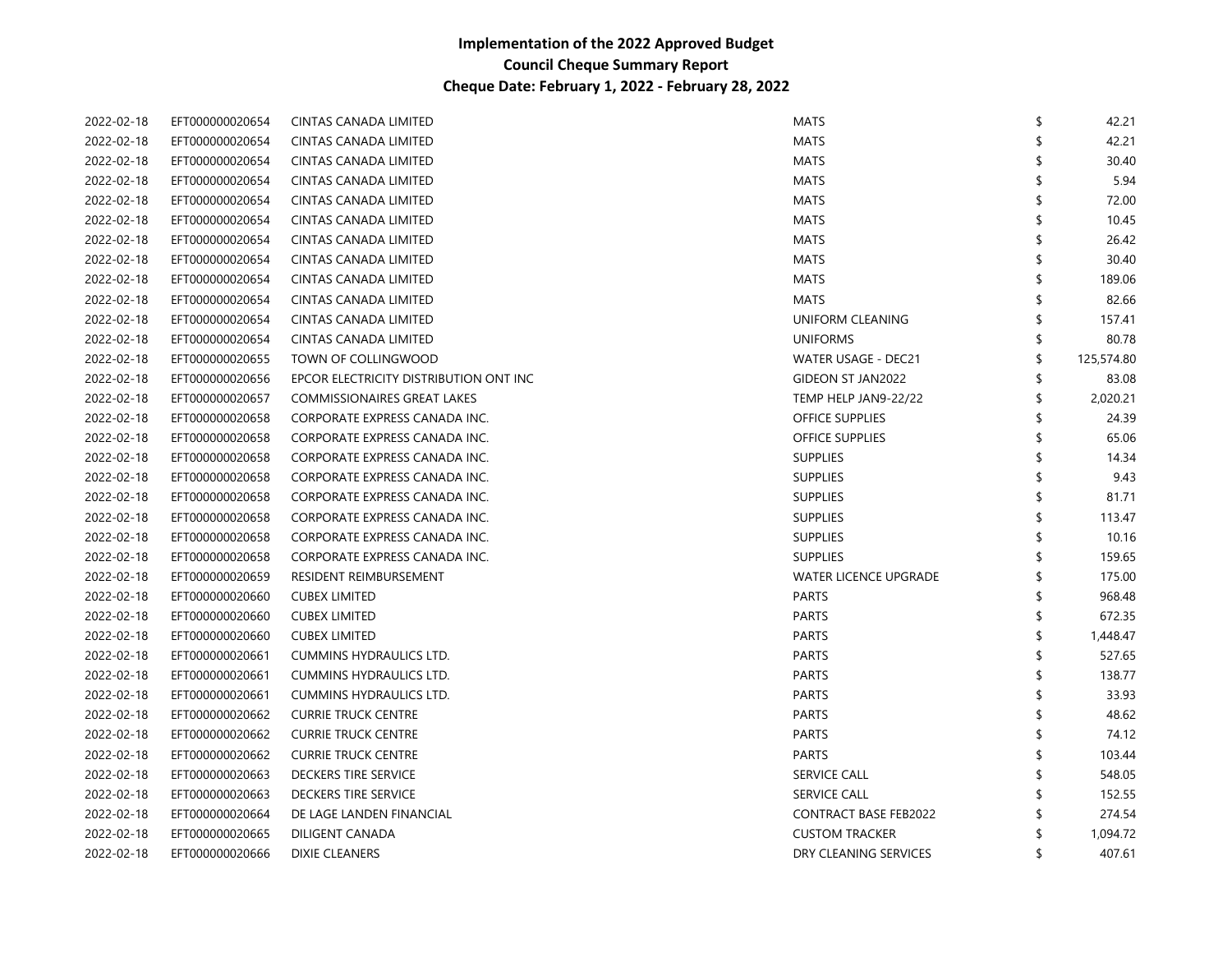| 2022-02-18 | EFT000000020667 | RESIDENT REIMBURSEMENT             | TRANSIT PRGM JAN03-31'22           | \$ | 743.00    |
|------------|-----------------|------------------------------------|------------------------------------|----|-----------|
| 2022-02-18 | EFT000000020668 | <b>CULLIGAN WATER CONDITIONING</b> | <b>FINANCE CHRG</b>                |    | 4.25      |
| 2022-02-18 | EFT000000020668 | CULLIGAN WATER CONDITIONING        | REVERSE OSMOSIS 5917 7TH LN        |    | 48.52     |
| 2022-02-18 | EFT000000020668 | CULLIGAN WATER CONDITIONING        | REVERSE OSMOSIS ADMIN CNTR         |    | 28.02     |
| 2022-02-18 | EFT000000020668 | CULLIGAN WATER CONDITIONING        | WATER - JOC                        |    | 67.39     |
| 2022-02-18 | EFT000000020668 | <b>CULLIGAN WATER CONDITIONING</b> | WATER - JOC                        |    | 103.54    |
| 2022-02-18 | EFT000000020668 | <b>CULLIGAN WATER CONDITIONING</b> | WATER - JOC                        |    | 143.79    |
| 2022-02-18 | EFT000000020668 | CULLIGAN WATER CONDITIONING        | WATER - JOC                        |    | 177.79    |
| 2022-02-18 | EFT000000020668 | <b>CULLIGAN WATER CONDITIONING</b> | WATER - JOC                        |    | 162.31    |
| 2022-02-18 | EFT000000020669 | <b>EXECUTIVE TOWING</b>            | <b>TOWING SERVICES</b>             |    | 172.33    |
| 2022-02-18 | EFT000000020669 | <b>EXECUTIVE TOWING</b>            | <b>TOWING SERVICES</b>             |    | 172.32    |
| 2022-02-18 | EFT000000020669 | <b>EXECUTIVE TOWING</b>            | <b>TOWING SERVICES</b>             |    | 148.60    |
| 2022-02-18 | EFT000000020669 | <b>EXECUTIVE TOWING</b>            | <b>TOWING SERVICES</b>             |    | 176.28    |
| 2022-02-18 | EFT000000020669 | <b>EXECUTIVE TOWING</b>            | <b>TOWING SERVICES</b>             | \$ | 176.28    |
| 2022-02-18 | EFT000000020669 | <b>EXECUTIVE TOWING</b>            | <b>TOWING SERVICES</b>             |    | 144.64    |
| 2022-02-18 | EFT000000020669 | <b>EXECUTIVE TOWING</b>            | <b>TOWING SERVICES</b>             |    | 144.64    |
| 2022-02-18 | EFT000000020670 | FEEHELY, GASTALDI                  | <b>GENERAL MATTERS</b>             |    | 155.38    |
| 2022-02-18 | EFT000000020670 | FEEHELY, GASTALDI                  | <b>RESIDENT</b>                    |    | 8,234.88  |
| 2022-02-18 | EFT000000020671 | FEEHELY, GASTALDI                  | LEGAL ISSUES AUG23/21              |    | 1,056.55  |
| 2022-02-18 | EFT000000020671 | FEEHELY, GASTALDI                  | TOWN/ADMIN-GEN. MATTERS 2021       | S  | 8,890.42  |
| 2022-02-18 | EFT000000020672 | FOCUS FLEET AND FUEL MANAGEMENT    | CABLE/WIRE                         | \$ | 39.55     |
| 2022-02-18 | EFT000000020672 | FOCUS FLEET AND FUEL MANAGEMENT    | SERV FEB22                         |    | 4,345.98  |
| 2022-02-18 | EFT000000020673 | FOREST RIDGE LANDSCAPING INC       | RIVERDAEL PARK TRAIL PRG#4         |    | 60,010.81 |
| 2022-02-18 | EFT000000020674 | RESIDENT REIMBURSEMENT             | TRANSIT PRGM NOV11-DEC30'21        | \$ | 104.40    |
| 2022-02-18 | EFT000000020675 | 4 OFFICE AUTOMATION LTD.           | <b>CONTRACT BASE FEB2022</b>       | \$ | 81.83     |
| 2022-02-18 | EFT000000020675 | 4 OFFICE AUTOMATION LTD.           | <b>CONTRACT BASE FEB2022</b>       | \$ | 236.78    |
| 2022-02-18 | EFT000000020675 | 4 OFFICE AUTOMATION LTD.           | <b>CONTRACT BASE/COPIES FEB22</b>  | \$ | 41.37     |
| 2022-02-18 | EFT000000020675 | 4 OFFICE AUTOMATION LTD.           | <b>CONTRACT BASE/COPIES SEPT21</b> | \$ | 39.55     |
| 2022-02-18 | EFT000000020675 | 4 OFFICE AUTOMATION LTD.           | <b>COPIER JAN-FEB22</b>            |    | 22.67     |
| 2022-02-18 | EFT000000020675 | 4 OFFICE AUTOMATION LTD.           | <b>COPIES MADE</b>                 |    | 39.10     |
| 2022-02-18 | EFT000000020676 | <b>FS PARTNERS</b>                 | <b>FUEL</b>                        |    | 329.75    |
| 2022-02-18 | EFT000000020678 | <b>GLEN MARTIN</b>                 | JANITORIAL SUPPLIES                |    | 175.60    |
| 2022-02-18 | EFT000000020678 | <b>GLEN MARTIN</b>                 | <b>JANITORIAL SUPPLIES</b>         |    | 246.41    |
| 2022-02-18 | EFT000000020679 | <b>GOODYEAR CANADA INC</b>         | <b>TIRES</b>                       |    | 978.67    |
| 2022-02-18 | EFT000000020680 | RESIDENT REIMBURSEMENT             | TRANSIT PRGM JAN3-28'22            |    | 360.00    |
| 2022-02-18 | EFT000000020681 | HANNA & HAMILTON CONST.CO.LTD.     | CLEANOUT & LEVELLING               |    | 6,085.05  |
| 2022-02-18 | EFT000000020681 | HANNA & HAMILTON CONST.CO.LTD.     | STEWART DRAINAGE                   |    | 5,407.05  |
| 2022-02-18 | EFT000000020682 | RESIDENT REIMBURSEMENT             | TRANSIT PRGM APR23-OCT20'21        | \$ | 36.40     |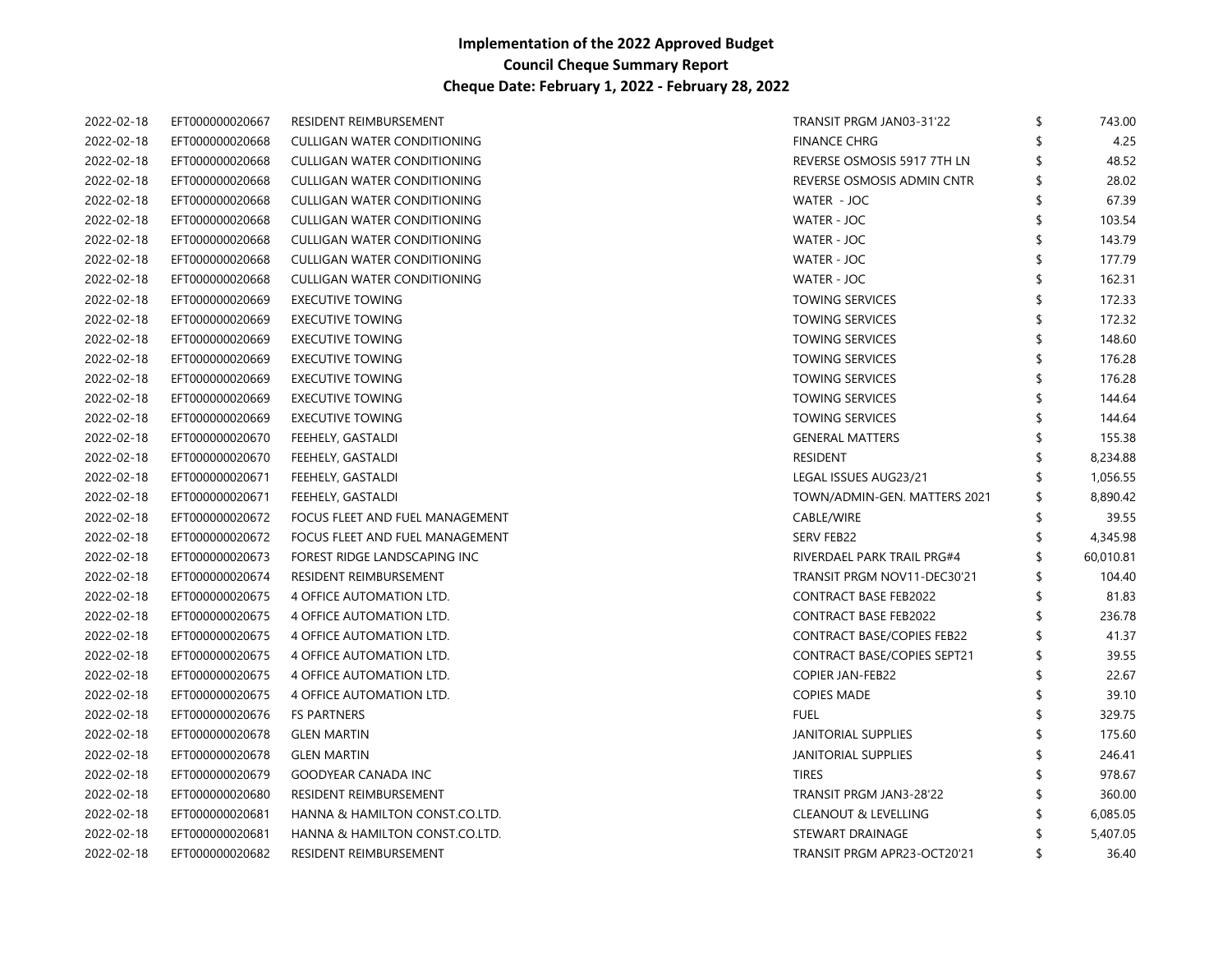| 2022-02-18 | EFT000000020682 | RESIDENT REIMBURSEMENT          | TRANSIT PRGM NOV4'21-JAN13'22    | \$<br>35.00 |
|------------|-----------------|---------------------------------|----------------------------------|-------------|
| 2022-02-18 | EFT000000020683 | <b>EMPLOYEE</b>                 | <b>TRAVEL - FEB 1-4'22</b>       | 48.45       |
| 2022-02-18 | EFT000000020684 | <b>HYDRO ONE</b>                | 3377 SR10 WATER DEPOT FEB2022    | 6,136.85    |
| 2022-02-18 | EFT000000020684 | <b>HYDRO ONE</b>                | STREET LIGHTING JAN2022          | 605.55      |
| 2022-02-18 | EFT000000020684 | <b>HYDRO ONE</b>                | VC4 CONC2 LOT26 JAN2022          | 105.13      |
| 2022-02-18 | EFT000000020685 | <b>IRON MOUNTAIN</b>            | <b>SHREDDING</b>                 | 117.42      |
| 2022-02-18 | EFT000000020685 | <b>IRON MOUNTAIN</b>            | <b>STORAGE</b>                   | 2,518.50    |
| 2022-02-18 | EFT000000020686 | <b>EMPLOYEE</b>                 | MILEAGE - JAN22                  | 40.02       |
| 2022-02-18 | EFT000000020687 | EMPLOYEE                        | <b>TRAVEL - FEB 1-4'22</b>       | 29.07       |
| 2022-02-18 | EFT000000020688 | JOE JOHNSON EQUIPMENT INC.      | <b>PARTS</b>                     | 148.15      |
| 2022-02-18 | EFT000000020688 | JOE JOHNSON EQUIPMENT INC.      | <b>PARTS</b>                     | 282.78      |
| 2022-02-18 | EFT000000020688 | JOE JOHNSON EQUIPMENT INC.      | <b>PARTS</b>                     | 709.08      |
| 2022-02-18 | EFT000000020688 | JOE JOHNSON EQUIPMENT INC.      | <b>PARTS</b>                     | 709.08      |
| 2022-02-18 | EFT000000020688 | JOE JOHNSON EQUIPMENT INC.      | <b>PARTS</b>                     | 613.82      |
| 2022-02-18 | EFT000000020689 | <b>JUTZI WATER TECHNOLOGIES</b> | SODIUM SILICATE                  | 818.12      |
| 2022-02-18 | EFT000000020690 | KEYTECH WATER MANAGEMENT        | AQUAPLAN DEC21-FEB22             | 1,101.75    |
| 2022-02-18 | EFT000000020691 | LAMONTAGNE SOLUTIONS INC        | SOFTWARE                         | 8,062.01    |
| 2022-02-18 | EFT000000020692 | LANDSCAPE PLANNING LIMITED      | <b>CONTRACT MDNT &amp; ADMIN</b> | 339.00      |
| 2022-02-18 | EFT000000020692 | LANDSCAPE PLANNING LIMITED      | CONTRACT MGNT & ADMIN            | 565.00      |
| 2022-02-18 | EFT000000020693 | LAWSON PRODUCTS, INC.(ONTARIO)  | <b>PARTS</b>                     | 8.46        |
| 2022-02-18 | EFT000000020693 | LAWSON PRODUCTS, INC.(ONTARIO)  | PULL CORD                        | 45.14       |
| 2022-02-18 | EFT000000020694 | <b>LEVITT SAFETY</b>            | SAFETY EQUIPMENT                 | 14,593.18   |
| 2022-02-18 | EFT000000020695 | LOVETT PRO LOCK & KEY           | <b>KEYS</b>                      | 16.95       |
| 2022-02-18 | EFT000000020695 | LOVETT PRO LOCK & KEY           | <b>KEYS - NTRC</b>               | 29.95       |
| 2022-02-18 | EFT000000020695 | LOVETT PRO LOCK & KEY           | KEYS - PW & ROADS                | 90.40       |
| 2022-02-18 | EFT000000020695 | LOVETT PRO LOCK & KEY           | <b>KEYS - TOTT ARENA</b>         | 13.00       |
| 2022-02-18 | EFT000000020695 | LOVETT PRO LOCK & KEY           | LOCKS - POOL & MUSEUM            | 61.02       |
| 2022-02-18 | EFT000000020695 | LOVETT PRO LOCK & KEY           | SERV CALL - BEETON LIB           | 238.37      |
| 2022-02-18 | EFT000000020696 | <b>EMPLOYEE</b>                 | TRAVEL - FEB 7-11'22             | 135.66      |
| 2022-02-18 | EFT000000020697 | MEDAL MOUNTING SERVICE          | MEDALS/RIBBON BARS               | 218.09      |
| 2022-02-18 | EFT000000020698 | MILLIGAN ENERGY INC.            | DIESEL 2001.10L                  | 3,057.88    |
| 2022-02-18 | EFT000000020698 | MILLIGAN ENERGY INC.            | <b>DIESEL 4100.6L</b>            | 6,465.36    |
| 2022-02-18 | EFT000000020698 | MILLIGAN ENERGY INC.            | <b>DIESEL 500.6L</b>             | 697.71      |
| 2022-02-18 | EFT000000020698 | MILLIGAN ENERGY INC.            | <b>DIESEL 600.4L</b>             | 830.63      |
| 2022-02-18 | EFT000000020698 | MILLIGAN ENERGY INC.            | GAS 1000.4L                      | 1,456.48    |
| 2022-02-18 | EFT000000020698 | MILLIGAN ENERGY INC.            | GAS 2161.10L                     | 1,818.10    |
| 2022-02-18 | EFT000000020698 | MILLIGAN ENERGY INC.            | GAS 2235.80L                     | 1,830.42    |
| 2022-02-18 | EFT000000020698 | MILLIGAN ENERGY INC.            | GAS 2500.3L                      | 2,131.72    |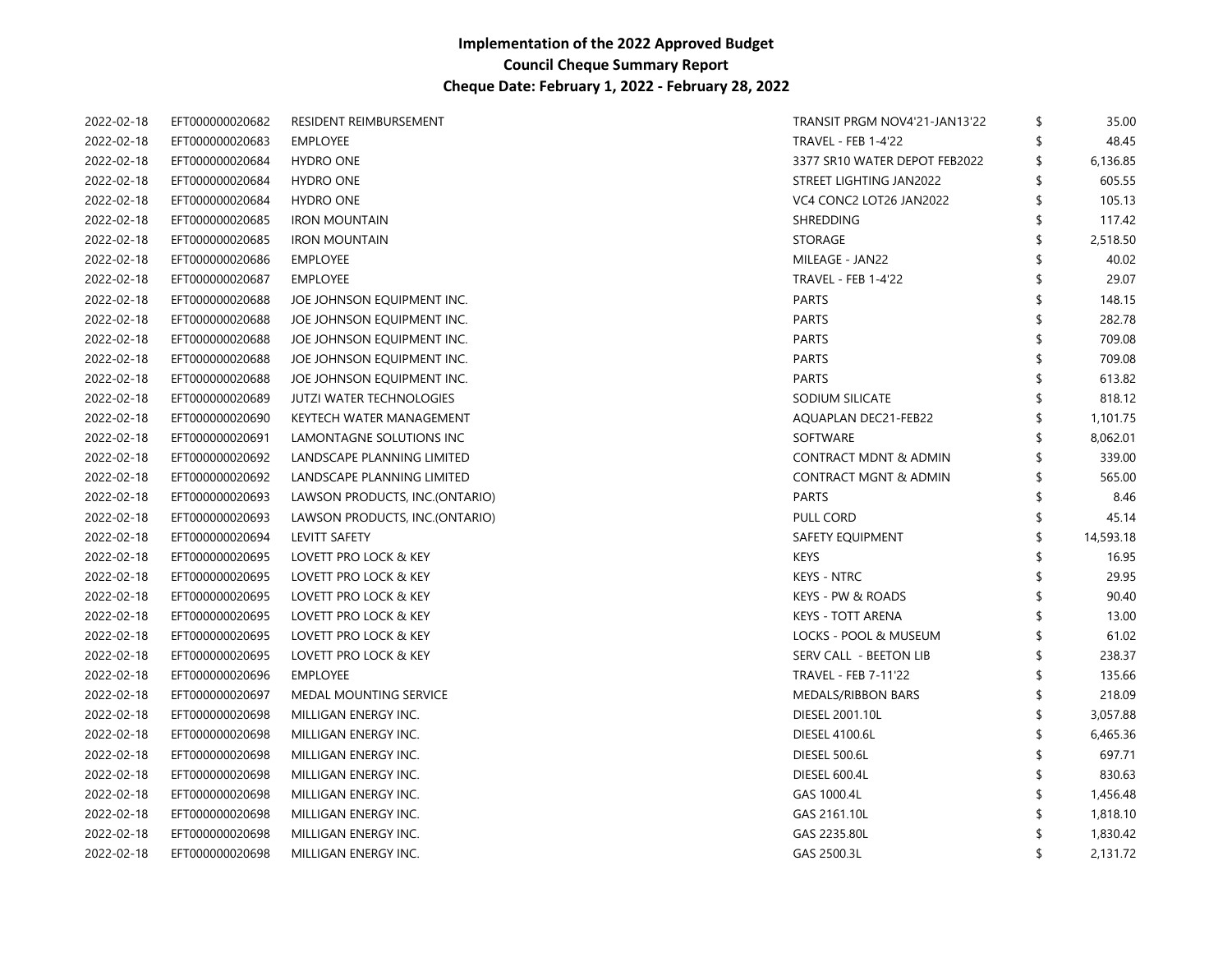| 2022-02-18 | EFT000000020698 | MILLIGAN ENERGY INC.          | GAS 330.4L                     | \$ | 285.43    |
|------------|-----------------|-------------------------------|--------------------------------|----|-----------|
| 2022-02-18 | EFT000000020698 | MILLIGAN ENERGY INC.          | <b>GENERATOR 258L</b>          |    | 208.31    |
| 2022-02-18 | EFT000000020699 | NEAR NORTH CUSTOM BROKERS     | <b>CUSTOMS</b>                 |    | 27.68     |
| 2022-02-18 | EFT000000020700 | NORTHERN SAFETY LIMITED       | <b>PPE</b>                     |    | 255.95    |
| 2022-02-18 | EFT000000020701 | OFS GROUP                     | FIRE ALARM INSPECTION          |    | 1,191.42  |
| 2022-02-18 | EFT000000020701 | OFS GROUP                     | FIRE EXIT ALRAM PARTS          |    | 94.81     |
| 2022-02-18 | EFT000000020701 | OFS GROUP                     | FIRE EXIT ALRAM PARTS          |    | 47.40     |
| 2022-02-18 | EFT000000020701 | OFS GROUP                     | FIRE EXTINGUISHER              |    | 207.69    |
| 2022-02-18 | EFT000000020701 | <b>OFS GROUP</b>              | FIRE EXTINGUISHER & PARTS      |    | 562.23    |
| 2022-02-18 | EFT000000020701 | OFS GROUP                     | SERV'D EXTINGUISHERS           |    | 216.96    |
| 2022-02-18 | EFT000000020702 | OLIVER FUELS LIMITED          | GAS 3900.3L                    |    | 6,192.31  |
| 2022-02-18 | EFT000000020703 | <b>ONTARIO ONE CALL</b>       | SERV JAN22 & ASSESSED NOTIFY22 |    | 112.93    |
| 2022-02-18 | EFT000000020704 | ORKIN CANADA CORPORATION      | PEST CONTROL                   | \$ | 79.10     |
| 2022-02-18 | EFT000000020704 | ORKIN CANADA CORPORATION      | PEST CONTROL                   | \$ | 57.63     |
| 2022-02-18 | EFT000000020704 | ORKIN CANADA CORPORATION      | PEST CONTROL                   |    | 82.49     |
| 2022-02-18 | EFT000000020704 | ORKIN CANADA CORPORATION      | PEST CONTROL                   | \$ | 82.49     |
| 2022-02-18 | EFT000000020704 | ORKIN CANADA CORPORATION      | PEST CONTROL                   |    | 82.49     |
| 2022-02-18 | EFT000000020704 | ORKIN CANADA CORPORATION      | PEST CONTROL                   |    | 62.15     |
| 2022-02-18 | EFT000000020704 | ORKIN CANADA CORPORATION      | PEST CONTROL                   |    | 85.88     |
| 2022-02-18 | EFT000000020704 | ORKIN CANADA CORPORATION      | PEST CONTROL                   |    | 223.74    |
| 2022-02-18 | EFT000000020704 | ORKIN CANADA CORPORATION      | RODENT CONTROL                 |    | 116.39    |
| 2022-02-18 | EFT000000020704 | ORKIN CANADA CORPORATION      | RODENT CONTROL                 |    | 116.39    |
| 2022-02-18 | EFT000000020705 | POINT TO POINT COMMUNICATIONS | MONTHLY DATA USAGE DEC 2021    | \$ | 113.00    |
| 2022-02-18 | EFT000000020705 | POINT TO POINT COMMUNICATIONS | MONTORING/MAINTENANCE DEC21    | \$ | 1,197.80  |
| 2022-02-18 | EFT000000020706 | POWERSTREAM INC               | 0542520000                     | \$ | 12,994.25 |
| 2022-02-18 | EFT000000020706 | POWERSTREAM INC               | 0611520000                     | \$ | 7,637.28  |
| 2022-02-18 | EFT000000020706 | POWERSTREAM INC               | 2492420000                     | \$ | 16,816.20 |
| 2022-02-18 | EFT000000020706 | POWERSTREAM INC               | 2975420000                     |    | 16,890.91 |
| 2022-02-18 | EFT000000020706 | POWERSTREAM INC               | 4228535767                     |    | 78.85     |
| 2022-02-18 | EFT000000020706 | POWERSTREAM INC               | 4393520000                     | S  | 1,298.31  |
| 2022-02-18 | EFT000000020706 | POWERSTREAM INC               | 4492420000                     |    | 35,356.99 |
| 2022-02-18 | EFT000000020706 | POWERSTREAM INC               | 5327420000                     | S  | 1,542.14  |
| 2022-02-18 | EFT000000020706 | POWERSTREAM INC               | 5855420000                     |    | 388.65    |
| 2022-02-18 | EFT000000020706 | POWERSTREAM INC               | 6327420000                     | \$ | 1,411.61  |
| 2022-02-18 | EFT000000020706 | POWERSTREAM INC               | 6392420000                     | \$ | 20,345.89 |
| 2022-02-18 | EFT000000020706 | POWERSTREAM INC               | 6846299299                     | S  | 109.38    |
| 2022-02-18 | EFT000000020706 | POWERSTREAM INC               | 7132420000                     |    | 11,415.40 |
| 2022-02-18 | EFT000000020706 | POWERSTREAM INC               | 7593420000                     | \$ | 1,756.20  |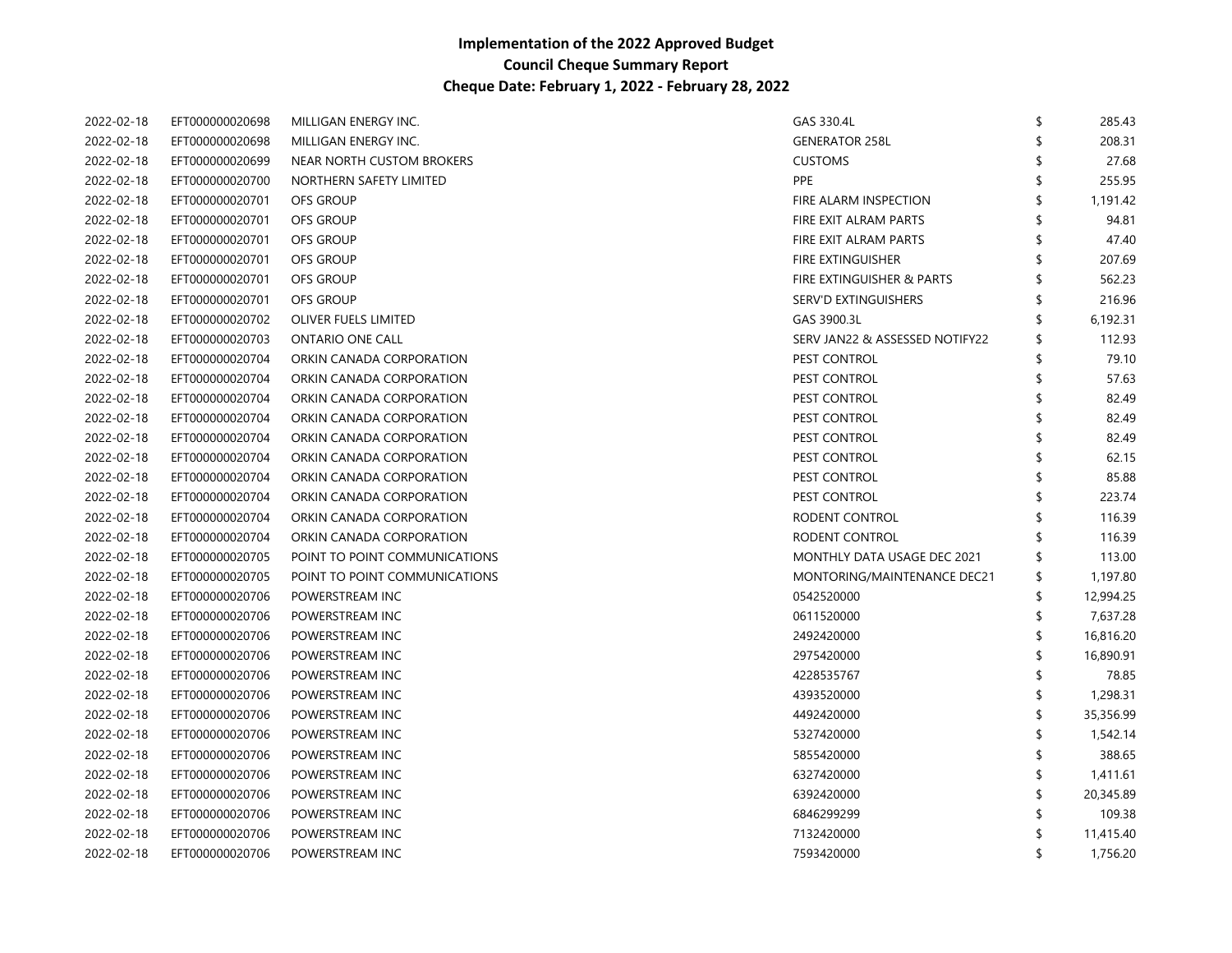| 2022-02-18 | EFT000000020706 | POWERSTREAM INC                     | 7952520000                     | \$<br>2,302.09 |
|------------|-----------------|-------------------------------------|--------------------------------|----------------|
| 2022-02-18 | EFT000000020706 | POWERSTREAM INC                     | 8156420000                     | 119.50         |
| 2022-02-18 | EFT000000020706 | POWERSTREAM INC                     | 9956730045                     | 16,481.72      |
| 2022-02-18 | EFT000000020707 | POWER STATION LTD                   | <b>INSPECTION</b>              | 847.50         |
| 2022-02-18 | EFT000000020708 | PREMIER EQUIPMENT                   | <b>PARTS</b>                   | 6.75           |
| 2022-02-18 | EFT000000020709 | PRECISIONMARK                       | BADGE                          | 19.21          |
| 2022-02-18 | EFT000000020710 | PROTRADE CONTRACTING INC            | DYWALL/MOLD CLEAN-UP MUSEUM    | \$<br>2,429.50 |
| 2022-02-18 | EFT000000020711 | PUROLATOR COURIER LTD.              | <b>COURIER</b>                 | 74.71          |
| 2022-02-18 | EFT000000020712 | QUALITY BUMPERS AND BODY PARTS LTD. | <b>GMC - HOOD MOLDING</b>      | 84.75          |
| 2022-02-18 | EFT000000020712 | QUALITY BUMPERS AND BODY PARTS LTD. | <b>PARTS</b>                   | 214.70         |
| 2022-02-18 | EFT000000020713 | QUESTICA INC                        | SOFTWARE LIC DEC20'21-AUG26'22 | 7,408.85       |
| 2022-02-18 | EFT000000020714 | RESIDENT REIMBURSEMENT              | TRANSIT PRGM SEP30'21-FEB01'22 | \$<br>28.40    |
| 2022-02-18 | EFT000000020715 | <b>REALTAX INC</b>                  | 04000314902                    | \$<br>988.75   |
| 2022-02-18 | EFT000000020716 | RV ANDERSON ASSOCIATES              | SERV JUL31-AUG27'21            | 21,306.15      |
| 2022-02-18 | EFT000000020716 | RV ANDERSON ASSOCIATES              | SERV SEP25-OCT29'21            | 76,572.87      |
| 2022-02-18 | EFT000000020717 | SCHOMBERG SHEET METAL LTD.          | FURNACE TUNE-UP 5116 SIR FRED  | \$<br>1,019.54 |
| 2022-02-18 | EFT000000020718 | SGS LAKEFIELD RESEARCH LIMITED      | SAMPLING - JOC                 | \$<br>10.17    |
| 2022-02-18 | EFT000000020718 | SGS LAKEFIELD RESEARCH LIMITED      | SAMPLING - WTP                 | \$<br>1,223.79 |
| 2022-02-18 | EFT000000020718 | SGS LAKEFIELD RESEARCH LIMITED      | SAMPLING - WTP                 | 2,698.44       |
| 2022-02-18 | EFT000000020718 | SGS LAKEFIELD RESEARCH LIMITED      | SAMPLING - WWTP                | 587.60         |
| 2022-02-18 | EFT000000020718 | SGS LAKEFIELD RESEARCH LIMITED      | SAMPLING - WWTP                | 592.12         |
| 2022-02-18 | EFT000000020718 | SGS LAKEFIELD RESEARCH LIMITED      | SAMPLING - WWTP                | 637.32         |
| 2022-02-18 | EFT000000020719 | 2024515 ONTARIO LTD.                | <b>DISPOSAL FEE</b>            | 880.27         |
| 2022-02-18 | EFT000000020720 | STAGE2 DATA INC.                    | <b>CLOUD BACK UP FEE</b>       | 1,098.64       |
| 2022-02-18 | EFT000000020721 | STRAIGHTLINE GROUP INC              | <b>BLOWER REPLACEMENT</b>      | 8,237.70       |
| 2022-02-18 | EFT000000020722 | <b>SUNBELT RENTALS</b>              | <b>PARTS</b>                   | 548.05         |
| 2022-02-18 | EFT000000020722 | <b>SUNBELT RENTALS</b>              | <b>PARTS</b>                   | 152.55         |
| 2022-02-18 | EFT000000020723 | <b>SUPERIOR PROPANE</b>             | PROPANE - TOTT ARENA           | 58.51          |
| 2022-02-18 | EFT000000020723 | <b>SUPERIOR PROPANE</b>             | PROPANE - TOTT ARENA           | 59.19          |
| 2022-02-18 | EFT000000020723 | <b>SUPERIOR PROPANE</b>             | PROPANE - TOTT ARENA           | 60.40          |
| 2022-02-18 | EFT000000020723 | <b>SUPERIOR PROPANE</b>             | PROPANE - TOTT ARENA           | 94.41          |
| 2022-02-18 | EFT000000020723 | <b>SUPERIOR PROPANE</b>             | RENTAL FEB22 - 22 SECOND ST    | 6.78           |
| 2022-02-18 | EFT000000020723 | <b>SUPERIOR PROPANE</b>             | RENTAL FEB22 - TOTT ARENA      | 6.78           |
| 2022-02-18 | EFT000000020724 | TECHNICAL STANDARDS AND             | ELEVATING DEVICES LICENCE      | 250.00         |
| 2022-02-18 | EFT000000020725 | TELIZON INC/SIMCOE COUNTY LONG      | <b>BUSINESS LINES JAN2022</b>  | 198.85         |
| 2022-02-18 | EFT000000020725 | TELIZON INC/SIMCOE COUNTY LONG      | <b>BUSINESS LINES JAN2022</b>  | 300.15         |
| 2022-02-18 | EFT000000020725 | TELIZON INC/SIMCOE COUNTY LONG      | <b>BUSINESS LINES JAN2022</b>  | 308.74         |
| 2022-02-18 | EFT000000020725 | TELIZON INC/SIMCOE COUNTY LONG      | <b>BUSINESS LINES JAN2022</b>  | \$<br>138.60   |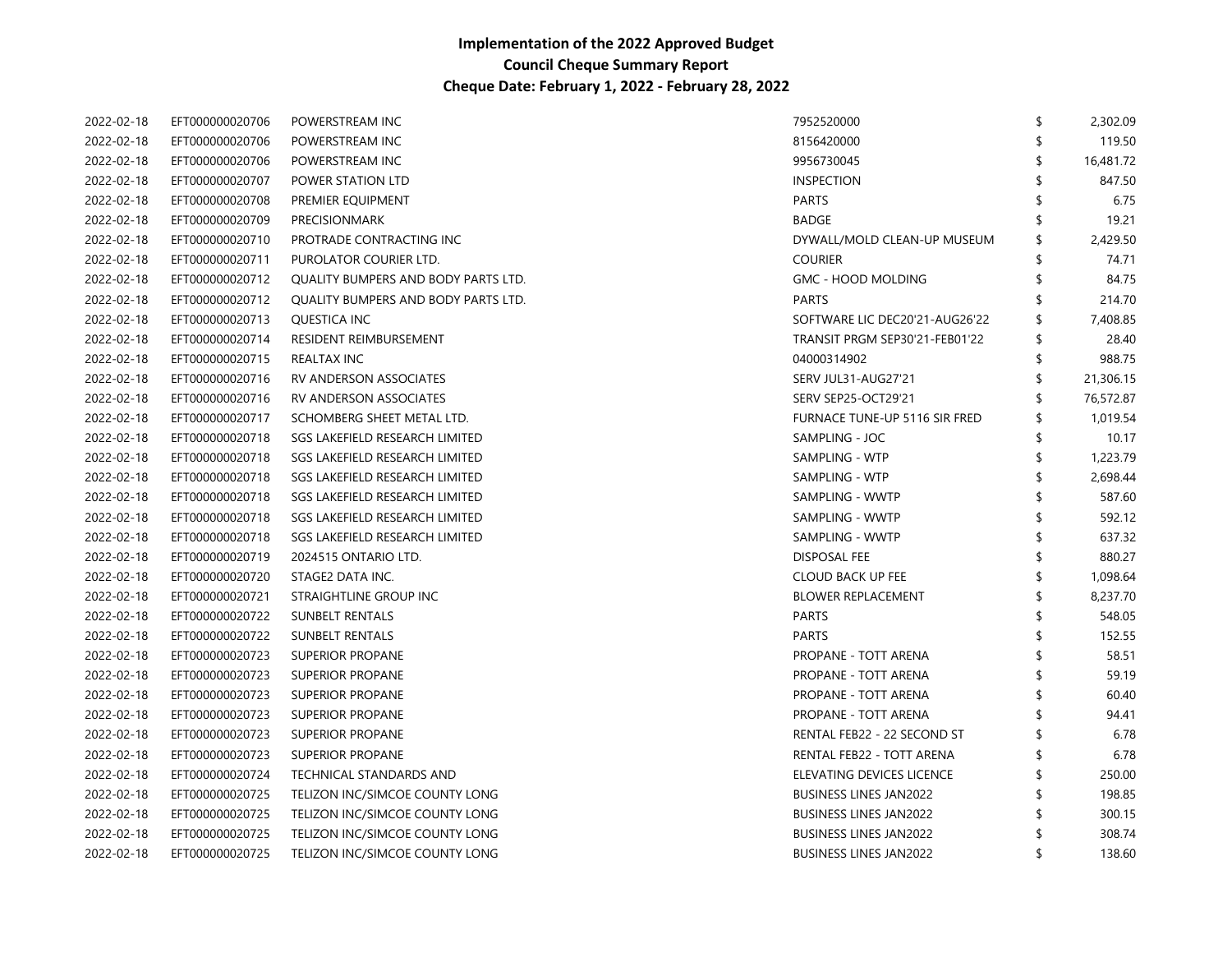| 2022-02-18 | EFT000000020725 | TELIZON INC/SIMCOE COUNTY LONG      | <b>BUSINESS LINES JAN2022</b>        | \$<br>475.35   |
|------------|-----------------|-------------------------------------|--------------------------------------|----------------|
| 2022-02-18 | EFT000000020725 | TELIZON INC/SIMCOE COUNTY LONG      | <b>BUSINESS LINES JAN2022</b>        | 644.84         |
| 2022-02-18 | EFT000000020726 | TEMP AIR CONTROL                    | <b>SERVICE CALL</b>                  | 966.15         |
| 2022-02-18 | EFT000000020726 | TEMP AIR CONTROL                    | SERVICE CALL                         | 361.60         |
| 2022-02-18 | EFT000000020726 | TEMP AIR CONTROL                    | SERVICE CALL                         | 474.88         |
| 2022-02-18 | EFT000000020726 | TEMP AIR CONTROL                    | <b>SERVICE CALL</b>                  | 423.75         |
| 2022-02-18 | EFT000000020726 | <b>TEMP AIR CONTROL</b>             | <b>SERVICE CALL</b>                  | 232.78         |
| 2022-02-18 | EFT000000020726 | TEMP AIR CONTROL                    | SERVICE CALL                         | 691.94         |
| 2022-02-18 | EFT000000020726 | TEMP AIR CONTROL                    | <b>SERVICE CALL</b>                  | 414.98         |
| 2022-02-18 | EFT000000020727 | <b>3C TRAINING SOLUTIONS</b>        | COACHING - DEC21                     | \$<br>1,130.00 |
| 2022-02-18 | EFT000000020728 | <b>TORBRAM ELECTRIC SUPPLY</b>      | POWER SUPPLY                         | 4,431.84       |
| 2022-02-18 | EFT000000020729 | <b>TOROMONT CAT</b>                 | <b>PARTS</b>                         | 55.09          |
| 2022-02-18 | EFT000000020730 | <b>TOTAL BATTERY</b>                | <b>BATTERIES</b>                     | 73.19          |
| 2022-02-18 | EFT000000020731 | UCC INDUSTRIES INTERNATIONAL        | <b>U CHANNEL</b>                     | \$<br>6,768.70 |
| 2022-02-18 | EFT000000020732 | UNI FIRST CANADA LIMITED            | <b>UNIFORM</b>                       | 18.65          |
| 2022-02-18 | EFT000000020732 | UNI FIRST CANADA LIMITED            | <b>UNIFORM</b>                       | \$<br>301.71   |
| 2022-02-18 | EFT000000020732 | UNI FIRST CANADA LIMITED            | <b>UNIFORM</b>                       | \$<br>85.65    |
| 2022-02-18 | EFT000000020732 | UNI FIRST CANADA LIMITED            | <b>UNIFORM</b>                       | \$<br>145.77   |
| 2022-02-18 | EFT000000020732 | UNI FIRST CANADA LIMITED            | <b>UNIFORM</b>                       | \$<br>149.72   |
| 2022-02-18 | EFT000000020732 | UNI FIRST CANADA LIMITED            | <b>UNIFORM</b>                       | 149.72         |
| 2022-02-18 | EFT000000020733 | VAN LEEUWEN PLUMBING & HEATING      | <b>CUT BACK PIKE/CAPPED SERVICES</b> | \$<br>150.43   |
| 2022-02-18 | EFT000000020733 | VAN LEEUWEN PLUMBING & HEATING      | <b>SERVICE CALL</b>                  | \$<br>552.23   |
| 2022-02-18 | EFT000000020733 | VAN LEEUWEN PLUMBING & HEATING      | <b>SERVICE CALL</b>                  | \$<br>387.94   |
| 2022-02-18 | EFT000000020734 | VISCO INDUSTRIAL SALES CO           | PARTS                                | \$<br>228.44   |
| 2022-02-18 | EFT000000020734 | VISCO INDUSTRIAL SALES CO           | PARTS                                | 361.58         |
| 2022-02-18 | EFT000000020734 | VISCO INDUSTRIAL SALES CO           | PARTS                                | \$<br>183.72   |
| 2022-02-18 | EFT000000020734 | VISCO INDUSTRIAL SALES CO           | PARTS                                | \$<br>183.72   |
| 2022-02-18 | EFT000000020734 | VISCO INDUSTRIAL SALES CO           | PARTS                                | 361.58         |
| 2022-02-18 | EFT000000020734 | VISCO INDUSTRIAL SALES CO           | <b>PARTS</b>                         | 148.93         |
| 2022-02-18 | EFT000000020734 | VISCO INDUSTRIAL SALES CO           | <b>PARTS</b>                         | 54.24          |
| 2022-02-18 | EFT000000020735 | <b>WALKERTON CLEAN WATER CENTRE</b> | <b>CERT RENEWAL COURSE</b>           | 285.00         |
| 2022-02-18 | EFT000000020735 | <b>WALKERTON CLEAN WATER CENTRE</b> | <b>COURSE</b>                        | 310.75         |
| 2022-02-18 | EFT000000020735 | <b>WALKERTON CLEAN WATER CENTRE</b> | <b>COURSE</b>                        | 429.40         |
| 2022-02-18 | EFT000000020735 | <b>WALKERTON CLEAN WATER CENTRE</b> | <b>COURSE</b>                        | 285.00         |
| 2022-02-18 | EFT000000020736 | <b>WILLIAMSON AUTOMOTIVE</b>        | <b>BATTERY</b>                       | \$<br>219.53   |
| 2022-02-18 | EFT000000020736 | <b>WILLIAMSON AUTOMOTIVE</b>        | PARTS                                | 7.30           |
| 2022-02-18 | EFT000000020736 | <b>WILLIAMSON AUTOMOTIVE</b>        | <b>PARTS</b>                         | 23.30          |
| 2022-02-18 | EFT000000020736 | <b>WILLIAMSON AUTOMOTIVE</b>        | <b>PARTS</b>                         | \$<br>218.12   |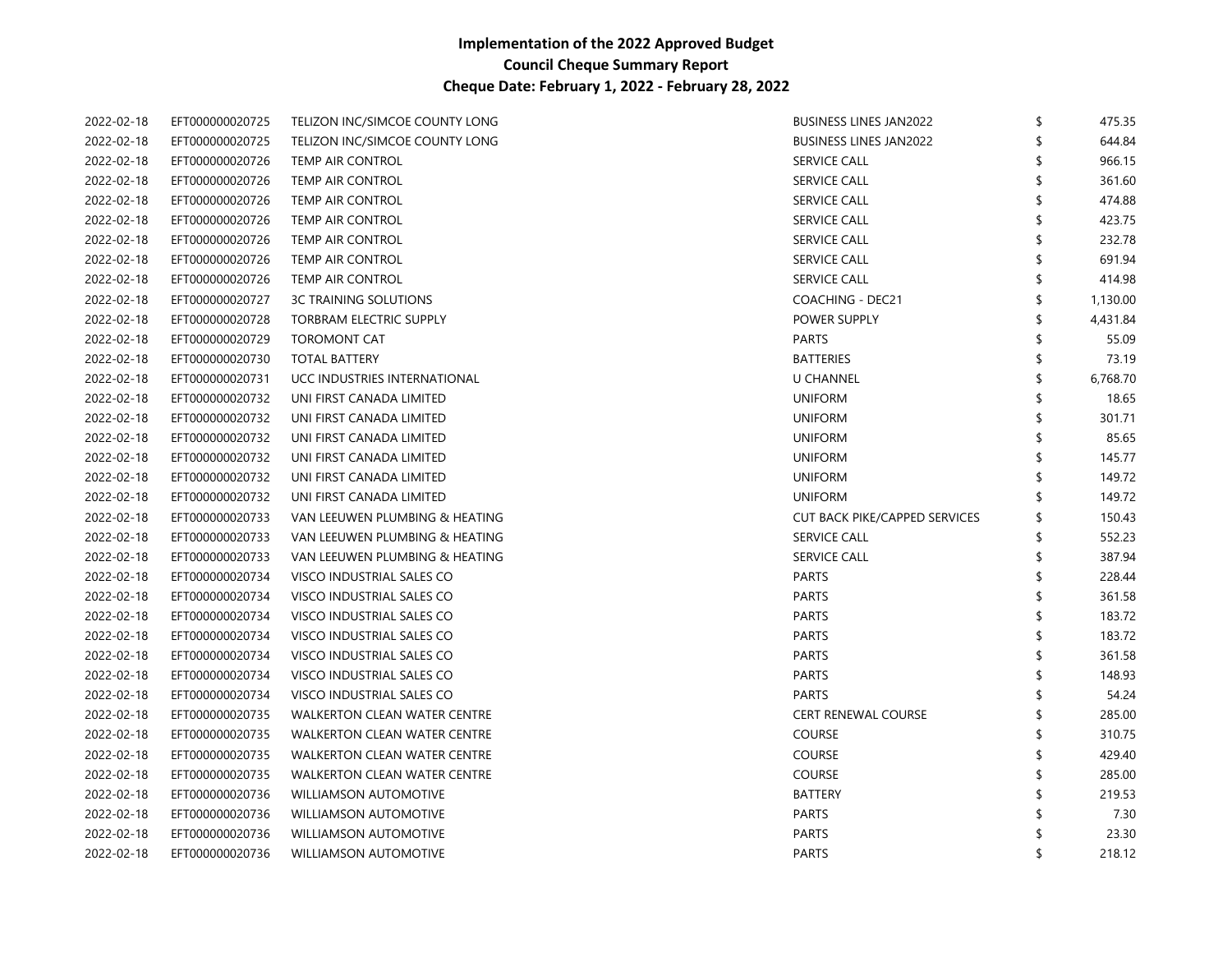| 2022-02-18 | EFT000000020736 | <b>WILLIAMSON AUTOMOTIVE</b> | <b>PARTS</b>                 | \$ | 218.12   |
|------------|-----------------|------------------------------|------------------------------|----|----------|
| 2022-02-18 | EFT000000020736 | <b>WILLIAMSON AUTOMOTIVE</b> | <b>PARTS</b>                 |    | 19.40    |
| 2022-02-18 | EFT000000020736 | <b>WILLIAMSON AUTOMOTIVE</b> | <b>PARTS</b>                 |    | 32.75    |
| 2022-02-18 | EFT000000020736 | <b>WILLIAMSON AUTOMOTIVE</b> | <b>PARTS</b>                 |    | 285.74   |
| 2022-02-18 | EFT000000020736 | <b>WILLIAMSON AUTOMOTIVE</b> | <b>PARTS</b>                 |    | 606.13   |
| 2022-02-18 | EFT000000020736 | <b>WILLIAMSON AUTOMOTIVE</b> | <b>PARTS</b>                 |    | 631.47   |
| 2022-02-18 | EFT000000020736 | <b>WILLIAMSON AUTOMOTIVE</b> | <b>PARTS</b>                 |    | 3.03     |
| 2022-02-18 | EFT000000020736 | <b>WILLIAMSON AUTOMOTIVE</b> | <b>PARTS</b>                 |    | 44.57    |
| 2022-02-18 | EFT000000020736 | <b>WILLIAMSON AUTOMOTIVE</b> | <b>PARTS</b>                 |    | 33.44    |
| 2022-02-18 | EFT000000020736 | <b>WILLIAMSON AUTOMOTIVE</b> | <b>PARTS</b>                 |    | 52.40    |
| 2022-02-18 | EFT000000020736 | <b>WILLIAMSON AUTOMOTIVE</b> | <b>PARTS</b>                 |    | 272.34   |
| 2022-02-18 | EFT000000020736 | <b>WILLIAMSON AUTOMOTIVE</b> | <b>PARTS</b>                 |    | 78.20    |
| 2022-02-18 | EFT000000020736 | WILLIAMSON AUTOMOTIVE        | <b>PARTS</b>                 |    | 78.74    |
| 2022-02-18 | EFT000000020736 | <b>WILLIAMSON AUTOMOTIVE</b> | <b>PARTS</b>                 |    | 33.09    |
| 2022-02-18 | EFT000000020736 | <b>WILLIAMSON AUTOMOTIVE</b> | <b>PARTS</b>                 |    | 257.36   |
| 2022-02-18 | EFT000000020736 | <b>WILLIAMSON AUTOMOTIVE</b> | <b>PARTS</b>                 |    | 565.10   |
| 2022-02-18 | EFT000000020736 | <b>WILLIAMSON AUTOMOTIVE</b> | <b>PARTS</b>                 |    | 66.08    |
| 2022-02-18 | EFT000000020736 | <b>WILLIAMSON AUTOMOTIVE</b> | <b>PARTS</b>                 |    | 38.47    |
| 2022-02-18 | EFT000000020736 | <b>WILLIAMSON AUTOMOTIVE</b> | <b>PARTS</b>                 |    | 35.63    |
| 2022-02-18 | EFT000000020736 | <b>WILLIAMSON AUTOMOTIVE</b> | <b>PARTS</b>                 |    | 71.26    |
| 2022-02-18 | EFT000000020736 | <b>WILLIAMSON AUTOMOTIVE</b> | <b>PARTS</b>                 |    | 22.87    |
| 2022-02-18 | EFT000000020736 | <b>WILLIAMSON AUTOMOTIVE</b> | <b>PARTS</b>                 |    | 85.85    |
| 2022-02-18 | EFT000000020736 | <b>WILLIAMSON AUTOMOTIVE</b> | <b>PARTS</b>                 |    | 41.62    |
| 2022-02-18 | EFT000000020736 | <b>WILLIAMSON AUTOMOTIVE</b> | <b>PARTS</b>                 |    | 78.20    |
| 2022-02-18 | EFT000000020736 | <b>WILLIAMSON AUTOMOTIVE</b> | <b>PARTS</b>                 |    | 5.83     |
| 2022-02-18 | EFT000000020736 | <b>WILLIAMSON AUTOMOTIVE</b> | <b>PARTS</b>                 | \$ | 56.68    |
| 2022-02-18 | EFT000000020736 | <b>WILLIAMSON AUTOMOTIVE</b> | <b>PARTS</b>                 | \$ | 24.31    |
| 2022-02-18 | EFT000000020736 | <b>WILLIAMSON AUTOMOTIVE</b> | <b>PARTS</b>                 |    | 19.68    |
| 2022-02-18 | EFT000000020736 | <b>WILLIAMSON AUTOMOTIVE</b> | <b>PARTS</b>                 |    | 73.43    |
| 2022-02-18 | EFT000000020736 | <b>WILLIAMSON AUTOMOTIVE</b> | <b>PARTS</b>                 |    | 163.62   |
| 2022-02-18 | EFT000000020736 | <b>WILLIAMSON AUTOMOTIVE</b> | <b>PARTS</b>                 |    | 19.68    |
| 2022-02-18 | EFT000000020736 | <b>WILLIAMSON AUTOMOTIVE</b> | <b>SUPPLIES</b>              |    | 87.53    |
| 2022-02-18 | EFT000000020736 | <b>WILLIAMSON AUTOMOTIVE</b> | <b>TOOL</b>                  |    | 81.30    |
| 2022-02-18 | EFT000000020736 | <b>WILLIAMSON AUTOMOTIVE</b> | <b>TOOL</b>                  |    | 47.40    |
| 2022-02-18 | EFT000000020736 | <b>WILLIAMSON AUTOMOTIVE</b> | <b>TOOLS</b>                 |    | 76.30    |
| 2022-02-18 | EFT000000020737 | WM WELLER TREE SERVICE LTD.  | TREE MAINTENANCE JAN17-28'22 | S  | 8,306.63 |
| 2022-02-18 | EFT000000020737 | WM WELLER TREE SERVICE LTD.  | TREE MAINTENANCE JAN17-28'22 | \$ | 1,264.70 |
| 2022-02-25 | EFT000000020738 | ADVANCED DOOR SYSTEMS LTD.   | DOOR REPAIR - DEPOT1         | \$ | 6,236.64 |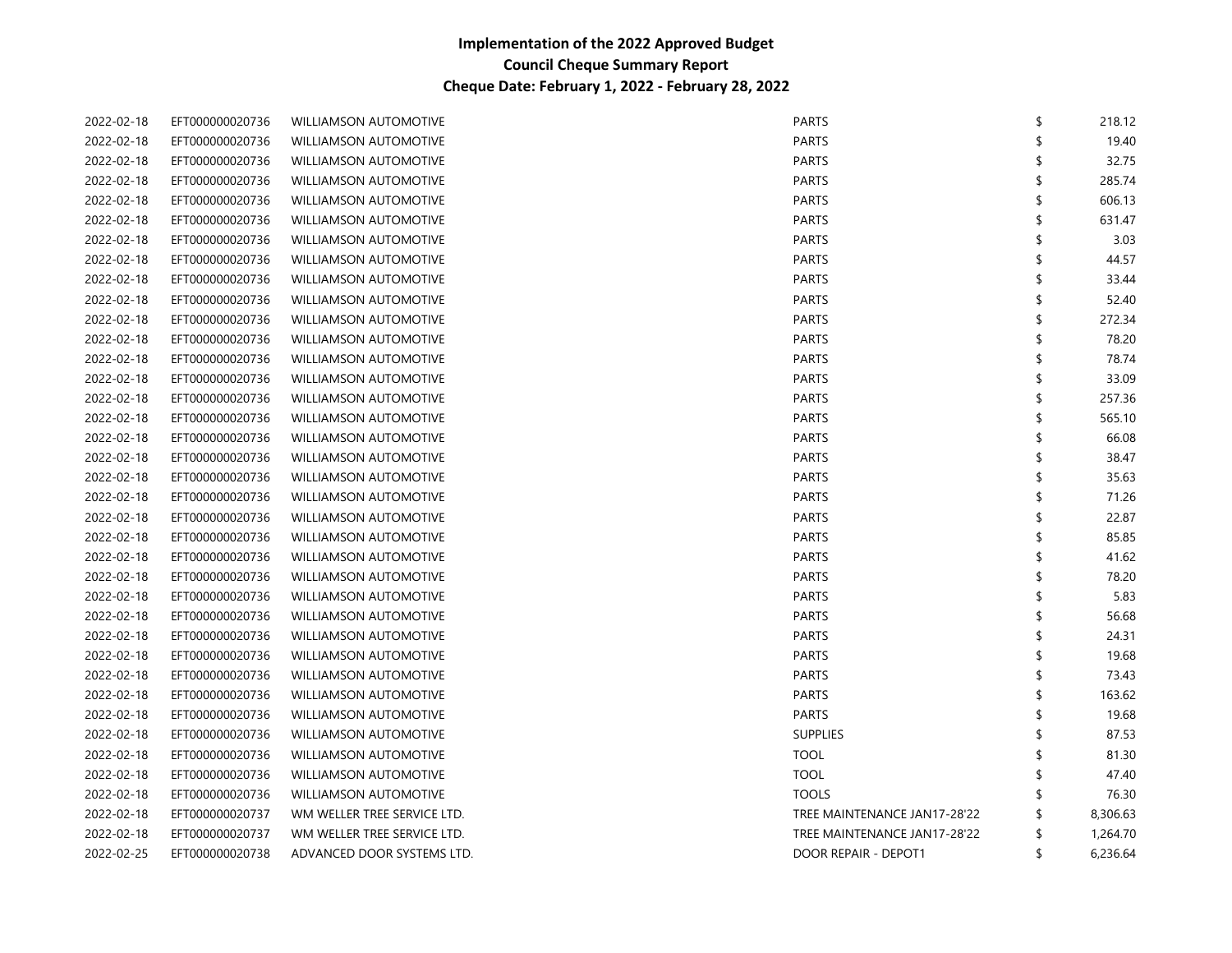| 2022-02-25 | EFT000000020738 | ADVANCED DOOR SYSTEMS LTD.         | DOOR REPAIR - DEPOT2        | \$<br>2,460.70  |
|------------|-----------------|------------------------------------|-----------------------------|-----------------|
| 2022-02-25 | EFT000000020738 | ADVANCED DOOR SYSTEMS LTD.         | <b>DOOR REPAIR - DEPOT3</b> | 3,034.55        |
| 2022-02-25 | EFT000000020738 | ADVANCED DOOR SYSTEMS LTD.         | DOOR REPAIR - FIRE HALL2    | 745.91          |
| 2022-02-25 | EFT000000020738 | ADVANCED DOOR SYSTEMS LTD.         | DOOR REPAIR - FIRE HALL3    | 1,196.68        |
| 2022-02-25 | EFT000000020739 | EMPLOYEE                           | <b>MEDICAL NOTE</b>         | 40.00           |
| 2022-02-25 | EFT000000020740 | A&G ROAD CLEANERS LIMITED          | ROADWAY SNOW CLEARING-JAN22 | \$<br>38,883.30 |
| 2022-02-25 | EFT000000020741 | AIR LIQUIDE CANADA INC.            | OXYGEN/CYCLINDER RENTALS    | \$<br>121.90    |
| 2022-02-25 | EFT000000020742 | ALLISTON LUMBER CO. LIMITED        | <b>PAINT</b>                | 72.67           |
| 2022-02-25 | EFT000000020742 | ALLISTON LUMBER CO. LIMITED        | PAINT SUPPLIES              | 203.52          |
| 2022-02-25 | EFT000000020742 | ALLISTON LUMBER CO. LIMITED        | <b>PAINT SUPPLIES</b>       | 125.57          |
| 2022-02-25 | EFT000000020742 | ALLISTON LUMBER CO. LIMITED        | PLYWOOD                     | 779.59          |
| 2022-02-25 | EFT000000020742 | ALLISTON LUMBER CO. LIMITED        | <b>SUPPLIES</b>             | \$<br>120.67    |
| 2022-02-25 | EFT000000020742 | ALLISTON LUMBER CO. LIMITED        | <b>SUPPLIES</b>             | 5.57            |
| 2022-02-25 | EFT000000020742 | ALLISTON LUMBER CO. LIMITED        | <b>SUPPLIES</b>             | 66.57           |
| 2022-02-25 | EFT000000020742 | ALLISTON LUMBER CO. LIMITED        | <b>SUPPLIES</b>             | 10.62           |
| 2022-02-25 | EFT000000020742 | ALLISTON LUMBER CO. LIMITED        | <b>SUPPLIES</b>             | \$<br>108.46    |
| 2022-02-25 | EFT000000020742 | ALLISTON LUMBER CO. LIMITED        | <b>SUPPLIES</b>             | \$<br>54.74     |
| 2022-02-25 | EFT000000020742 | ALLISTON LUMBER CO. LIMITED        | <b>TOOL</b>                 | 442.95          |
| 2022-02-25 | EFT000000020743 | ALLISTON STARTER REBUILDERS        | NEW ALTERNATOR              | 333.35          |
| 2022-02-25 | EFT000000020744 | AQUA-TECH DEWATERING               | NEW WELL @ HILLCREST PRG# 6 | \$<br>52,546.32 |
| 2022-02-25 | EFT000000020745 | RESIDENT REIMBURSEMENT             | LEASE AGREEMENT MARCH2022   | \$<br>960.50    |
| 2022-02-25 | EFT000000020746 | <b>EMPLOYEE</b>                    | <b>BOOT ALLOWANCE 2022</b>  | \$<br>500.00    |
| 2022-02-25 | EFT000000020747 | BRYAN'S ELECTRIC MOTORS & PUMP     | LIQUID FILL PRESSURE GUAGE  | \$<br>108.14    |
| 2022-02-25 | EFT000000020747 | BRYAN'S ELECTRIC MOTORS & PUMP     | <b>PARTS</b>                | \$<br>74.78     |
| 2022-02-25 | EFT000000020747 | BRYAN'S ELECTRIC MOTORS & PUMP     | PARTS                       | \$<br>14.25     |
| 2022-02-25 | EFT000000020747 | BRYAN'S ELECTRIC MOTORS & PUMP     | PARTS                       | \$<br>58.95     |
| 2022-02-25 | EFT000000020747 | BRYAN'S ELECTRIC MOTORS & PUMP     | PARTS                       | \$<br>22.22     |
| 2022-02-25 | EFT000000020747 | BRYAN'S ELECTRIC MOTORS & PUMP     | <b>PARTS</b>                | 384.53          |
| 2022-02-25 | EFT000000020747 | BRYAN'S ELECTRIC MOTORS & PUMP     | <b>PARTS</b>                | 112.19          |
| 2022-02-25 | EFT000000020747 | BRYAN'S ELECTRIC MOTORS & PUMP     | <b>PUMP</b>                 | 9,949.72        |
| 2022-02-25 | EFT000000020747 | BRYAN'S ELECTRIC MOTORS & PUMP     | STAINLESS STEEL BUSHINGS    | 7.06            |
| 2022-02-25 | EFT000000020747 | BRYAN'S ELECTRIC MOTORS & PUMP     | STAINLESS STEEL PIPE/TAPE   | \$<br>45.82     |
| 2022-02-25 | EFT000000020747 | BRYAN'S ELECTRIC MOTORS & PUMP     | <b>TAYLOR PIPE</b>          | \$<br>47.46     |
| 2022-02-25 | EFT000000020748 | CANADIAN TIRE ASSOCIATE STORE      | <b>SUPPLIES</b>             | \$<br>23.70     |
| 2022-02-25 | EFT000000020748 | CANADIAN TIRE ASSOCIATE STORE      | <b>SUPPLIES</b>             | 83.60           |
| 2022-02-25 | EFT000000020749 | CANADIAN UNION OF PUBLIC EMPLOYEES | 2103HRLY                    | 528.29          |
| 2022-02-25 | EFT000000020749 | CANADIAN UNION OF PUBLIC EMPLOYEES | 2204 HO                     | 538.84          |
| 2022-02-25 | EFT000000020750 | CDW CANADA INC.                    | PALO ALTO                   | \$<br>11,844.43 |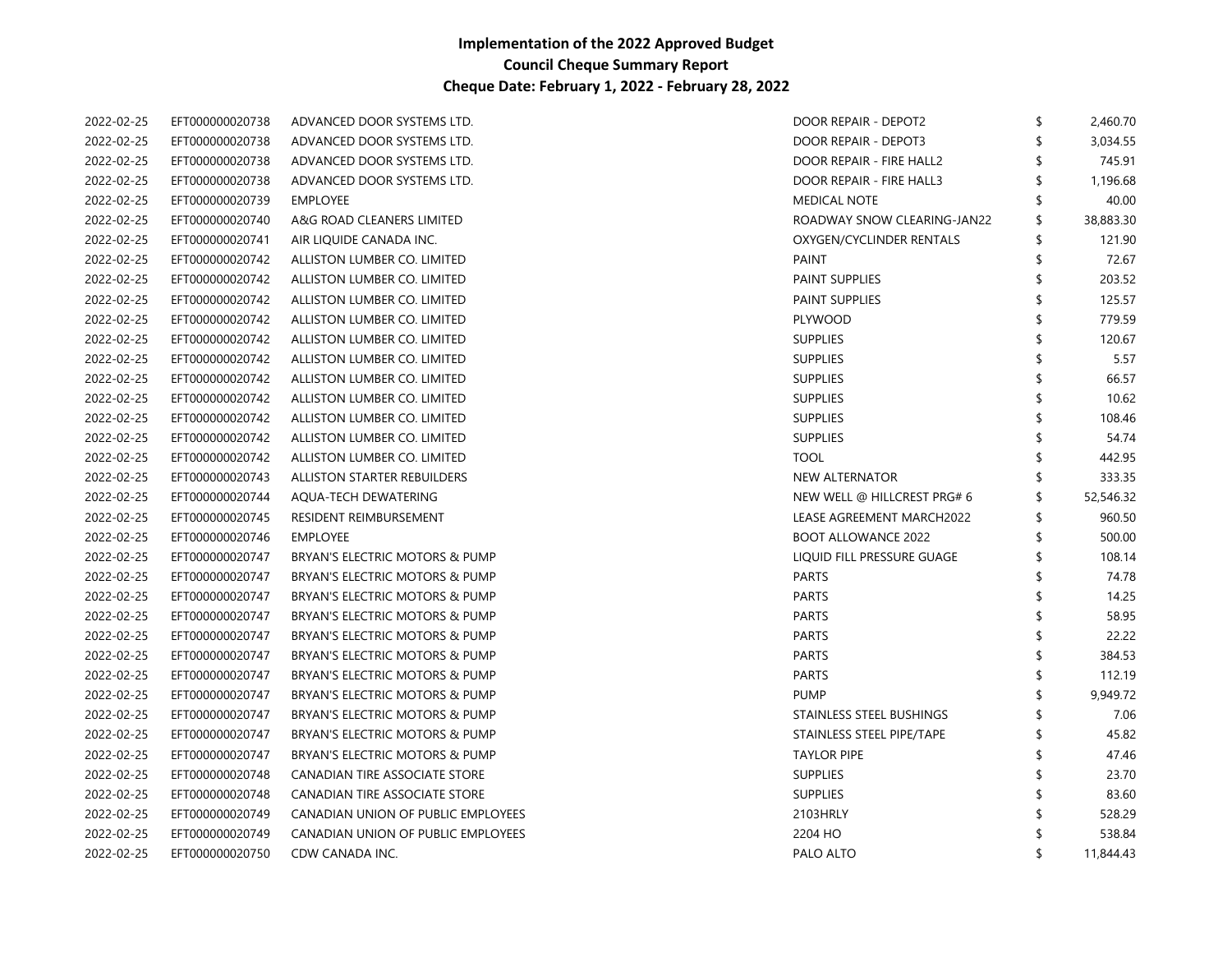| 2022-02-25 | EFT000000020751 | CENTRALSQUARE CANADA SOFTWARE INC., FORMERLY DIAMOND SOFTWARE IN | SERV JAN02-08'22              | \$<br>127.13   |
|------------|-----------------|------------------------------------------------------------------|-------------------------------|----------------|
| 2022-02-25 | EFT000000020751 | CENTRALSQUARE CANADA SOFTWARE INC., FORMERLY DIAMOND SOFTWARE IN | <b>SERV JAN23-29'22</b>       | \$<br>826.31   |
| 2022-02-25 | EFT000000020752 | <b>CINTAS CANADA LIMITED</b>                                     | <b>MAT SERVICE</b>            | 11.90          |
| 2022-02-25 | EFT000000020752 | CINTAS CANADA LIMITED                                            | <b>MAT SERVICE</b>            | 26.42          |
| 2022-02-25 | EFT000000020752 | CINTAS CANADA LIMITED                                            | <b>MAT SERVICE</b>            | 11.90          |
| 2022-02-25 | EFT000000020752 | CINTAS CANADA LIMITED                                            | <b>MAT SERVICE</b>            | 26.42          |
| 2022-02-25 | EFT000000020752 | <b>CINTAS CANADA LIMITED</b>                                     | <b>MAT SERVICE</b>            | 35.69          |
| 2022-02-25 | EFT000000020752 | CINTAS CANADA LIMITED                                            | <b>MAT SERVICE</b>            | 35.69          |
| 2022-02-25 | EFT000000020752 | <b>CINTAS CANADA LIMITED</b>                                     | <b>MAT SERVICE</b>            | 26.42          |
| 2022-02-25 | EFT000000020752 | CINTAS CANADA LIMITED                                            | MATS                          | 82.66          |
| 2022-02-25 | EFT000000020752 | CINTAS CANADA LIMITED                                            | <b>MATS</b>                   | 83.55          |
| 2022-02-25 | EFT000000020752 | CINTAS CANADA LIMITED                                            | MATS                          | 171.08         |
| 2022-02-25 | EFT000000020752 | <b>CINTAS CANADA LIMITED</b>                                     | <b>UINFORMS</b>               | 75.95          |
| 2022-02-25 | EFT000000020752 | CINTAS CANADA LIMITED                                            | <b>UINFORMS</b>               | 124.55         |
| 2022-02-25 | EFT000000020753 | CORPORATE EXPRESS CANADA INC.                                    | <b>OFFICE SUPPLIES</b>        | 5.64           |
| 2022-02-25 | EFT000000020753 | CORPORATE EXPRESS CANADA INC.                                    | <b>OFFICE SUPPLIES</b>        | 12.98          |
| 2022-02-25 | EFT000000020753 | CORPORATE EXPRESS CANADA INC.                                    | <b>OFFICE SUPPLIES</b>        | \$<br>25.97    |
| 2022-02-25 | EFT000000020753 | CORPORATE EXPRESS CANADA INC.                                    | <b>OFFICE SUPPLIES</b>        | \$<br>101.87   |
| 2022-02-25 | EFT000000020753 | CORPORATE EXPRESS CANADA INC.                                    | <b>OFFICE SUPPLIES</b>        | \$<br>283.00   |
| 2022-02-25 | EFT000000020753 | CORPORATE EXPRESS CANADA INC.                                    | <b>OFFICE SUPPLIES</b>        | \$<br>125.88   |
| 2022-02-25 | EFT000000020753 | CORPORATE EXPRESS CANADA INC.                                    | <b>OFFICE SUPPLIES</b>        | 0.67           |
| 2022-02-25 | EFT000000020753 | CORPORATE EXPRESS CANADA INC.                                    | <b>OFFICE SUPPLIES</b>        | \$<br>4.51     |
| 2022-02-25 | EFT000000020753 | CORPORATE EXPRESS CANADA INC.                                    | <b>OFFICE SUPPLIES</b>        | \$<br>186.43   |
| 2022-02-25 | EFT000000020753 | CORPORATE EXPRESS CANADA INC.                                    | <b>SUPPLIES</b>               | 56.51          |
| 2022-02-25 | EFT000000020753 | CORPORATE EXPRESS CANADA INC.                                    | <b>SUPPLIES</b>               | 72.73          |
| 2022-02-25 | EFT000000020753 | CORPORATE EXPRESS CANADA INC.                                    | <b>SUPPLIES</b>               | \$<br>152.68   |
| 2022-02-25 | EFT000000020753 | CORPORATE EXPRESS CANADA INC.                                    | <b>SUPPLIES</b>               | \$<br>44.06    |
| 2022-02-25 | EFT000000020754 | <b>CUBEX LIMITED</b>                                             | <b>PARTS</b>                  | 264.58         |
| 2022-02-25 | EFT000000020754 | <b>CUBEX LIMITED</b>                                             | <b>PARTS</b>                  | 580.10         |
| 2022-02-25 | EFT000000020755 | ELEVATOR ONE INC.                                                | ELEVATOR MAINTENANCE CONT     | 416.78         |
| 2022-02-25 | EFT000000020756 | <b>ENBRIDGE GAS DISTRIBUTION INC</b>                             | 10 WELLINGTON ST E FEB2022    | \$<br>438.54   |
| 2022-02-25 | EFT000000020756 | ENBRIDGE GAS DISTRIBUTION INC                                    | 139 QUEEN ST N LOT 16 FEB2022 | \$<br>5,491.65 |
| 2022-02-25 | EFT000000020756 | ENBRIDGE GAS DISTRIBUTION INC                                    | 157 JOHN W TAYLOR FEB 2022    | \$<br>512.06   |
| 2022-02-25 | EFT000000020756 | ENBRIDGE GAS DISTRIBUTION INC                                    | 17 VICTORIA ST FEB2022        | \$<br>560.81   |
| 2022-02-25 | EFT000000020756 | <b>ENBRIDGE GAS DISTRIBUTION INC</b>                             | 18 QUEEN ST N FEB 2022        | \$<br>632.39   |
| 2022-02-25 | EFT000000020756 | ENBRIDGE GAS DISTRIBUTION INC                                    | 20 SECOND ST FEB2022          | 1,579.68       |
| 2022-02-25 | EFT000000020756 | <b>ENBRIDGE GAS DISTRIBUTION INC</b>                             | 20 SECOND ST FEB2022          | 738.55         |
| 2022-02-25 | EFT000000020756 | ENBRIDGE GAS DISTRIBUTION INC                                    | 24 LILLY ST E FEB2022         | \$<br>3,917.97 |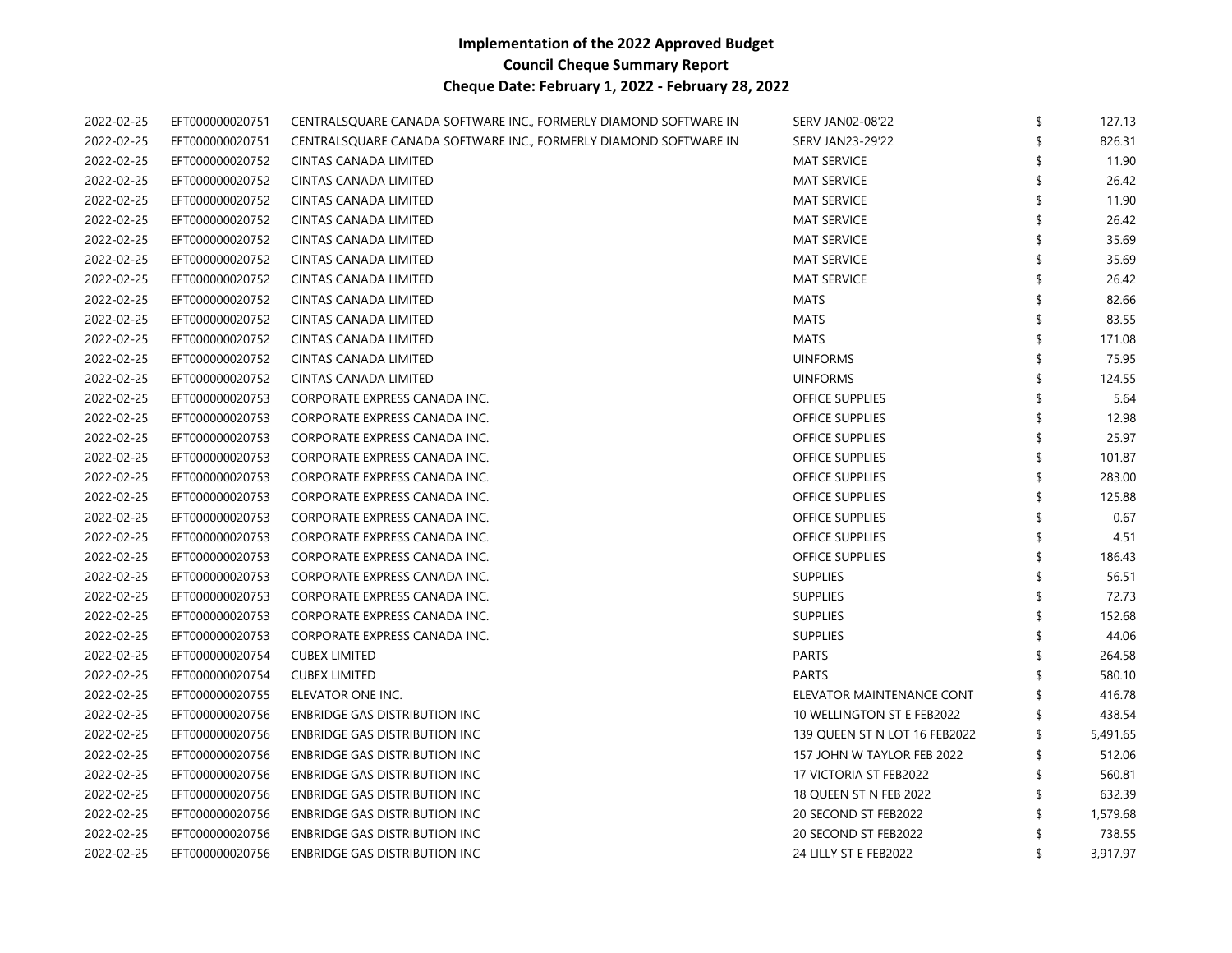| 2022-02-25 | EFT000000020756 | <b>ENBRIDGE GAS DISTRIBUTION INC</b> | 250 FLETCHER CRES FEB2022      | \$<br>756.20    |
|------------|-----------------|--------------------------------------|--------------------------------|-----------------|
| 2022-02-25 | EFT000000020756 | <b>ENBRIDGE GAS DISTRIBUTION INC</b> | 42 MAIN ST W FEB 2022          | 1,705.94        |
| 2022-02-25 | EFT000000020756 | ENBRIDGE GAS DISTRIBUTION INC        | 42 MILL ST W FEB 2022          | 1,361.83        |
| 2022-02-25 | EFT000000020756 | ENBRIDGE GAS DISTRIBUTION INC        | 4982 SIR FRED BANT RD FEB2022  | \$<br>1,074.03  |
| 2022-02-25 | EFT000000020756 | ENBRIDGE GAS DISTRIBUTION INC        | 5917 7TH LINE DEPOT 2B FEB2022 | \$<br>1,076.99  |
| 2022-02-25 | EFT000000020756 | ENBRIDGE GAS DISTRIBUTION INC        | 6375 14TH LINE FEB 2022        | \$<br>2,502.05  |
| 2022-02-25 | EFT000000020756 | <b>ENBRIDGE GAS DISTRIBUTION INC</b> | 6479 4TH LINE FEB 2022         | \$<br>1,098.13  |
| 2022-02-25 | EFT000000020756 | <b>ENBRIDGE GAS DISTRIBUTION INC</b> | 75 KING ST N FEB2022           | 85.83           |
| 2022-02-25 | EFT000000020756 | ENBRIDGE GAS DISTRIBUTION INC        | 81 PIERCE PL FEB2022           | 150.22          |
| 2022-02-25 | EFT000000020757 | eSOLUTIONS GROUP LIMITED             | <b>HOSTING/LICENSING 2022</b>  | 5,695.20        |
| 2022-02-25 | EFT000000020758 | FIRESERVICE MANAGEMENT LTD           | <b>CONTRACT WASH</b>           | \$<br>1,556.01  |
| 2022-02-25 | EFT000000020758 | <b>FIRESERVICE MANAGEMENT LTD</b>    | <b>CONTRACT WASH</b>           | 1,608.60        |
| 2022-02-25 | EFT000000020758 | <b>FIRESERVICE MANAGEMENT LTD</b>    | UNIFORM CLEANING               | 1,645.28        |
| 2022-02-25 | EFT000000020759 | FRONTLINE PROPERTY MANAGEMENT        | LEASE AGREEMENT MARCH2022      | \$<br>1,856.44  |
| 2022-02-25 | EFT000000020760 | <b>GERRIE ELECTRIC WHOLESALE LTD</b> | PART                           | \$<br>28.25     |
| 2022-02-25 | EFT000000020760 | <b>GERRIE ELECTRIC WHOLESALE LTD</b> | STEEL BATTERY UNIT             | \$<br>306.91    |
| 2022-02-25 | EFT000000020760 | <b>GERRIE ELECTRIC WHOLESALE LTD</b> | STEEL BATTERY UNIT             | \$<br>153.45    |
| 2022-02-25 | EFT000000020761 | <b>GLEN MARTIN</b>                   | <b>ICE MELTER</b>              | \$<br>1,270.59  |
| 2022-02-25 | EFT000000020761 | <b>GLEN MARTIN</b>                   | <b>ICE MELTER</b>              | \$<br>1,270.59  |
| 2022-02-25 | EFT000000020761 | <b>GLEN MARTIN</b>                   | JANITORIAL SUPPLIES            | 12.88           |
| 2022-02-25 | EFT000000020761 | <b>GLEN MARTIN</b>                   | JANITORIAL SUPPLIES            | \$<br>51.39     |
| 2022-02-25 | EFT000000020761 | <b>GLEN MARTIN</b>                   | <b>JANITORIAL SUPPLIES</b>     | \$<br>1,654.97  |
| 2022-02-25 | EFT000000020761 | <b>GLEN MARTIN</b>                   | <b>REPAIRS</b>                 | 220.23          |
| 2022-02-25 | EFT000000020762 | GOODYEAR CANADA INC                  | <b>TIRES</b>                   | 1,411.14        |
| 2022-02-25 | EFT000000020762 | GOODYEAR CANADA INC                  | <b>TIRES</b>                   | 1,273.92        |
| 2022-02-25 | EFT000000020763 | <b>HYDRO ONE</b>                     | 7475 POPLAR SR METER FEB2022   | 117.13          |
| 2022-02-25 | EFT000000020764 | <b>INDUSCONTROL</b>                  | <b>CALIBRATION - FLOWMETER</b> | \$<br>6,578.86  |
| 2022-02-25 | EFT000000020764 | <b>INDUSCONTROL</b>                  | <b>CALIBRATION ANALYTICAL</b>  | \$<br>11,074.00 |
| 2022-02-25 | EFT000000020765 | JOE JOHNSON EQUIPMENT INC.           | PARTS                          | 1,129.33        |
| 2022-02-25 | EFT000000020765 | JOE JOHNSON EQUIPMENT INC.           | PARTS                          | 358.38          |
| 2022-02-25 | EFT000000020765 | JOE JOHNSON EQUIPMENT INC.           | <b>PARTS</b>                   | 309.67          |
| 2022-02-25 | EFT000000020766 | <b>JUTZI WATER TECHNOLOGIES</b>      | <b>CHEMICALS</b>               | 2,214.80        |
| 2022-02-25 | EFT000000020766 | JUTZI WATER TECHNOLOGIES             | <b>CHEMICALS</b>               | 941.29          |
| 2022-02-25 | EFT000000020766 | JUTZI WATER TECHNOLOGIES             | <b>CHEMICALS</b>               | 2,926.70        |
| 2022-02-25 | EFT000000020767 | L'AQUILA ELECTRONIC SYSTEMS INC.     | <b>ALRAM MONITORING FEB22</b>  | 610.20          |
| 2022-02-25 | EFT000000020767 | L'AQUILA ELECTRONIC SYSTEMS INC.     | IP INTERFACE MODUAL            | 467.76          |
| 2022-02-25 | EFT000000020768 | LAWSON PRODUCTS, INC.(ONTARIO)       | <b>PARTS</b>                   | 432.37          |
| 2022-02-25 | EFT000000020768 | LAWSON PRODUCTS, INC.(ONTARIO)       | <b>PARTS</b>                   | \$<br>26.35     |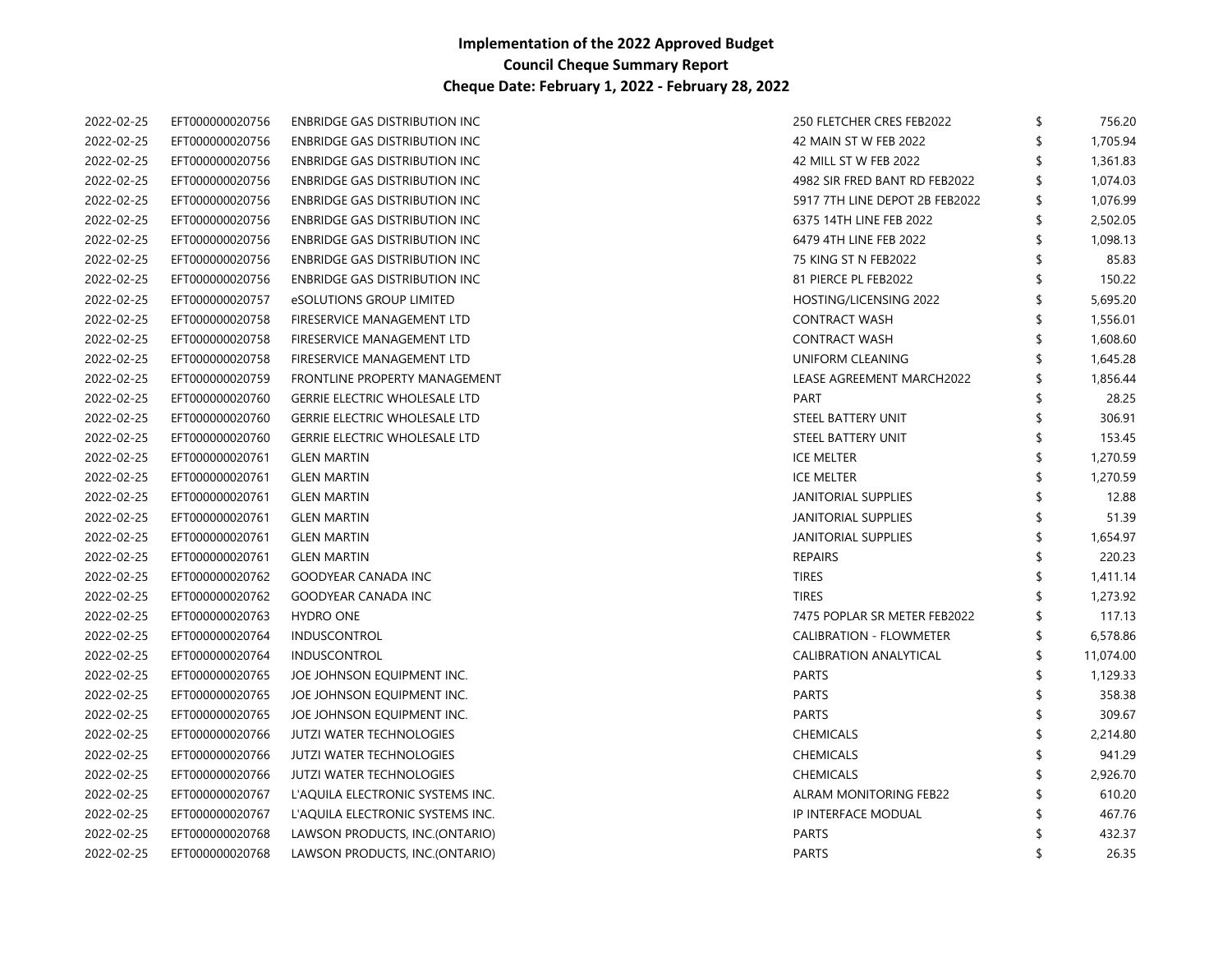| 2022-02-25 | EFT000000020768 | LAWSON PRODUCTS, INC.(ONTARIO)               | <b>PARTS</b>               | \$<br>135.44    |
|------------|-----------------|----------------------------------------------|----------------------------|-----------------|
| 2022-02-25 | EFT000000020769 | LENBY BUSINESS FORMS                         | <b>LOGBOOKS</b>            | 685.91          |
| 2022-02-25 | EFT000000020770 | LIGHTNING EQUIPMENT SALES INC.               | <b>DOCKING STATION</b>     | 395.50          |
| 2022-02-25 | EFT000000020771 | <b>MAXIMUM SIGNS</b>                         | <b>BRISS CORSS BRACKET</b> | 74.58           |
| 2022-02-25 | EFT000000020771 | <b>MAXIMUM SIGNS</b>                         | <b>CRISS CORSS BRACKET</b> | 279.68          |
| 2022-02-25 | EFT000000020771 | <b>MAXIMUM SIGNS</b>                         | <b>SIGNS</b>               | 154.25          |
| 2022-02-25 | EFT000000020771 | <b>MAXIMUM SIGNS</b>                         | <b>SIGNS</b>               | 741.95          |
| 2022-02-25 | EFT000000020771 | <b>MAXIMUM SIGNS</b>                         | <b>STEEL SIGNS</b>         | 1,057.51        |
| 2022-02-25 | EFT000000020772 | METROLAND MEDIA GROUP                        | <b>DISPLAY ADS</b>         | 676.87          |
| 2022-02-25 | EFT000000020772 | METROLAND MEDIA GROUP                        | <b>DISPLAY ADS</b>         | 468.95          |
| 2022-02-25 | EFT000000020773 | MILLIGAN ENERGY INC.                         | <b>DIESEL 3000.3L</b>      | 4,730.54        |
| 2022-02-25 | EFT000000020773 | MILLIGAN ENERGY INC.                         | <b>DIESEL 315.6L</b>       | 452.67          |
| 2022-02-25 | EFT000000020773 | MILLIGAN ENERGY INC.                         | <b>DIESEL 500.3L</b>       | 716.45          |
| 2022-02-25 | EFT000000020773 | MILLIGAN ENERGY INC.                         | <b>GAS 2000L</b>           | 3,015.74        |
| 2022-02-25 | EFT000000020774 | NORTHERN SAFETY LIMITED                      | <b>SAFETY SUPPLIES</b>     | 2,406.28        |
| 2022-02-25 | EFT000000020774 | NORTHERN SAFETY LIMITED                      | <b>SUPPLIES</b>            | 152.10          |
| 2022-02-25 | EFT000000020775 | OLIVER FUELS LIMITED                         | <b>DIESEL 1352.7L</b>      | 2,312.70        |
| 2022-02-25 | EFT000000020775 | OLIVER FUELS LIMITED                         | DIESEL 1481L               | 2,448.37        |
| 2022-02-25 | EFT000000020775 | OLIVER FUELS LIMITED                         | DIESEL 1995L               | 3,048.63        |
| 2022-02-25 | EFT000000020775 | OLIVER FUELS LIMITED                         | GAS 3336.2L                | 5,485.21        |
| 2022-02-25 | EFT000000020776 | ONTARIO MUNICIPAL EMPLOYEES RETIREMENT BOARD | 2103 SA                    | \$<br>81,041.40 |
| 2022-02-25 | EFT000000020776 | ONTARIO MUNICIPAL EMPLOYEES RETIREMENT BOARD | 2103HRLY                   | \$<br>50,869.28 |
| 2022-02-25 | EFT000000020776 | ONTARIO MUNICIPAL EMPLOYEES RETIREMENT BOARD | 2204 HO                    | \$<br>51,926.76 |
| 2022-02-25 | EFT000000020776 | ONTARIO MUNICIPAL EMPLOYEES RETIREMENT BOARD | 2204 SGEN                  | \$<br>81,205.03 |
| 2022-02-25 | EFT000000020777 | ORGANIZATIONAL SOLUTIONS                     | <b>CONSULTING FEB 2022</b> | \$<br>1,718.17  |
| 2022-02-25 | EFT000000020778 | ORKIN CANADA CORPORATION                     | PEST CONTROL               | 164.98          |
| 2022-02-25 | EFT000000020778 | ORKIN CANADA CORPORATION                     | PEST CONTROL               | 82.49           |
| 2022-02-25 | EFT000000020778 | ORKIN CANADA CORPORATION                     | PEST CONTROL               | 164.98          |
| 2022-02-25 | EFT000000020778 | ORKIN CANADA CORPORATION                     | PEST CONTROL               | 164.98          |
| 2022-02-25 | EFT000000020778 | ORKIN CANADA CORPORATION                     | RODENT CONTROL             | 116.39          |
| 2022-02-25 | EFT000000020779 | POINT TO POINT COMMUNICATIONS                | MONITORING/MAINTENANCE     | 1,197.80        |
| 2022-02-25 | EFT000000020779 | POINT TO POINT COMMUNICATIONS                | MONTHLY DATA USAGE         | 113.00          |
| 2022-02-25 | EFT000000020780 | POWERSTREAM INC                              | 1657420000                 | 70.26           |
| 2022-02-25 | EFT000000020780 | POWERSTREAM INC                              | 1683420000                 | 31.19           |
| 2022-02-25 | EFT000000020780 | POWERSTREAM INC                              | 3193420000                 | 680.40          |
| 2022-02-25 | EFT000000020780 | POWERSTREAM INC                              | 4023420000                 | 314.89          |
| 2022-02-25 | EFT000000020780 | POWERSTREAM INC                              | 5495420000                 | 609.60          |
| 2022-02-25 | EFT000000020780 | POWERSTREAM INC                              | 5793420000                 | 587.79          |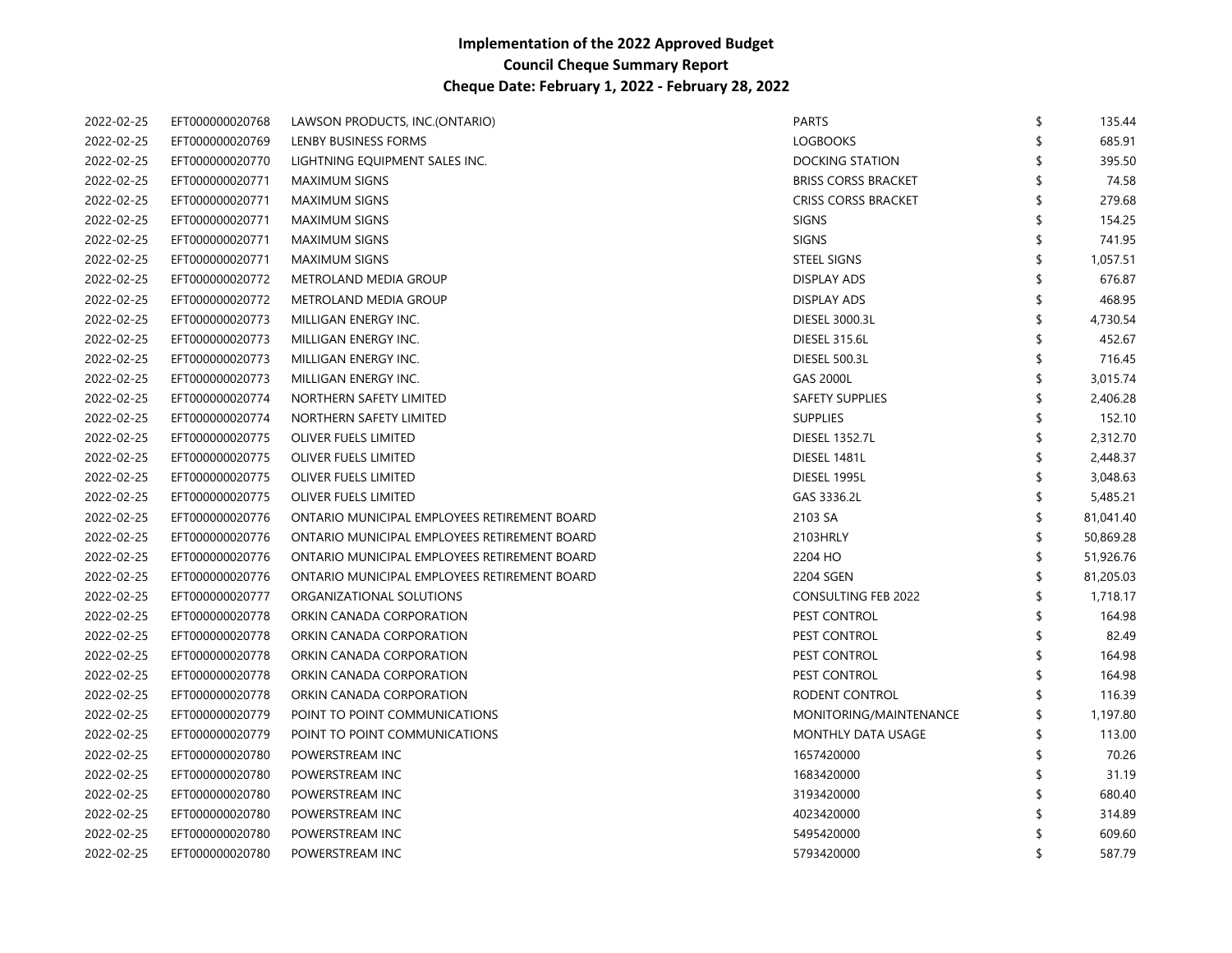| 2022-02-25 | EFT000000020780                               | POWERSTREAM INC                        | 6048420000                    | \$<br>115.56   |
|------------|-----------------------------------------------|----------------------------------------|-------------------------------|----------------|
| 2022-02-25 | EFT000000020780                               | POWERSTREAM INC                        | 7757420000                    | 99.32          |
| 2022-02-25 | EFT000000020780                               | POWERSTREAM INC                        | 8430520000                    | 156.19         |
| 2022-02-25 | EFT000000020781                               | PREMIER EQUIPMENT                      | PARTS                         | 230.51         |
| 2022-02-25 | EFT000000020781                               | PREMIER EQUIPMENT                      | <b>PARTS</b>                  | 148.48         |
| 2022-02-25 | EFT000000020782                               | PRINTERS PLUS                          | <b>TONER CARTRIDGE</b>        | 74.57          |
| 2022-02-25 | EFT000000020783                               | PROTRADE CONTRACTING INC               | <b>COUNTER EXT. - ADMIN</b>   | 1,142.32       |
| 2022-02-25 | EFT000000020783                               | PROTRADE CONTRACTING INC               | DRYWALL REPAIR - BANTING HOME | 2,011.40       |
| 2022-02-25 | EFT000000020783                               | PROTRADE CONTRACTING INC               | PAINTING - MUSEUM             | \$<br>3,070.78 |
| 2022-02-25 | EFT000000020783                               | PROTRADE CONTRACTING INC               | PAINTING FLOOR - BOYNE MUSEUM | \$<br>3,703.18 |
| 2022-02-25 | EFT000000020784                               | PUROLATOR COURIER LTD.                 | <b>COURIER SERVICES</b>       | \$<br>50.56    |
| 2022-02-25 | EFT000000020785                               | <b>RENTSHOP INC.</b>                   | <b>MARKING FLAGS/PAINT</b>    | \$<br>254.50   |
| 2022-02-25 | EFT000000020785                               | RENTSHOP INC.                          | PAINT                         | \$<br>1,872.10 |
| 2022-02-25 | EFT000000020785                               | RENTSHOP INC.                          | <b>PARTS</b>                  | 142.60         |
| 2022-02-25 | EFT000000020786                               | <b>RESCUE 51 TOWING &amp; RECOVERY</b> | TOW - EXCAVATOR               | 898.35         |
| 2022-02-25 | EFT000000020787                               | <b>RESIDENT REIMBURSEMENT</b>          | TRANSP PROG JAN-FEB 2022      | 34.00          |
| 2022-02-25 | EFT000000020788                               | RON LISK CULVERTS                      | COUPLERS/CULVERTS             | 361.60         |
| 2022-02-25 | EFT000000020789                               | <b>EMPLOYEE</b>                        | <b>INTERNET MARCH 2022</b>    | 82.49          |
| 2022-02-25 | EFT000000020790                               | SCHINDLER ELEVATOR CORPORATION         | SERV ALLISTON REC CNTR        | 1,926.54       |
| 2022-02-25 | EFT000000020791                               | <b>SHAW DIRECT</b>                     | SATELLITE TV                  | 1,040.70       |
| 2022-02-25 | EFT000000020792                               | SIMCOE-YORK PRINTING                   | <b>DISPLAY AD</b>             | 589.45         |
| 2022-02-25 | EFT000000020792                               | SIMCOE-YORK PRINTING                   | <b>DISPLAY AD</b>             | 273.37         |
| 2022-02-25 | EFT000000020793                               | SINCLAIR INDUSTRIAL ROOFING            | LEAK REPAIR ON ROOF           | 734.50         |
| 2022-02-25 | EFT000000020793                               | SINCLAIR INDUSTRIAL ROOFING            | PERM REPAIR                   | 2,486.00       |
| 2022-02-25 | EFT000000020794                               | ULINE CANADA CORPORATION               | <b>HARNESS</b>                | 260.85         |
| 2022-02-25 | EFT000000020795                               | <b>VALLEY BLADES LIMITED</b>           | <b>PARTS</b>                  | 1,992.42       |
| 2022-02-25 | EFT000000020796                               | <b>VARCON CONSTRUCTION CORP</b>        | 46 FLETCHER LN-WELL&PUMP STN  | 7,625.97       |
| 2022-02-25 | EFT000000020797                               | <b>WAMCO</b>                           | <b>PARTS</b>                  | 481.38         |
| 2022-02-25 | EFT000000020797                               | <b>WAMCO</b>                           | <b>PARTS</b>                  | \$<br>1,217.01 |
| 2022-02-25 | EFT000000020797                               | <b>WAMCO</b>                           | <b>TOOLS</b>                  | 508.50         |
| 2022-02-25 | EFT000000020798                               | WILLIAMSON AUTOMOTIVE                  | <b>PARTS</b>                  | 12.37          |
| 2022-02-25 | EFT000000020798                               | WILLIAMSON AUTOMOTIVE                  | <b>PARTS</b>                  | 16.54          |
| 2022-02-25 | EFT000000020799                               | WM WELLER TREE SERVICE LTD.            | ASH TREE MAINTENANCE          | 5,804.58       |
| 2022-02-25 | EFT000000020799                               | WM WELLER TREE SERVICE LTD.            | TREE MAINTENANCE-JAN31-FEB11  | \$<br>4,426.44 |
| 2022-02-25 | EFT000000020800                               | RESIDENT REIMBURSEMENT                 | LEASE AGREEMENT MARCH 2022    | \$<br>400.00   |
| 2022-02-25 | EFT000000020801                               | <b>XEROX CANADA</b>                    | <b>COPIES MADE JAN2022</b>    | \$<br>49.83    |
| 2022-02-25 | EFT000000020802                               | 1321335 ONTARIO LTD                    | LEASE AGREEMENT MARCH 2022    | \$<br>1,858.06 |
|            | 2022-02-01 TD-BMO-FEB-01-2022 Purchasing Card |                                        | BMOPCARD 0111483              | \$<br>1.56     |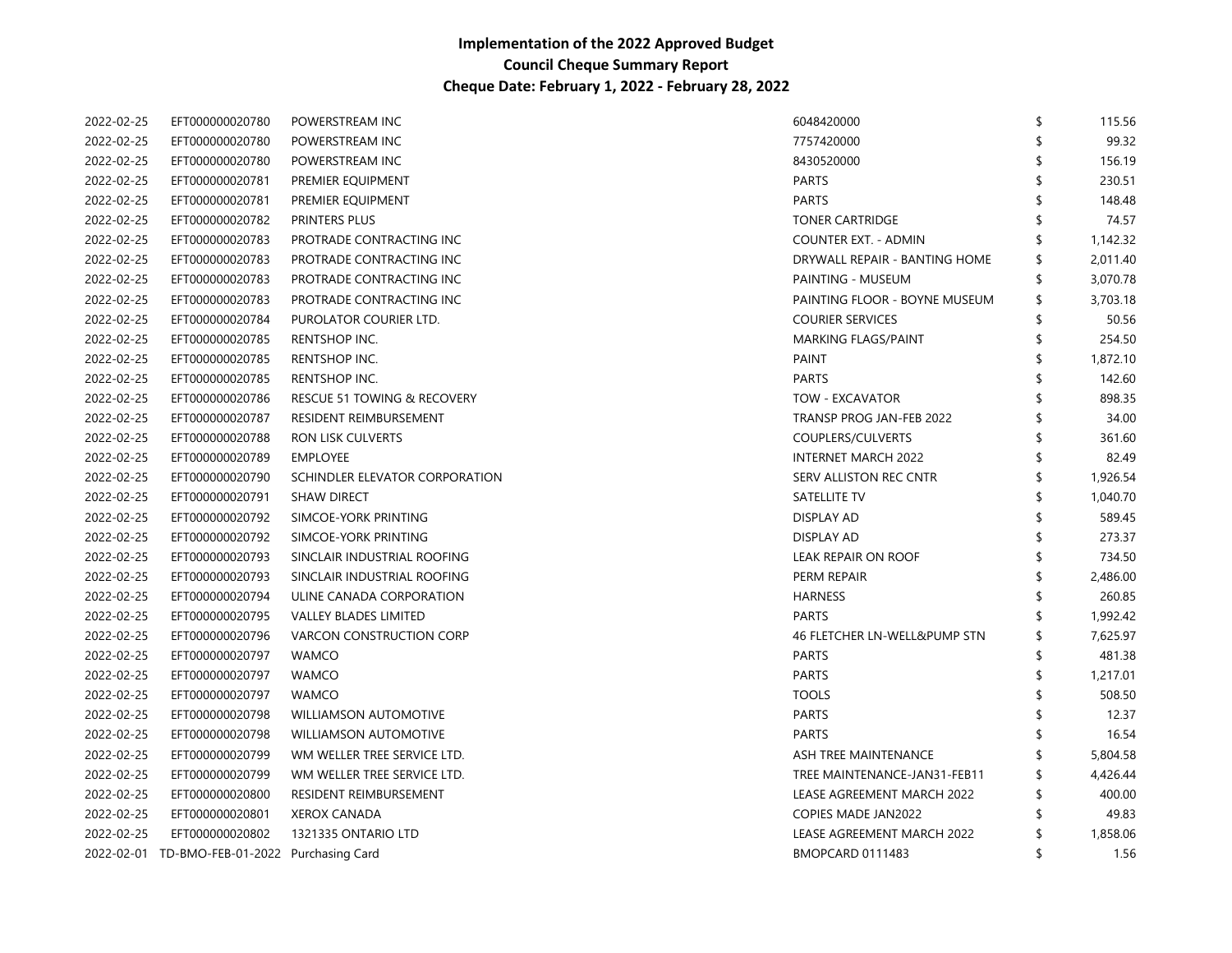| 2022-02-01 TD-BMO-FEB-01-2022 Purchasing Card | BMOPCARD 0111485        | \$ | 2.60     |
|-----------------------------------------------|-------------------------|----|----------|
| 2022-02-01 TD-BMO-FEB-01-2022 Purchasing Card | BMOPCARD 0111487        |    | 72.26    |
| 2022-02-01 TD-BMO-FEB-01-2022 Purchasing Card | BMOPCARD 0111489        |    | 1.56     |
| 2022-02-01 TD-BMO-FEB-01-2022 Purchasing Card | BMOPCARD 0111491        | \$ | 305.09   |
| 2022-02-01 TD-BMO-FEB-01-2022 Purchasing Card | BMOPCARD 0111493        | \$ | 1,141.30 |
| 2022-02-01 TD-BMO-FEB-01-2022 Purchasing Card | BMOPCARD 0111495        | \$ | 119.99   |
| 2022-02-01 TD-BMO-FEB-01-2022 Purchasing Card | BMOPCARD 0111497        | \$ | 119.99   |
| 2022-02-01 TD-BMO-FEB-01-2022 Purchasing Card | BMOPCARD 0111499        | \$ | 119.99   |
| 2022-02-01 TD-BMO-FEB-01-2022 Purchasing Card | <b>BMOPCARD 0111501</b> | \$ | 81.18    |
| 2022-02-01 TD-BMO-FEB-01-2022 Purchasing Card | BMOPCARD 0111503        | \$ | 1.56     |
| 2022-02-01 TD-BMO-FEB-01-2022 Purchasing Card | BMOPCARD 0111505        | \$ | 1.56     |
| 2022-02-01 TD-BMO-FEB-01-2022 Purchasing Card | BMOPCARD 0111507        | \$ | 500.00   |
| 2022-02-01 TD-BMO-FEB-01-2022 Purchasing Card | BMOPCARD 0111509        | \$ | 5.64     |
| 2022-02-01 TD-BMO-FEB-01-2022 Purchasing Card | BMOPCARD 0111511        | \$ | 1.56     |
| 2022-02-01 TD-BMO-FEB-01-2022 Purchasing Card | BMOPCARD 0111513        | \$ | 119.76   |
| 2022-02-01 TD-BMO-FEB-01-2022 Purchasing Card | BMOPCARD 0111515        | \$ | 1.56     |
| 2022-02-01 TD-BMO-FEB-01-2022 Purchasing Card | BMOPCARD 0111517        | \$ | 1.56     |
| 2022-02-01 TD-BMO-FEB-01-2022 Purchasing Card | BMOPCARD 0111519        | \$ | 81.62    |
| 2022-02-01 TD-BMO-FEB-01-2022 Purchasing Card | BMOPCARD 0111521        | \$ | 426.90   |
| 2022-02-01 TD-BMO-FEB-01-2022 Purchasing Card | BMOPCARD 0111523        | \$ | 16.92    |
| 2022-02-01 TD-BMO-FEB-01-2022 Purchasing Card | BMOPCARD 0111525        | \$ | 14.62    |
| 2022-02-01 TD-BMO-FEB-01-2022 Purchasing Card | <b>BMOPCARD 0111527</b> | \$ | 53.78    |
| 2022-02-01 TD-BMO-FEB-01-2022 Purchasing Card | BMOPCARD 0111529        | \$ | 53.44    |
| 2022-02-01 TD-BMO-FEB-01-2022 Purchasing Card | BMOPCARD 0111531        | \$ | 701.25   |
| 2022-02-01 TD-BMO-FEB-01-2022 Purchasing Card | BMOPCARD 0111533        | \$ | 94.19    |
| 2022-02-01 TD-BMO-FEB-01-2022 Purchasing Card | BMOPCARD 0111535        | \$ | 649.75   |
| 2022-02-01 TD-BMO-FEB-01-2022 Purchasing Card | BMOPCARD 0111537        | \$ | 5.82     |
| 2022-02-01 TD-BMO-FEB-01-2022 Purchasing Card | BMOPCARD 0111539        | \$ | 79.65    |
| 2022-02-01 TD-BMO-FEB-01-2022 Purchasing Card | BMOPCARD 0111541        | \$ | 391.49   |
| 2022-02-01 TD-BMO-FEB-01-2022 Purchasing Card | BMOPCARD 0111543        | \$ | 198.82   |
| 2022-02-01 TD-BMO-FEB-01-2022 Purchasing Card | BMOPCARD 0111547        | \$ | 140.00   |
| 2022-02-01 TD-BMO-FEB-01-2022 Purchasing Card | BMOPCARD 0111549        | \$ | 307.59   |
| 2022-02-01 TD-BMO-FEB-01-2022 Purchasing Card | BMOPCARD 0111551        | \$ | 203.33   |
| 2022-02-01 TD-BMO-FEB-01-2022 Purchasing Card | BMOPCARD 0111553        | \$ | 677.60   |
| 2022-02-01 TD-BMO-FEB-01-2022 Purchasing Card | BMOPCARD 0111555        | \$ | 1,141.30 |
| 2022-02-01 TD-BMO-FEB-01-2022 Purchasing Card | BMOPCARD 0111557        | \$ | 216.07   |
| 2022-02-01 TD-BMO-FEB-01-2022 Purchasing Card | BMOPCARD 0111559        | \$ | 610.18   |
| 2022-02-01 TD-BMO-FEB-01-2022 Purchasing Card | <b>BMOPCARD 0111561</b> | ≮  | 2.60     |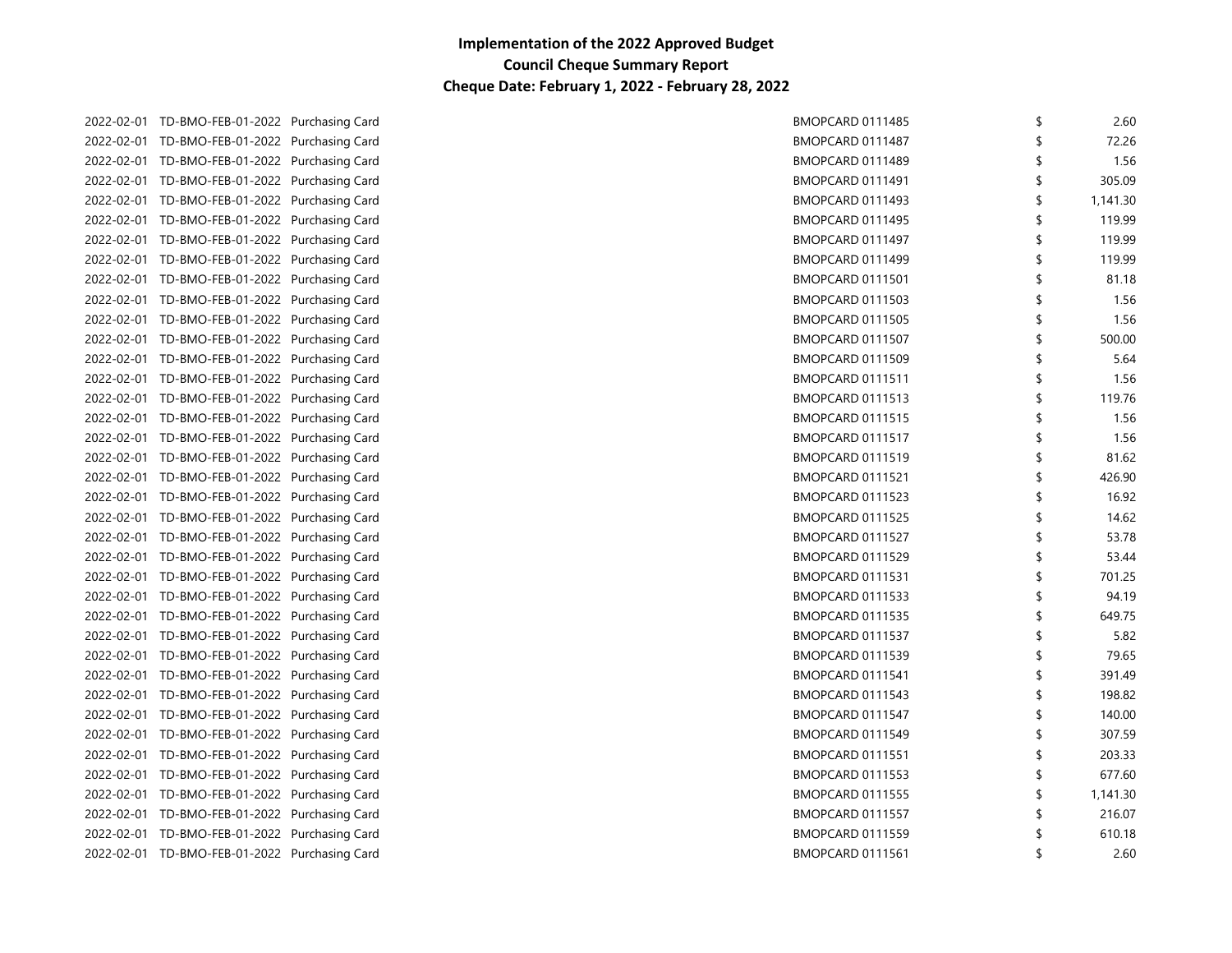| 2022-02-01 TD-BMO-FEB-01-2022 Purchasing Card | BMOPCARD 0111563        | \$ | 2.96     |
|-----------------------------------------------|-------------------------|----|----------|
| 2022-02-01 TD-BMO-FEB-01-2022 Purchasing Card | BMOPCARD 0111565        | \$ | 1,141.30 |
| 2022-02-01 TD-BMO-FEB-01-2022 Purchasing Card | BMOPCARD 0111567        | \$ | 14.06    |
| 2022-02-01 TD-BMO-FEB-01-2022 Purchasing Card | BMOPCARD 0111569        | \$ | 1,141.30 |
| 2022-02-01 TD-BMO-FEB-01-2022 Purchasing Card | BMOPCARD 0111571        | \$ | 1.56     |
| 2022-02-01 TD-BMO-FEB-01-2022 Purchasing Card | BMOPCARD 0111573        | \$ | 168.37   |
| 2022-02-01 TD-BMO-FEB-01-2022 Purchasing Card | BMOPCARD 0111575        | \$ | 457.53   |
| 2022-02-01 TD-BMO-FEB-01-2022 Purchasing Card | BMOPCARD 0111577        | \$ | 49.51    |
| 2022-02-01 TD-BMO-FEB-01-2022 Purchasing Card | BMOPCARD 0111579        | \$ | 1.56     |
| 2022-02-01 TD-BMO-FEB-01-2022 Purchasing Card | BMOPCARD 0111581        | \$ | 51.00    |
| 2022-02-01 TD-BMO-FEB-01-2022 Purchasing Card | BMOPCARD 0111583        | \$ | 1.81     |
| 2022-02-01 TD-BMO-FEB-01-2022 Purchasing Card | <b>BMOPCARD 0111585</b> | \$ | 1,141.30 |
| 2022-02-01 TD-BMO-FEB-01-2022 Purchasing Card | BMOPCARD 0111587        | \$ | 164.50   |
| 2022-02-01 TD-BMO-FEB-01-2022 Purchasing Card | BMOPCARD 0111589        | \$ | 163.79   |
| 2022-02-01 TD-BMO-FEB-01-2022 Purchasing Card | BMOPCARD 0111591        | \$ | 53.60    |
| 2022-02-01 TD-BMO-FEB-01-2022 Purchasing Card | BMOPCARD 0111593        | \$ | 1.56     |
| 2022-02-01 TD-BMO-FEB-01-2022 Purchasing Card | BMOPCARD 0111595        | \$ | 22.35    |
| 2022-02-01 TD-BMO-FEB-01-2022 Purchasing Card | BMOPCARD 0111597        | \$ | 3.60     |
| 2022-02-01 TD-BMO-FEB-01-2022 Purchasing Card | BMOPCARD 0111599        | \$ | 1.56     |
| 2022-02-01 TD-BMO-FEB-01-2022 Purchasing Card | BMOPCARD 0111601        | \$ | 50.00    |
| 2022-02-01 TD-BMO-FEB-01-2022 Purchasing Card | BMOPCARD 0111603        | \$ | 1.56     |
| 2022-02-01 TD-BMO-FEB-01-2022 Purchasing Card | BMOPCARD 0111605        | \$ | 282.50   |
| 2022-02-01 TD-BMO-FEB-01-2022 Purchasing Card | BMOPCARD 0111607        | \$ | 1,141.30 |
| 2022-02-01 TD-BMO-FEB-01-2022 Purchasing Card | BMOPCARD 0111609        | \$ | 1.56     |
| 2022-02-01 TD-BMO-FEB-01-2022 Purchasing Card | BMOPCARD 0111611        | \$ | 36.74    |
| 2022-02-01 TD-BMO-FEB-01-2022 Purchasing Card | BMOPCARD 0111613        | \$ | 1.56     |
| 2022-02-01 TD-BMO-FEB-01-2022 Purchasing Card | BMOPCARD 0111615        | \$ | 2.60     |
| 2022-02-01 TD-BMO-FEB-01-2022 Purchasing Card | BMOPCARD 0111617        | \$ | 282.50   |
| 2022-02-01 TD-BMO-FEB-01-2022 Purchasing Card | BMOPCARD 0111619        | \$ | 2.60     |
| 2022-02-01 TD-BMO-FEB-01-2022 Purchasing Card | BMOPCARD 0111621        | \$ | 1,141.30 |
| 2022-02-01 TD-BMO-FEB-01-2022 Purchasing Card | BMOPCARD 0111623        | \$ | 2.60     |
| 2022-02-01 TD-BMO-FEB-01-2022 Purchasing Card | BMOPCARD 0111625        | \$ | 2.60     |
| 2022-02-01 TD-BMO-FEB-01-2022 Purchasing Card | BMOPCARD 0111627        | \$ | 1.56     |
| 2022-02-01 TD-BMO-FEB-01-2022 Purchasing Card | BMOPCARD 0111629        | \$ | 1.56     |
| 2022-02-01 TD-BMO-FEB-01-2022 Purchasing Card | BMOPCARD 0111631        | \$ | 1.56     |
| 2022-02-01 TD-BMO-FEB-01-2022 Purchasing Card | BMOPCARD 0111633        | \$ | 50.00    |
| 2022-02-01 TD-BMO-FEB-01-2022 Purchasing Card | BMOPCARD 0111635        | \$ | 84.00    |
| 2022-02-01 TD-BMO-FEB-01-2022 Purchasing Card | BMOPCARD 0111637        | ≮  | 60.00    |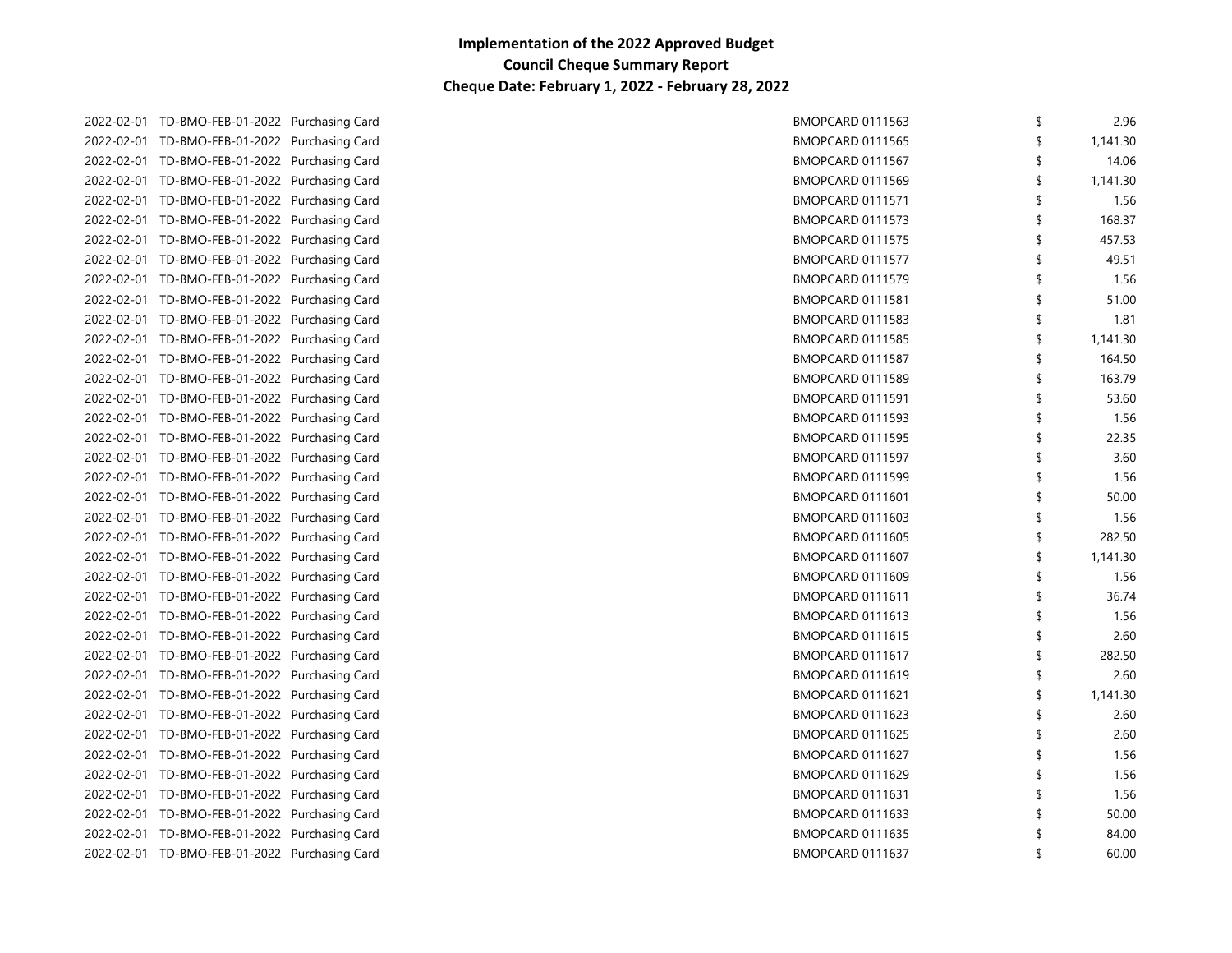| 2022-02-01 TD-BMO-FEB-01-2022 Purchasing Card | <b>BMOPCARD 0111639</b> | \$ | 1,141.30 |
|-----------------------------------------------|-------------------------|----|----------|
| 2022-02-01 TD-BMO-FEB-01-2022 Purchasing Card | BMOPCARD 0111641        |    | 1.56     |
| 2022-02-01 TD-BMO-FEB-01-2022 Purchasing Card | BMOPCARD 0111643        | \$ | 62.71    |
| 2022-02-01 TD-BMO-FEB-01-2022 Purchasing Card | BMOPCARD 0111645        | \$ | 2.60     |
| 2022-02-01 TD-BMO-FEB-01-2022 Purchasing Card | BMOPCARD 0111647        | \$ | 1,141.30 |
| 2022-02-01 TD-BMO-FEB-01-2022 Purchasing Card | BMOPCARD 0111649        | \$ | 2.60     |
| 2022-02-01 TD-BMO-FEB-01-2022 Purchasing Card | <b>BMOPCARD 0111651</b> | \$ | 36.15    |
| 2022-02-01 TD-BMO-FEB-01-2022 Purchasing Card | <b>BMOPCARD 0111653</b> | \$ | 1.56     |
| 2022-02-01 TD-BMO-FEB-01-2022 Purchasing Card | BMOPCARD 0111655        | \$ | 282.50   |
| 2022-02-01 TD-BMO-FEB-01-2022 Purchasing Card | BMOPCARD 0111657        | \$ | 7.06     |
| 2022-02-01 TD-BMO-FEB-01-2022 Purchasing Card | BMOPCARD 0111659        | \$ | 1,141.30 |
| 2022-02-01 TD-BMO-FEB-01-2022 Purchasing Card | <b>BMOPCARD 0111661</b> | \$ | 59.84    |
| 2022-02-01 TD-BMO-FEB-01-2022 Purchasing Card | BMOPCARD 0111663        | \$ | 2.96     |
| 2022-02-01 TD-BMO-FEB-01-2022 Purchasing Card | BMOPCARD 0111665        | \$ | 756.11   |
| 2022-02-01 TD-BMO-FEB-01-2022 Purchasing Card | BMOPCARD 0111667        | \$ | 2.60     |
| 2022-02-01 TD-BMO-FEB-01-2022 Purchasing Card | BMOPCARD 0111669        | \$ | 50.00    |
| 2022-02-01 TD-BMO-FEB-01-2022 Purchasing Card | <b>BMOPCARD 0111671</b> | \$ | 282.50   |
| 2022-02-01 TD-BMO-FEB-01-2022 Purchasing Card | BMOPCARD 0111673        | \$ | 337.00   |
| 2022-02-01 TD-BMO-FEB-01-2022 Purchasing Card | BMOPCARD 0111675        | \$ | 1.56     |
| 2022-02-01 TD-BMO-FEB-01-2022 Purchasing Card | BMOPCARD 0111677        | \$ | 1.56     |
| 2022-02-01 TD-BMO-FEB-01-2022 Purchasing Card | BMOPCARD 0111679        | \$ | 106.70   |
| 2022-02-01 TD-BMO-FEB-01-2022 Purchasing Card | <b>BMOPCARD 0111681</b> | \$ | 50.00    |
| 2022-02-01 TD-BMO-FEB-01-2022 Purchasing Card | BMOPCARD 0111683        | \$ | 19.74    |
| 2022-02-01 TD-BMO-FEB-01-2022 Purchasing Card | BMOPCARD 0111685        | \$ | 140.00   |
| 2022-02-01 TD-BMO-FEB-01-2022 Purchasing Card | BMOPCARD 0111687        | \$ | 135.43   |
| 2022-02-01 TD-BMO-FEB-01-2022 Purchasing Card | BMOPCARD 0111689        | \$ | 2.60     |
| 2022-02-01 TD-BMO-FEB-01-2022 Purchasing Card | <b>BMOPCARD 0111691</b> | \$ | 2.60     |
| 2022-02-01 TD-BMO-FEB-01-2022 Purchasing Card | BMOPCARD 0111693        | \$ | 1,755.00 |
| 2022-02-01 TD-BMO-FEB-01-2022 Purchasing Card | BMOPCARD 0111695        | \$ | 152.55   |
| 2022-02-01 TD-BMO-FEB-01-2022 Purchasing Card | BMOPCARD 0111697        | \$ | 2.60     |
| 2022-02-01 TD-BMO-FEB-01-2022 Purchasing Card | BMOPCARD 0111699        | \$ | 978.18   |
| 2022-02-01 TD-BMO-FEB-01-2022 Purchasing Card | BMOPCARD 0111701        | \$ | 2.60     |
| 2022-02-01 TD-BMO-FEB-01-2022 Purchasing Card | BMOPCARD 0111703        | \$ | 1.56     |
| 2022-02-01 TD-BMO-FEB-01-2022 Purchasing Card | BMOPCARD 0111705        | \$ | 2.60     |
| 2022-02-01 TD-BMO-FEB-01-2022 Purchasing Card | BMOPCARD 0111707        | \$ | 1.56     |
| 2022-02-01 TD-BMO-FEB-01-2022 Purchasing Card | BMOPCARD 0111709        | \$ | 113.00   |
| 2022-02-01 TD-BMO-FEB-01-2022 Purchasing Card | BMOPCARD 0111711        | \$ | 564.99   |
| 2022-02-01 TD-BMO-FEB-01-2022 Purchasing Card | <b>BMOPCARD 0111713</b> | ≮  | 2.60     |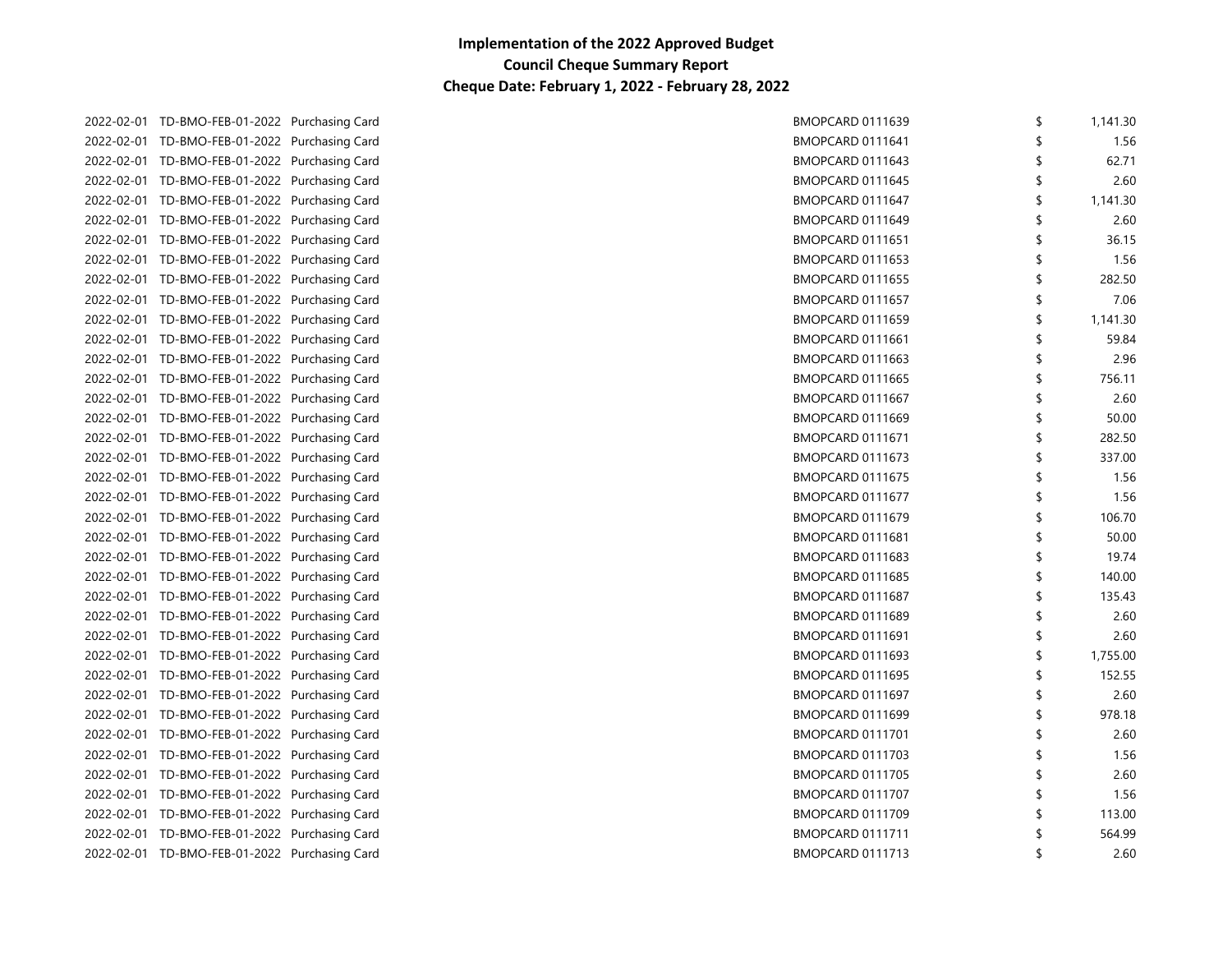| 2022-02-01 TD-BMO-FEB-01-2022 Purchasing Card | <b>BMOPCARD 0111715</b> | \$                 | 19.20    |
|-----------------------------------------------|-------------------------|--------------------|----------|
| 2022-02-01 TD-BMO-FEB-01-2022 Purchasing Card | BMOPCARD 0111717        |                    | 2.60     |
| 2022-02-01 TD-BMO-FEB-01-2022 Purchasing Card | BMOPCARD 0111719        |                    | 1.56     |
| 2022-02-01 TD-BMO-FEB-01-2022 Purchasing Card | <b>BMOPCARD 0111721</b> | \$                 | 1.56     |
| 2022-02-01 TD-BMO-FEB-01-2022 Purchasing Card | BMOPCARD 0111723        | \$                 | 1.56     |
| 2022-02-01 TD-BMO-FEB-01-2022 Purchasing Card | <b>BMOPCARD 0111725</b> | \$                 | 2.60     |
| 2022-02-01 TD-BMO-FEB-01-2022 Purchasing Card | <b>BMOPCARD 0111727</b> | \$                 | 71.73    |
| 2022-02-01 TD-BMO-FEB-01-2022 Purchasing Card | BMOPCARD 0111729        | \$                 | 2,102.40 |
| 2022-02-01 TD-BMO-FEB-01-2022 Purchasing Card | BMOPCARD 0111731        | \$                 | 2,184.43 |
| 2022-02-01 TD-BMO-FEB-01-2022 Purchasing Card | BMOPCARD 0111733        | \$                 | 22.25    |
| 2022-02-01 TD-BMO-FEB-01-2022 Purchasing Card | <b>BMOPCARD 0111735</b> | \$                 | 163.78   |
| 2022-02-01 TD-BMO-FEB-01-2022 Purchasing Card | BMOPCARD 0111737        | \$                 | 81.93    |
| 2022-02-01 TD-BMO-FEB-01-2022 Purchasing Card | BMOPCARD 0111739        | \$                 | 84.19    |
| 2022-02-01 TD-BMO-FEB-01-2022 Purchasing Card | BMOPCARD 0111741        | \$                 | 83.58    |
| 2022-02-01 TD-BMO-FEB-01-2022 Purchasing Card | BMOPCARD 0111743        | \$                 | 395.50   |
| 2022-02-01 TD-BMO-FEB-01-2022 Purchasing Card | BMOPCARD 0111745        | \$                 | 126.48   |
| 2022-02-01 TD-BMO-FEB-01-2022 Purchasing Card | BMOPCARD 0111747        | \$                 | 9.75     |
| 2022-02-01 TD-BMO-FEB-01-2022 Purchasing Card | BMOPCARD 0111749        | \$                 | 27.57    |
| 2022-02-01 TD-BMO-FEB-01-2022 Purchasing Card | BMOPCARD 0111751        | \$                 | 1,129.99 |
| 2022-02-01 TD-BMO-FEB-01-2022 Purchasing Card | BMOPCARD 0111753        | \$                 | 202.65   |
| 2022-02-01 TD-BMO-FEB-01-2022 Purchasing Card | <b>BMOPCARD 0111755</b> | \$                 | 133.07   |
| 2022-02-01 TD-BMO-FEB-01-2022 Purchasing Card | <b>BMOPCARD 0111757</b> | \$                 | 1.56     |
| 2022-02-01 TD-BMO-FEB-01-2022 Purchasing Card | <b>BMOPCARD 0111759</b> | \$                 | 8.93     |
| 2022-02-01 TD-BMO-FEB-01-2022 Purchasing Card | BMOPCARD 0111761        | \$                 | 202.19   |
| 2022-02-01 TD-BMO-FEB-01-2022 Purchasing Card | BMOPCARD 0111763        | \$                 | 1.56     |
| 2022-02-01 TD-BMO-FEB-01-2022 Purchasing Card | <b>BMOPCARD 0111765</b> | \$                 | 22.28    |
| 2022-02-01 TD-BMO-FEB-01-2022 Purchasing Card | BMOPCARD 0111767        | \$                 | 1.56     |
| 2022-02-01 TD-BMO-FEB-01-2022 Purchasing Card | BMOPCARD 0111769        | \$                 | 14.68    |
| 2022-02-01 TD-BMO-FEB-01-2022 Purchasing Card | BMOPCARD 0111771        | \$                 | 82.25    |
| 2022-02-01 TD-BMO-FEB-01-2022 Purchasing Card | BMOPCARD 0111773        | \$                 | 1.56     |
| 2022-02-01 TD-BMO-FEB-01-2022 Purchasing Card | BMOPCARD 0111775        | \$                 | 2.96     |
| 2022-02-01 TD-BMO-FEB-01-2022 Purchasing Card | BMOPCARD 0111777        | \$                 | 2.60     |
| 2022-02-01 TD-BMO-FEB-01-2022 Purchasing Card | BMOPCARD 0111779        | \$                 | 1.56     |
| 2022-02-01 TD-BMO-FEB-01-2022 Purchasing Card | BMOPCARD 0111781        | \$                 | 1.56     |
| 2022-02-01 TD-BMO-FEB-01-2022 Purchasing Card | BMOPCARD 0111783        | \$                 | 1.81     |
| 2022-02-01 TD-BMO-FEB-01-2022 Purchasing Card | <b>BMOPCARD 0111785</b> | \$                 | 565.00   |
| 2022-02-01 TD-BMO-FEB-01-2022 Purchasing Card | BMOPCARD 0111787        | \$                 | 765.95   |
| 2022-02-01 TD-BMO-FEB-01-2022 Purchasing Card | BMOPCARD 0111789        | $\mathbf{\hat{S}}$ | 2.96     |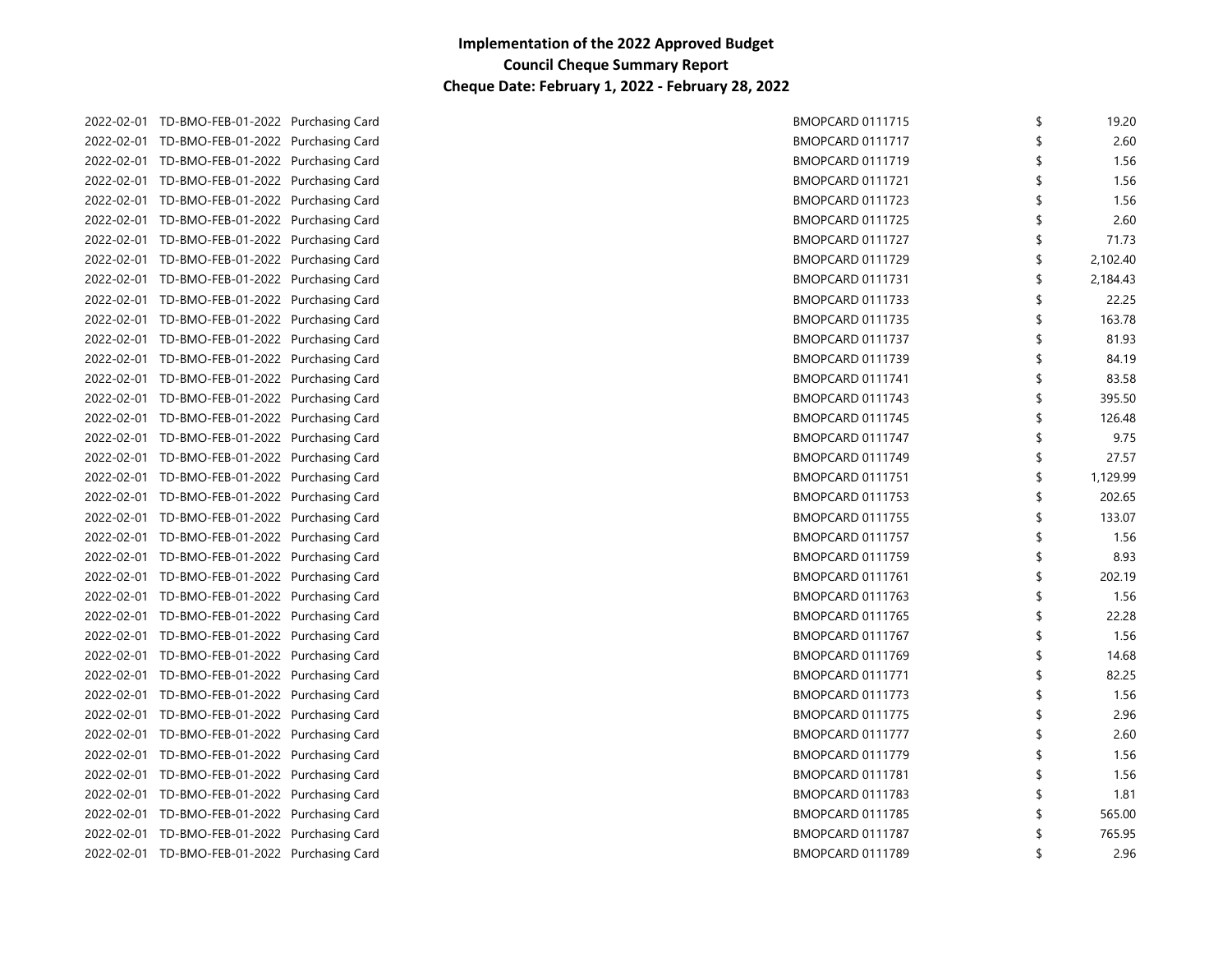| 2022-02-01 TD-BMO-FEB-01-2022 Purchasing Card | <b>BMOPCARD 0111791</b> | \$<br>1.56     |
|-----------------------------------------------|-------------------------|----------------|
| 2022-02-01 TD-BMO-FEB-01-2022 Purchasing Card | BMOPCARD 0111793        | 2.96           |
| 2022-02-01 TD-BMO-FEB-01-2022 Purchasing Card | BMOPCARD 0111795        | \$<br>1,649.80 |
| 2022-02-01 TD-BMO-FEB-01-2022 Purchasing Card | BMOPCARD 0111797        | \$<br>226.00   |
| 2022-02-01 TD-BMO-FEB-01-2022 Purchasing Card | BMOPCARD 0111799        | \$<br>226.00   |
| 2022-02-01 TD-BMO-FEB-01-2022 Purchasing Card | <b>BMOPCARD 0111801</b> | \$<br>452.00   |
| 2022-02-01 TD-BMO-FEB-01-2022 Purchasing Card | <b>BMOPCARD 0111803</b> | \$<br>226.00   |
| 2022-02-01 TD-BMO-FEB-01-2022 Purchasing Card | <b>BMOPCARD 0111805</b> | \$<br>9.37     |
| 2022-02-01 TD-BMO-FEB-01-2022 Purchasing Card | BMOPCARD 0111807        | \$<br>19.49    |
| 2022-02-01 TD-BMO-FEB-01-2022 Purchasing Card | BMOPCARD 0111809        | \$<br>296.61   |
| 2022-02-01 TD-BMO-FEB-01-2022 Purchasing Card | BMOPCARD 0111811        | \$<br>56.49    |
| 2022-02-01 TD-BMO-FEB-01-2022 Purchasing Card | <b>BMOPCARD 0111813</b> | \$<br>2,197.60 |
| 2022-02-01 TD-BMO-FEB-01-2022 Purchasing Card | <b>BMOPCARD 0111815</b> | \$<br>203.39   |
| 2022-02-01 TD-BMO-FEB-01-2022 Purchasing Card | BMOPCARD 0111817        | \$<br>98.88    |
| 2022-02-01 TD-BMO-FEB-01-2022 Purchasing Card | BMOPCARD 0111819        | \$<br>339.00   |
| 2022-02-01 TD-BMO-FEB-01-2022 Purchasing Card | BMOPCARD 0111821        | \$<br>82.43    |
| 2022-02-01 TD-BMO-FEB-01-2022 Purchasing Card | <b>BMOPCARD 0111823</b> | \$<br>140.05   |
| 2022-02-01 TD-BMO-FEB-01-2022 Purchasing Card | BMOPCARD 0111825        | \$<br>140.05   |
| 2022-02-01 TD-BMO-FEB-01-2022 Purchasing Card | BMOPCARD 0111827        | \$<br>288.38   |
| 2022-02-01 TD-BMO-FEB-01-2022 Purchasing Card | BMOPCARD 0111829        | \$<br>60.62    |
| 2022-02-01 TD-BMO-FEB-01-2022 Purchasing Card | <b>BMOPCARD 0111831</b> | \$<br>113.82   |
| 2022-02-01 TD-BMO-FEB-01-2022 Purchasing Card | BMOPCARD 0111833        | \$<br>100.00   |
| 2022-02-01 TD-BMO-FEB-01-2022 Purchasing Card | BMOPCARD 0111835        | \$<br>1.81     |
| 2022-02-01 TD-BMO-FEB-01-2022 Purchasing Card | BMOPCARD 0111837        | \$<br>43.70    |
| 2022-02-01 TD-BMO-FEB-01-2022 Purchasing Card | BMOPCARD 0111839        | \$<br>299.56   |
| 2022-02-01 TD-BMO-FEB-01-2022 Purchasing Card | BMOPCARD 0111841        | \$<br>457.65   |
| 2022-02-01 TD-BMO-FEB-01-2022 Purchasing Card | BMOPCARD 0111843        | \$<br>954.85   |
| 2022-02-01 TD-BMO-FEB-01-2022 Purchasing Card | BMOPCARD 0111845        | \$<br>5.00     |
| 2022-02-01 TD-BMO-FEB-01-2022 Purchasing Card | BMOPCARD 0111847        | \$<br>259.89   |
| 2022-02-01 TD-BMO-FEB-01-2022 Purchasing Card | BMOPCARD 0111849        | \$<br>170.00   |
| 2022-02-01 TD-BMO-FEB-01-2022 Purchasing Card | BMOPCARD 0111851        | \$<br>457.65   |
| 2022-02-01 TD-BMO-FEB-01-2022 Purchasing Card | BMOPCARD 0111853        | \$<br>65.47    |
| 2022-02-01 TD-BMO-FEB-01-2022 Purchasing Card | <b>BMOPCARD 0111855</b> | \$<br>259.89   |
| 2022-02-01 TD-BMO-FEB-01-2022 Purchasing Card | BMOPCARD 0111857        | \$<br>457.65   |
| 2022-02-01 TD-BMO-FEB-01-2022 Purchasing Card | <b>BMOPCARD 0111859</b> | \$<br>113.00   |
| 2022-02-01 TD-BMO-FEB-01-2022 Purchasing Card | BMOPCARD 0111861        | \$<br>59.87    |
| 2022-02-01 TD-BMO-FEB-01-2022 Purchasing Card | BMOPCARD 0111863        | \$<br>97.12    |
| 2022-02-01 TD-BMO-FEB-01-2022 Purchasing Card | BMOPCARD 0111865        | \$<br>140.00   |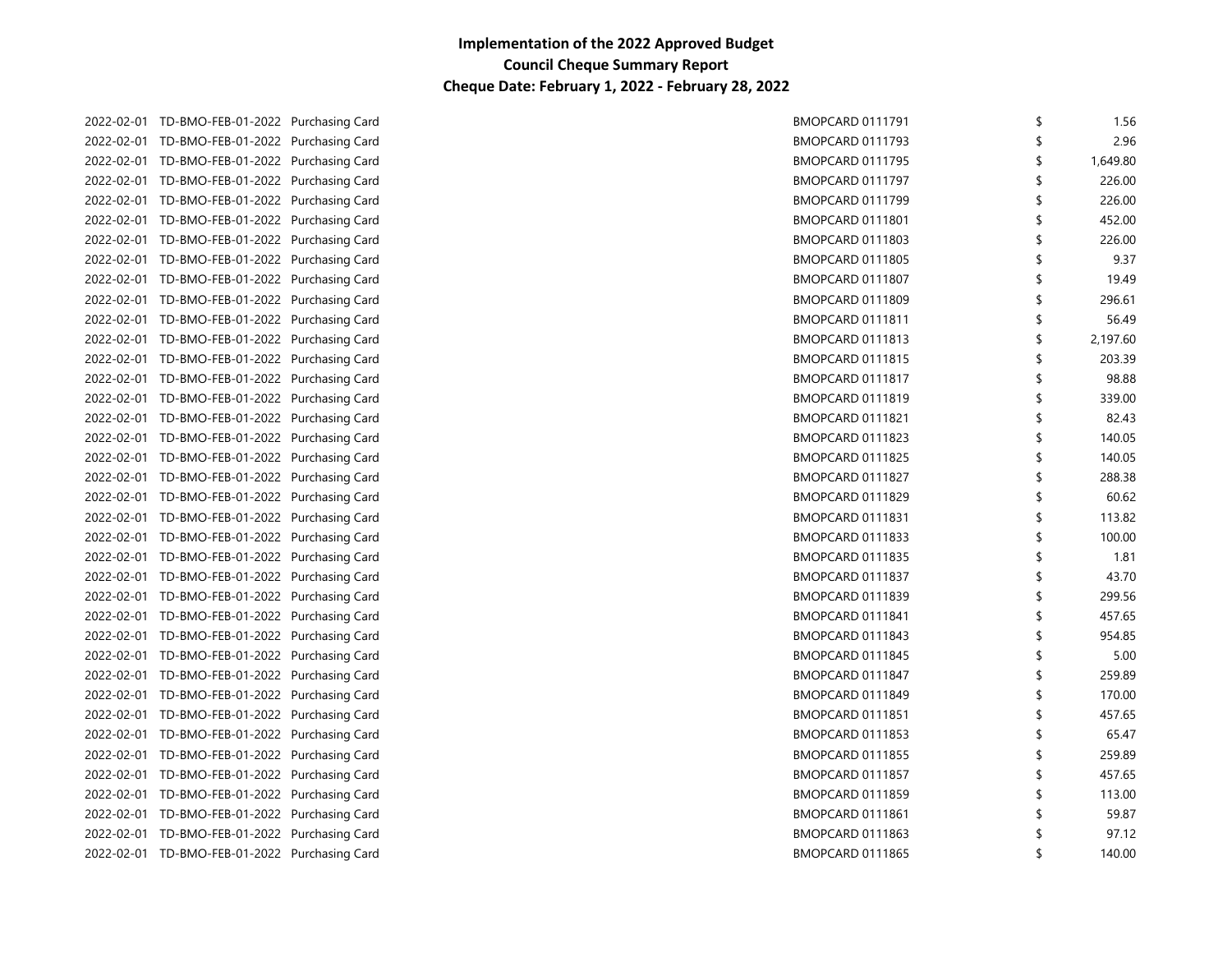| 2022-02-01 TD-BMO-FEB-01-2022 Purchasing Card   |                                                            | BMOPCARD 0111867 | \$<br>28.85      |
|-------------------------------------------------|------------------------------------------------------------|------------------|------------------|
| 2022-02-01 TD-BMO-FEB-01-2022 Purchasing Card   |                                                            | BMOPCARD 0111869 | \$<br>64.70      |
| 2022-02-01 TD-BMO-FEB-01-2022 Purchasing Card   |                                                            | BMOPCARD 0111871 | \$<br>79.09      |
| 2022-02-01 TD-BMO-FEB-01-2022 Purchasing Card   |                                                            | BMOPCARD 0111873 | \$<br>23.13      |
| 2022-02-01 TD-BMO-FEB-01-2022 Purchasing Card   |                                                            | BMOPCARD 0111875 | \$<br>21.91      |
| 2022-02-01 TD-BMO-FEB-01-2022 Purchasing Card   |                                                            | BMOPCARD 0111877 | \$<br>1,069.71   |
| 2022-02-01 TD-BMO-FEB-01-2022 Purchasing Card   |                                                            | BMOPCARD 0111879 | \$<br>80.50      |
| 2022-02-01 TD-BMO-FEB-01-2022 Purchasing Card   |                                                            | BMOPCARD 0111881 | \$<br>20.29      |
| 2022-02-01 TD-BMO-FEB-01-2022 Purchasing Card   |                                                            | BMOPCARD 0111883 | \$<br>294.20     |
| 2022-02-01 TD-BMO-FEB-01-2022 Purchasing Card   |                                                            | BMOPCARD 0111885 | \$<br>27.09      |
| 2022-02-01 TD-BMO-FEB-01-2022 Purchasing Card   |                                                            | BMOPCARD 0111887 | \$<br>6,706.55   |
| 2022-02-01 TD-BMO-FEB-01-2022 Purchasing Card   |                                                            | BMOPCARD 0111889 | \$<br>398.83     |
| 2022-02-01 TD-BMO-FEB-01-2022 Purchasing Card   |                                                            | BMOPCARD 0111891 | \$<br>111.87     |
| 2022-02-01 TD-BMO-FEB-01-2022 Purchasing Card   |                                                            | BMOPCARD 0111893 | \$<br>700.25     |
| 2022-02-01 TD-BMO-FEB-01-2022 Purchasing Card   |                                                            | BMOPCARD 0111895 | \$<br>44.06      |
| 2022-02-01 TD-BMO-FEB-01-2022 Purchasing Card   |                                                            | BMOPCARD 0111897 | \$<br>1,107.40   |
| 2022-02-01 TD-BMO-FEB-01-2022 Purchasing Card   |                                                            | BMOPCARD 0111899 | \$<br>4.05       |
| 2022-02-01 TD-BMO-FEB-01-2022 Purchasing Card   |                                                            | BMOPCARD 0111901 | \$<br>25.43      |
| 2022-02-01 TD-BMO-FEB-01-2022 Purchasing Card   |                                                            | BMOPCARD 0111909 | \$<br>331.57     |
| 2022-02-01 TD-BMO-FEB-01-2022 Purchasing Card   |                                                            | BMOPCARD 0111915 | \$<br>395.19     |
| 2022-02-01 TD-BMO-FEB-01-2022 Purchasing Card   |                                                            | BMOPCARD 0111917 | \$<br>49.53      |
| 2022-02-01 TD-BMO-FEB-01-2022 Purchasing Card   |                                                            | BMOPCARD 0111919 | \$<br>12.59      |
| 2022-02-01 TD-BMO-FEB-01-2022 Purchasing Card   |                                                            | BMOPCARD 0111921 | \$<br>2,552.09   |
| 2022-02-01 TD-BMO-FEB-01-2022 Purchasing Card   |                                                            | BMOPCARD 0111923 | \$<br>18.83      |
| 2022-02-01 TD-BMO-FEB-01-2022 Purchasing Card   |                                                            | BMOPCARD 0111925 | \$<br>219.45     |
|                                                 | 2022-02-04 TD-EFT-02/07/2022-1 RECEIVER GENERAL FOR CANADA | 2103 SA          | \$<br>125,386.59 |
|                                                 | 2022-02-04 TD-EFT-02/07/2022-2 RECEIVER GENERAL FOR CANADA | 2103 SA          | \$<br>4,329.23   |
| 2022-02-04 TD-EFT-02/07/2022-3 DIRECTOR, FAMILY |                                                            | 2103HRLY         | \$<br>128.00     |
|                                                 | 2022-02-04 TD-EFT-02/07/2022-4 RECEIVER GENERAL FOR CANADA | 2103HRLY         | \$<br>84,360.76  |
|                                                 | 2022-02-04 TD-EFT-02/07/2022-5 RECEIVER GENERAL FOR CANADA | 2103HRLY         | \$<br>14,685.06  |
|                                                 | 2022-02-04 TD-EFT-02/07/2022-6 RECEIVER GENERAL FOR CANADA | 2103HRLY         | \$<br>10,139.77  |
|                                                 | 2022-02-18 TD-EFT-02-22-2022-1 RECEIVER GENERAL FOR CANADA | 2202 FIRE        | \$<br>16,888.14  |
|                                                 | 2022-02-18 TD-EFT-02-22-2022-2 RECEIVER GENERAL FOR CANADA | 2202 CO          | \$<br>9,259.20   |
| 2022-02-18 TD-EFT-02-22-2022-3 DIRECTOR, FAMILY |                                                            | 2204 HO          | \$<br>128.00     |
|                                                 | 2022-02-18 TD-EFT-02-22-2022-4 RECEIVER GENERAL FOR CANADA | 2204 HO          | \$<br>79,816.29  |
|                                                 | 2022-02-18 TD-EFT-02-22-2022-5 RECEIVER GENERAL FOR CANADA | 2204 HO          | \$<br>18,215.21  |
|                                                 | 2022-02-18 TD-EFT-02-22-2022-6 RECEIVER GENERAL FOR CANADA | 2204 HO          | \$<br>10,276.44  |
|                                                 | 2022-02-18 TD-EFT-02-22-2022-8 RECEIVER GENERAL FOR CANADA | 2204 SGEN        | \$<br>4,329.23   |